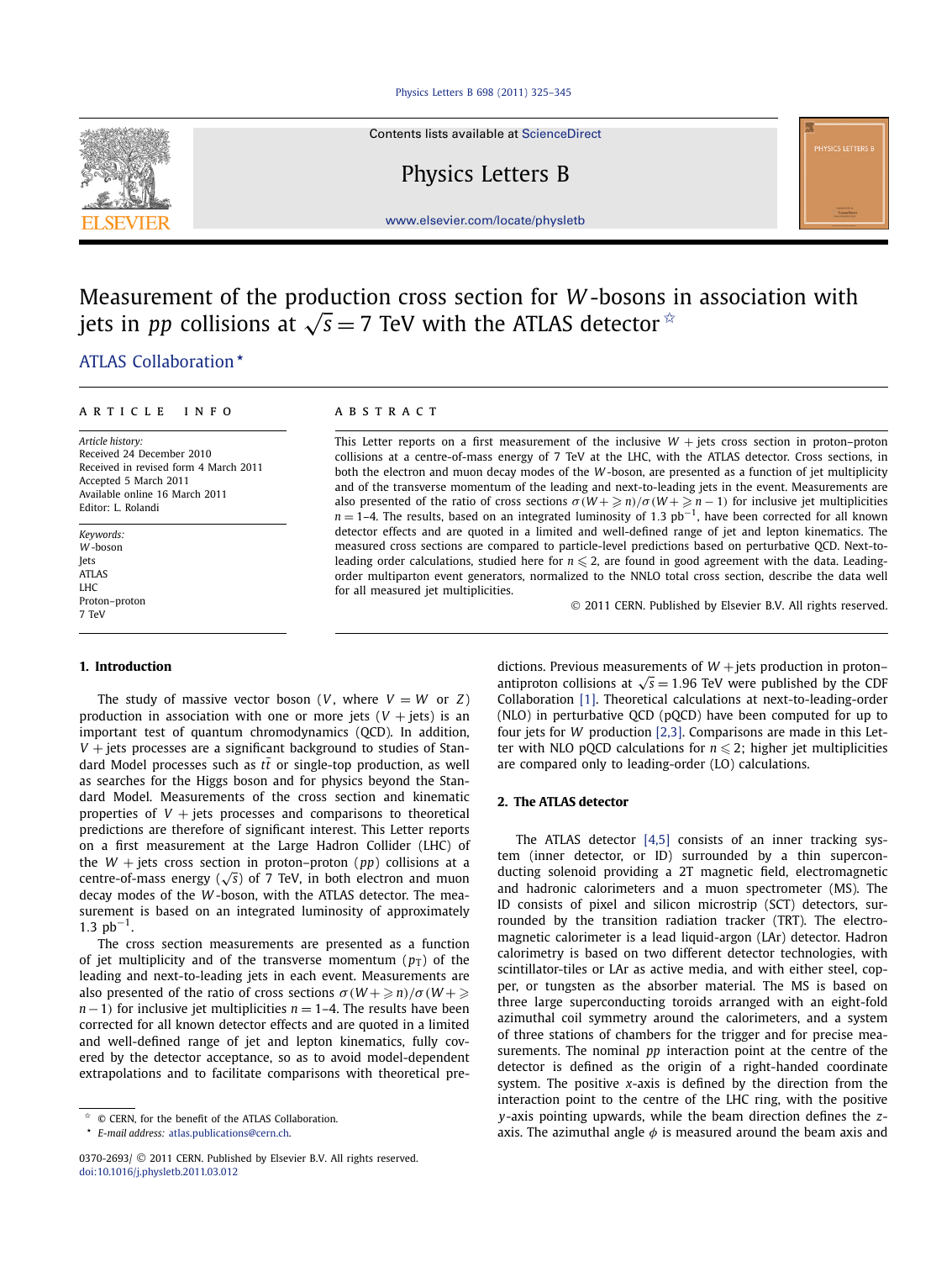the polar angle *θ* is the angle from the *z*-axis. The pseudorapidity is defined as  $\eta = -\ln \tan(\theta/2)$ .

### **3. Simulated event samples**

Simulated event samples were used for most of the background estimates, for the correction of the signal yield for detector effects and for comparisons of the results to theoretical expectations. The detector simulation [\[6\]](#page-7-0) was performed using GEANT4 [\[7\].](#page-7-0) The simulated event samples are summarised in [Table 1.](#page-2-0) The ALPGEN samples were generated with the MLM matching scheme [\[8\]](#page-8-0) and interfaced to HERWIG v6.510 [\[9\]](#page-8-0) for parton shower and fragmentation processes and to JIMMY v4.31 [\[10\]](#page-8-0) for underlying event simulation. Parton density functions (PDF) were: CTEQ6L1 [\[11\]](#page-8-0) for the ALPGEN and SHERPA samples, MRST 2007 LO\* [\[12\]](#page-8-0) for PYTHIA, and MSTW2008 [\[13\]](#page-8-0) for FEWZ [\[14\].](#page-8-0) For the POWHEG samples, the PDF set was CTEQ6.6M [\[15\]](#page-8-0) for the NLO matrix element calculations, while CTEQ6L1 was used for the parton showering and underlying event via the POWHEG interface to PYTHIA. The radiation of photons from charged leptons was treated in HERWIG and PYTHIA using PHOTOS v2.15.4 [\[16\].](#page-8-0) TAUOLA v1.0.2 [\[17\]](#page-8-0) was used for tau decays. The underlying event tune was the ATLAS MC09 tune [\[18\]](#page-8-0) for the ALPGEN samples, PYTHIA inclusive vector boson production, and PYTHIA QCD samples. The POWHEG sample used the ATLAS MC09 tune with one parameter adjusted.<sup>1</sup> The AMBT1 [\[19\]](#page-8-0) tune was used for the PYTHIA  $W$  + jets samples. The samples generated with SHERPA used the default underlying event tune. Samples were generated with minimum bias interactions overlaid on top of the hard-scattering event in order to account for the multiple *pp* interactions in the same beam crossing (pile-up) experienced in the data. The number of minimum bias interactions followed a Poisson distribution with a mean of two [\[20\].](#page-8-0) These samples were then reweighted such that the distribution of the number of primary vertices matched that of the data.

### **4. Data and event selection**

The data used in this analysis were collected from March to August 2010. Application of beam, detector, and data-quality requirements resulted in a total integrated luminosity of 1.3  $pb^{-1}$ . The uncertainty on the luminosity determination is estimated to be 11% [\[26\].](#page-8-0) Criteria for electron and muon identification, as well as for event selection, followed closely those for the *W* -boson inclusive cross section analysis [\[27\].](#page-8-0)

In the electron channel, a hardware-based level-one trigger system selected events containing one or more electron candidates, based on the presence of a cluster in the electromagnetic calorimeter with a transverse energy  $(E_T)$  greater than 14 GeV; this is the only difference in the electron channel with respect to the *W* inclusive cross section analysis, and was motivated by the fact that, for this larger dataset, this trigger was the lowest-threshold, useful electromagnetic trigger without any additional higher-level trigger requirements. The impact of the trigger efficiency was negligible for electrons with  $E_T > 20$  GeV. In the offline analysis, electrons were required to pass the standard "tight" electron se-lection criteria [\[27\]](#page-8-0) with  $E_T > 20$  GeV and  $|\eta| < 2.47$ ; electrons in the transition region between the barrel and endcap calorimeter  $(1.37 < |\eta| < 1.52)$  were rejected. The "tight" selection was used in order to improve the rejection of the QCD background. No isolation requirement was applied to the electron selection. Events were also rejected if there was a second electron passing the "medium"

electron selection criteria [\[27\]](#page-8-0) and the same kinematic selections as above.

In the muon channel, the hardware-based trigger selected events containing one or more muon candidates, based on hit patterns in the MS, corresponding to  $p_T > 10$  GeV. Offline, the muons were required to be identified in both ID and MS subsystems and to have  $p_T > 20$  GeV and  $|\eta| < 2.4$ . The ID track was required to have  $\geqslant 2$  hits in the pixel detector,  $\geqslant 6$  hits in the SCT and, for tracks with  $|\eta| < 2.0$ ,  $\ge 1$  hit in the TRT. The muon impact parameter with respect to the primary vertex [\[20\]](#page-8-0) was required to be  $< 0.1$  mm and  $< 10$  mm in the  $r-\phi$  and  $r-z$ planes, respectively. The first of these requirements was added to further reduce non-prompt muons from decays of hadrons, and muons from cosmic rays. The difference between the ID and MS  $p<sub>T</sub>$ , corrected for the mean energy loss in upstream material, was required to satisfy  $|p_{\text{T}}^{\text{ID}} - p_{\text{T}}^{\text{MS}}| < 0.5 \times p_{\text{T}}^{\text{ID}}$ . Compared to the criteria used in Ref. [\[27\],](#page-8-0) this scaled requirement reduced the background from decays-in-flight of hadrons and improved the signal efficiency at high  $p_T$ . As in Ref. [\[27\],](#page-8-0) the muons were required to be isolated, following a track-based isolation, but the cone size was reduced from  $\Delta R = 0.4$  to  $\Delta R = 0.2$  (where  $\Delta R = \sqrt{(\Delta \eta)^2 + (\Delta \phi)^2}$ of the muon) and the isolation requirement was changed from  $\sum p_{\text{T}}^{\text{ID}}/p_{\text{T}} < 0.2$  to  $\sum p_{\text{T}}^{\text{ID}} < 1.8$  GeV to improve the QCD background rejection. With these optimised cuts, the QCD background was reduced by a factor of 1.7 for the inclusive 1-jet sample. In addition, a number of requirements were added on the tracks inside the isolation cone: the difference between the *z* position of the track extrapolated to the beam line and the *z* coordinate of the primary vertex was required to be *<* 1 cm, and the total number of hits in the pixel and SCT detectors was required to be  $\geqslant$  4. These additional requirements further improved the rejection of QCD background. Events were rejected if there was a second muon passing the same kinematic selections and isolation requirements as above.

The calculation of missing transverse energy  $(E_{\text{T}}^{\text{miss}})$  and transverse mass  $(M_T)$  followed the prescription in Ref. [\[27\].](#page-8-0)  $M_T$  was defined by the lepton and neutrino  $p_T$  as  $M_T =$  $\sqrt{2p_T^{\ell}p_T^{\nu}(1-\cos(\phi^{\ell}-\phi^{\nu}))}$ , where the  $(x, y)$  components of the neutrino momentum were inferred from the corresponding  $E_{\text{T}}^{\text{miss}}$  components.  $E_{\text{T}}^{\text{miss}}$  was calculated from the energy deposits of calorimeter cells inside three-dimensional clusters [\[28\].](#page-8-0) These clusters were then corrected to take into account the different response to hadrons compared to electrons or photons, as well as dead material and out-of-cluster energy losses [\[29\].](#page-8-0) In the muon channel,  $E_T^{\text{miss}}$  was corrected for the muon momentum. Events were required to have  $E_{\text{T}}^{\text{miss}} > 25$  GeV and  $M_{\text{T}} > 40$  GeV. After requiring  $\geqslant 1$  primary vertex with  $\geqslant 3$  associated tracks in the event, the primary vertex was required to be within 150 mm along the beam direction relative to the centre of the detector. In events with multiple vertices along the beam axis, the vertex with the largest  $\sum p_{\rm T}^2$  of associated tracks was taken as the primary event vertex. Starting from approximately  $9.6 \times 10^6$  triggered events in each of the electron and muon channels, these selection criteria reduced the sample to 4216 and 4911 events, respectively.

Jets were reconstructed using the anti- $k_t$  algorithm [\[30\]](#page-8-0) with a radius parameter  $R = 0.4$  [\[31\].](#page-8-0) The efficiency for reconstructing jets was found to be approximately 98% in simulation for jet  $p<sub>T</sub>$  of 20 GeV, rising to close to 100% efficiency for 30 GeV jets. Jets arising from detector noise or cosmic rays were rejected [\[32\].](#page-8-0) To take into account the differences in calorimeter response to electrons and hadrons, a  $p_T$ - and  $\eta$ -dependent factor, derived from simulated events, was applied to each jet to provide an average energy scale correction [\[31\]](#page-8-0) back to particle-level. Jets were required to have  $|\eta|$  < 2.8 and  $p_T > 20$  GeV. All jets within  $\Delta R$  < 0.5 of an

 $1$  The cutoff for multiple parton interactions, PARP(82), was adjusted from 2.3 to 2.1 GeV, suitable for the CTEQ6L1 PDF.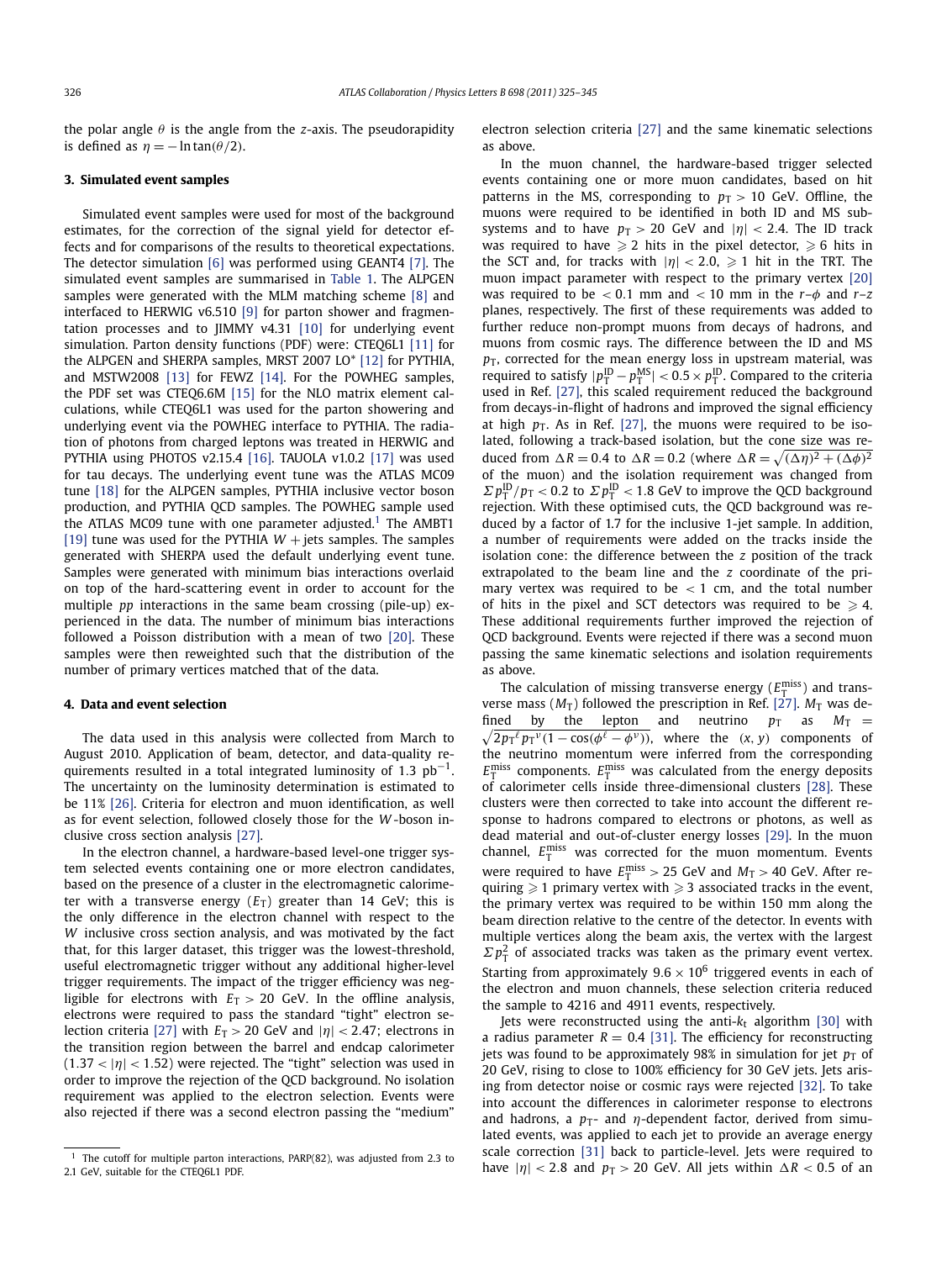<span id="page-2-0"></span>Signal and background simulated event samples used in this analysis, including the production cross section (multiplied by the relevant branching ratio, BR). The variable  $\hat{p}_T$  is the average  $p_T$  of the two outgoing partons involved in the hard-scattering process, evaluated before modifications from initial- and final-state radiation and from the underlying event. The *W* inclusive cross section is given at next-to-next-to-leading-order (NNLO), the  $t\bar{t}$  cross section is given at next-to-leading-order (plus next-to-nextto-leading-log, NNLL), and the dijet cross sections are given at leading-order (LO) in pQCD. The *W* + jets and *Z* + jets samples were normalised using the inclusive cross sections. For PYTHIA, the inclusive *W* sample is based on a  $2 \rightarrow 1$  matrix element merged with a  $2 \rightarrow 2$  matrix element and a leading-logarithmic parton shower; the  $W$  + jets samples are based on  $2 \rightarrow 2$  matrix elements. Details of PDF sets, final-state photon radiation, and underlying event tunes are given in the text.

| Physics process                                                                                | Generator            | $\sigma$ · BR (nb)   |              |        |
|------------------------------------------------------------------------------------------------|----------------------|----------------------|--------------|--------|
| $W \rightarrow \ell \nu$ inclusive $(\ell = e, \mu, \tau)$                                     | PYTHIA 6.4.21 [21]   | 10.46                | NNLO         | $[14]$ |
| $W^+ \rightarrow l^+ \nu$                                                                      |                      | 6.16                 | NNLO         | $[14]$ |
| $W^- \rightarrow \ell^- \bar{\nu}$                                                             |                      | 4.30                 | NNLO         | $[14]$ |
| $W \rightarrow \ell \nu + \text{jets}$ ( $\ell = e, \mu, \tau$ )                               | PYTHIA 6.4.21 [21]   |                      |              |        |
| $W \rightarrow \ell \nu$ + jets ( $\ell = e, \mu, \tau, 0 \leq N_{\text{parton}} \leq 5$ )     | ALPGEN 2.13 [22]     |                      |              |        |
| $W \rightarrow \ell \nu$ + jets ( $\ell = e, \mu, \tau, 0 \leq N_{\text{parton}} \leq 4$ )     | SHERPA 1.1.3 [23]    |                      |              |        |
| $Z \rightarrow \ell \ell$ + jets ( $m_{\ell \ell} > 40$ GeV, $0 \le N_{\text{parton}} \le 5$ ) | ALPGEN 2.13 [22]     | 1.07                 | <b>NNLO</b>  | $[14]$ |
|                                                                                                | POWHEG-HVO           |                      |              |        |
|                                                                                                | $v1.01$ patch 4 [24] | 0.16                 | $NLO + NNLL$ | $[25]$ |
| Dijet (e channel, $\hat{p}_T > 15$ GeV)                                                        | PYTHIA 6.4.21 [21]   | $1.2 \times 10^{6}$  | LO           | [21]   |
| Dijet ( $\mu$ channel, $\hat{p}_T > 8$ GeV, $p_T^{\mu} > 8$ GeV)                               | PYTHIA 6.4.21 [21]   | $10.6 \times 10^{6}$ | LO           | [21]   |
|                                                                                                |                      |                      |              |        |

electron or muon (that passed the lepton identification requirements) were removed, regardless of the jet  $p_T$  or  $\eta$ .

Jets from pile-up interactions were removed by a cut on the jet-vertex fraction (*JVF*) which was computed for each jet in the event. After associating tracks to jets with a simple matching in  $\Delta R$ (track, jet), requiring  $\Delta R < 0.4$ , the *JVF* was computed for each jet as the scalar sum  $p<sub>T</sub>$  of all matched tracks from the primary vertex divided by the total jet-matched track  $p<sub>T</sub>$  from all vertices. Jets which fell outside of the fiducial tracking region (|*η*| *<* <sup>2</sup>*.*5) or which had no matching tracks were not considered for the *JVF* cut. Jets for which *JVF <* 0*.*75 were rejected; this requirement was chosen to optimise the Kolmogorov distance between the jet multiplicity (in data) with and without pile-up interactions. The application of the *JVF* cut reduced the sensitivity of the measured jet multiplicity distribution to additional jets from pile-up. The rejection rate of pile-up jets was found to be linear as a function of the number of pile-up interactions. The bias of the *JVF* cut on the jet multiplicity was found to be negligible for events with  $\leq 4$  jets.

### **5. Signal and background yields**

The major background processes in the electron channel are QCD and leptonic backgrounds. The latter consist of *<sup>W</sup>* → *τν* where the tau decays to an electron,  $Z \rightarrow ee$  where one electron is not identified and hadronic energy in the event is mismeasured, and semileptonic *tt* decays ( $t\bar{t} \rightarrow b\bar{b}q\bar{q}'e\nu$ ). The QCD background in the electron channel has two components, one where a hadronic jet passes the electron selection and additional energy mismeasurement in the event results in large  $E_{\rm T}^{\rm miss}$ , and the other where a bottom- or charm-hadron decays to an electron. For the muon channel, the main backgrounds arise from semileptonic heavy flavour decays in multijet events and from the leptonic background from the following sources:  $W \rightarrow \tau \nu$  where the tau decays to a muon,  $Z \rightarrow \mu\mu$  where one muon is not identified, and semileptonic  $t\bar{t}$  decays in the muon channel. The contributions of single-top and diboson production to the measured cross section have been estimated to be slightly smaller than the  $W \to \tau \nu$  background, and are not subtracted from the data.

The number of leptonic background events surviving the above selection cuts was estimated with simulated event samples: ALPGEN for vector boson samples (PYTHIA was used for *W* →  $\tau v$  + jets) and POWHEG for *tt* background. The simulated leptonic background samples were normalised to the integrated luminosity of the data using the predicted NNLO or  $NLO + NNLL$  cross sections. The number of QCD background events was estimated by fitting, in each jet multiplicity bin, the  $E_{\rm T}^{\rm miss}$  distribution in the data (without

the  $E_{\text{T}}^{\text{miss}}$  and  $M_{\text{T}}$  cuts) to a sum of two templates: one for the QCD background and another which included signal and the leptonic backgrounds. In both muon and electron channels, the shapes for the second template were obtained from simulation. In the electron channel, the template for the QCD background was obtained from the data because the mechanisms by which a jet fakes an electron are difficult to simulate. This template was derived from a data sample where looser electron identification criteria were applied on the shower shapes and the track-cluster matching requirements were inverted. In the muon channel, the QCD template was obtained from simulations. The QCD background was computed from the results of the template fit. In the electron channel, the fit was performed in the region  $E_{\text{T}}^{\text{miss}} > 10$  GeV due to the poor understanding of the background below 10 GeV. The fit to the  $E_{\text{T}}^{\text{miss}}$  distribution was used only to determine the QCD background normalisation, taking into account contributions from leptonic background and signal in the low  $E_{\text{T}}^{\text{miss}}$  region. The  $W + \text{jet}$ signal yield for the cross section calculation was derived as the difference between the observed number of events in the signal region and the sum of background components. [Fig. 1](#page-3-0) shows the  $E_{\rm T}^{\rm miss}$  distribution for events with one jet, with the fitted contributions from all background sources in the electron and muon channels respectively, after all the other selection requirements (except for the  $M_T$  and  $E_T^{\text{miss}}$  requirements) have been applied. The residual difference in  $E_{\text{T}}^{\text{miss}}$  between the data and the QCD template in the control region is covered by the systematic uncertainties. The number of observed events and the estimated number of background events are summarised in [Table 2.](#page-3-0)

The yield of signal events was corrected back to the particle level, taking into account detector and reconstruction efficiency. The dominant corrections in the electron channel come from electron reconstruction efficiency ( $\approx$  20% correction). In the muon channel, the dominant corrections come from trigger and reconstruction efficiency (corrections of  $\approx$  10–20% and  $\approx$  10% respectively). The corrections were computed using the ALPGEN  $W +$  jets event generator plus full detector simulation, restricting the events to the same phase space as the data analysis. The phase space requirements were applied to generated quantities. In this analysis, particle-level jets were constructed in simulated events by applying the jet finder to all final state particles (excluding muons and neutrinos) with a lifetime longer than 10 ps, whether produced directly in the *pp* collision or from the decay of particles with shorter lifetimes. Correction factors were computed as onedimensional functions of jet multiplicity and  $p<sub>T</sub>$  of the leading and next-to-leading jets, and were treated as independent. Migration of events across bins of jet  $p<sub>T</sub>$  was made small compared to the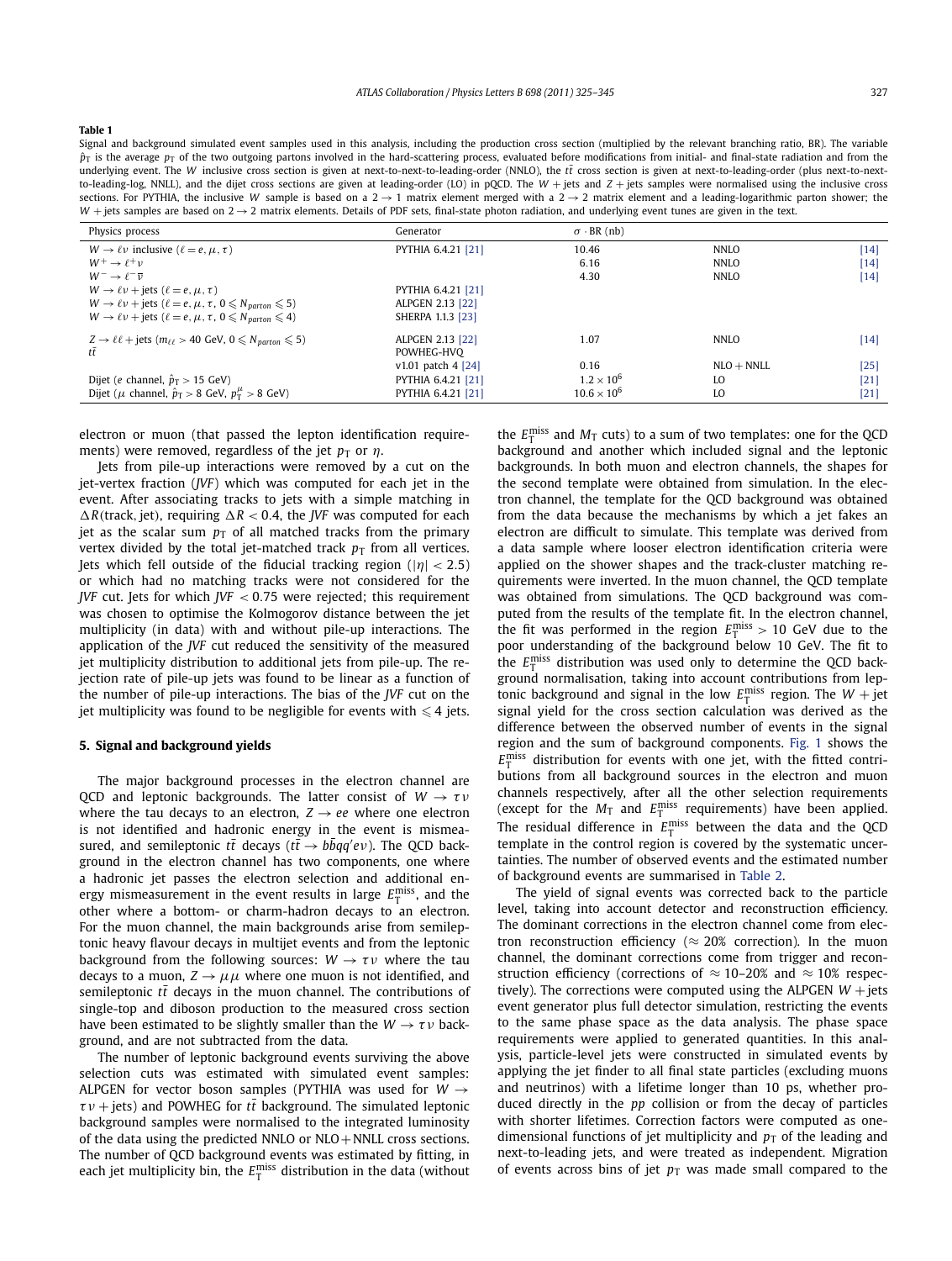<span id="page-3-0"></span>

**Fig. 1.** Results of fitting the signal and background templates to the  $E_T^{\text{miss}}$  distribution in the electron (left) and muon (right) channels for the 1-jet bin. In the electron channel, the fit was performed for  $E_T^{\rm miss} > 10$  GeV. All templates were from simulated events, except for the QCD background template in the electron channel which was obtained from the data.

Summary of background yields and observed number of events for the electron and muon channels with systematic uncertainties, excluding the luminosity uncertainty. Statistical uncertainties are negligible compared to systematic uncertainties. The uncertainty in the backgrounds due to the luminosity uncertainty is 11% for all backgrounds except for the QCD background, since it was normalised to the data. The measurement was not performed in the inclusive 4-jet bin in the electron channel because of the poor signal-to-background ratio.

| Electron channel process | $N_{\text{iet}} \geqslant 0$ | $N_{\text{jet}} \geqslant 1$ | $N_{\text{iet}} \geqslant 2$ | $N_{\text{jet}} \geqslant 3$ | $N_{\text{jet}} \geqslant 4$ |
|--------------------------|------------------------------|------------------------------|------------------------------|------------------------------|------------------------------|
| QCD                      | $130^{+20}_{-60}$            | $100^{+20}_{-40}$            | $45^{+7}_{-20}$              | $18^{+3}_{-8}$               | -                            |
| $W \rightarrow \tau \nu$ | $113 \pm 11$                 | $25 \pm 5$                   | $4 \pm 2$                    | $0.5 \pm 0.4$                | -                            |
| $Z \rightarrow ee$       | $10 \pm 8$                   | $7 \pm 6$                    | $3 \pm 2$                    | $1 \pm 1$                    | $\overline{\phantom{0}}$     |
| tt                       | $17 \pm 2$                   | $17 \pm 2$                   | $17 \pm 2$                   | $14 \pm 2$                   |                              |
| Observed in data         | 4216                         | 987                          | 276                          | 83                           | $\qquad \qquad =$            |
|                          |                              |                              |                              |                              |                              |
| Muon channel process     | $N_{\text{iet}} \geqslant 0$ | $N_{\text{jet}} \geqslant 1$ | $N_{\text{jet}} \geqslant 2$ | $N_{\text{jet}} \geqslant 3$ | $N_{\text{jet}} \geqslant 4$ |
| <b>OCD</b>               | $30 \pm 20$                  | $20 \pm 13$                  | $4^{+10}_{-4}$               | $2 \pm 2$                    | $1 \pm 1$                    |
| $W \rightarrow \tau \nu$ | $133 \pm 12$                 | $24 \pm 6$                   | $5 \pm 2$                    | $0.9 \pm 0.5$                | $0.4 \pm 0.3$                |
| $Z \rightarrow \mu\mu$   | $170 \pm 14$                 | $30 \pm 4$                   | $8 \pm 1$                    | $2 \pm 0.5$                  | $0.6 \pm 0.2$                |
| tī                       | $18 \pm 2$                   | $18 \pm 2$                   | $18 \pm 2$                   | $16 \pm 2$                   | $11 \pm 1$                   |
| Observed in data         | 4911                         | 1049                         | 292                          | 95                           | 36                           |

statistical uncertainty by selecting the bin widths to be at least a factor of two larger than the jet  $p_T$  resolution [\[31\].](#page-8-0) Tests with simulated data showed that these correction factors were sufficient to recover particle-level distributions. To treat the effect of final state QED radiation, the energy of the generated lepton was defined as the energy of the lepton after radiation plus the energy of all radiated photons within  $\Delta R = 0.1$  around the lepton.

The correction factor for the trigger efficiency was obtained directly from the data as follows. In the electron channel, events were triggered either by an independent  $E_{\textrm{T}}^{\textrm{miss}}$  trigger or a loose electron trigger with an approximately 5 GeV threshold. The full  $W$  + jets selection was carried out in essentially the same way as described above in order to isolate a pure electron sample. The main difference was in the QCD background estimation, which was done with templates for the shape of the electron isolation distribution, where the isolation variable was defined as the sum of transverse energy in a cone of  $\Delta R = 0.4$  around the electron divided by the transverse energy of the electron. These templates were obtained by inverting one or more of the electron shower shape requirements. The electron trigger efficiency was found to be close to 100% in both data and simulation. In the muon channel, the trigger efficiency was computed with a sample of unbiased offline reconstructed muons from  $Z \rightarrow \mu\mu$  decays. Average trigger efficiencies of  $82.0 \pm 1.4$ % and  $86.9 \pm 0.1$ % were obtained in data and simulation, respectively; the difference between data and simulation comes from a mismodelling of both the efficiency of the forward muon chambers and of the programming of the muon trigger electronics. The trigger efficiency (and its uncertainty) from the data was used for the correction factor.

### **6. Systematic uncertainties**

The primary sources of systematic uncertainty in the cross section for both electron and muon channels are uncertainties in the integrated luminosity and in the jet energy scale [\[31\].](#page-8-0) In the electron channel, the uncertainty due to the QCD background shape is also important. Both electron and muon channels are affected by uncertainties in the lepton reconstruction efficiency. The luminosity uncertainty enters primarily through the signal normalisation but also has an effect on the estimation of the leptonic backgrounds; the luminosity uncertainty is therefore larger in the muon channel.

Uncertainties in the jet energy scale (JES) and jet energy resolution (JER) were determined primarily from simulations [\[31\].](#page-8-0) The JES uncertainty varies as a function of jet  $p<sub>T</sub>$  and  $\eta$ , and ranges from around 10% at 20 GeV to about 8% at 100 GeV. The JER uncertainty is 14% of the jet energy resolution. To take into account the differences in calorimeter response to quark- and gluon-initiated jets, an additional uncertainty of 5% was added in quadrature to the JES uncertainty, based on the average difference in simulation of the calorimeter response between jets in the  $W +$  jets samples compared to those in the dijet samples (on which the JES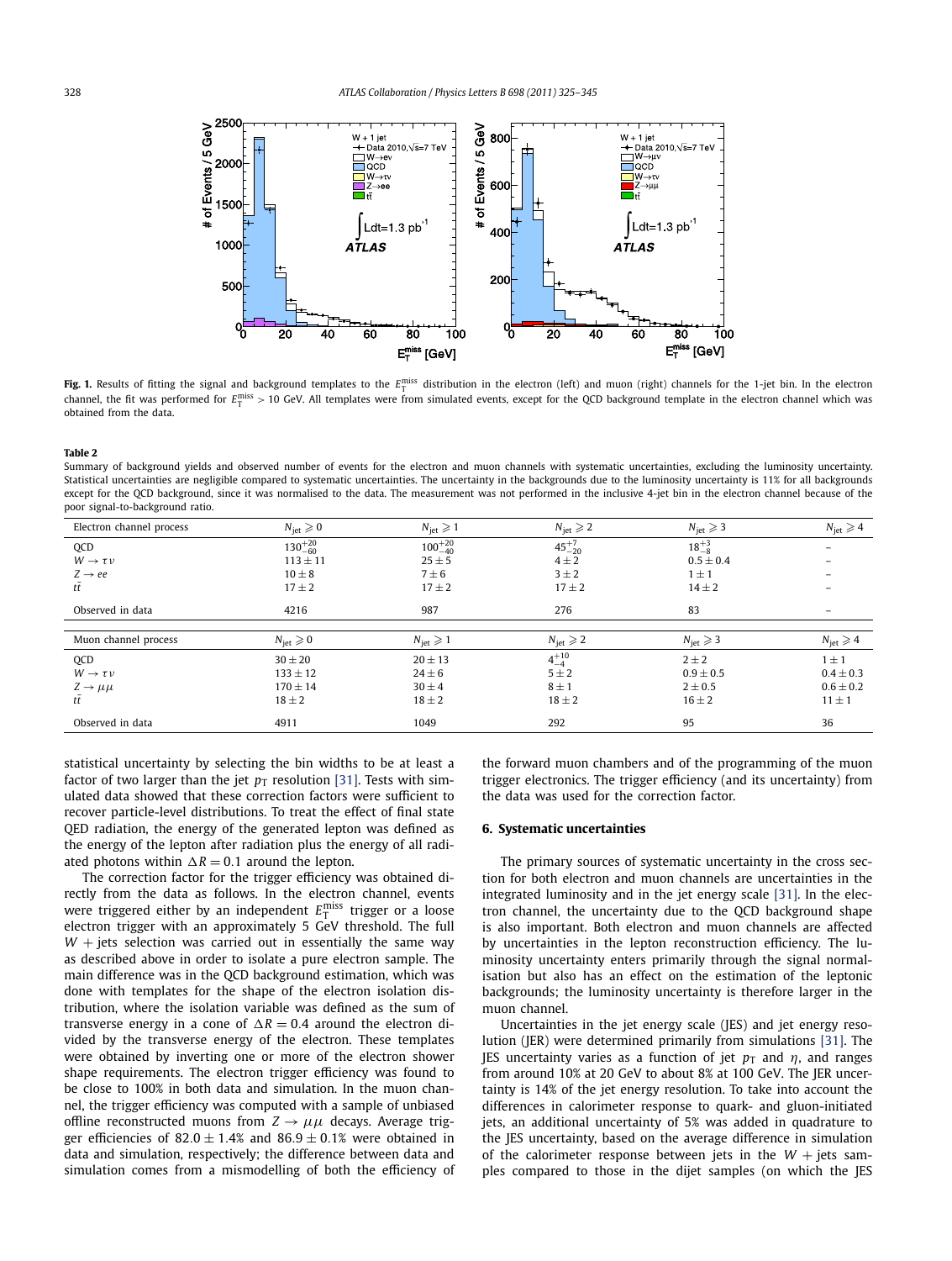calibration is based). Uncertainties in the JES due to nearby jets in  $W$  + jets events were also studied but found to be small. To estimate the impact of the JES uncertainty, jet energies in the simulated events were shifted by the JES uncertainty, and the  $E_{\text{T}}^{\text{miss}}$  vector was recomputed. In addition, calorimeter clusters not associated to a jet or electron, such as those coming from the underlying event, were scaled using a  $p_T$ -dependent uncertainty [\[27\],](#page-8-0) ranging from  $\pm 20\%$  for  $p_T \simeq 500$  MeV to  $\pm 5\%$  at high  $p_T$ . Similarly the jet energies were smeared with a Gaussian representing the JER uncertainty and the  $E_{\rm T}^{\rm miss}$  vector was recomputed. The full analysis was repeated with these variations, and the cross sections were recomputed; the change in the cross section was taken as the systematic uncertainty. The impact of the JES and  $E_{\rm T}^{\rm miss}$  uncertainties on the cross section uncertainty was approximately 10%.

A significant source of uncertainty in the electron channel is the potential bias in the sample selection for building the template shape of the QCD background; with the current selection requirements, the contribution from semileptonic heavy flavour decays is underestimated. The size of the effect was determined with simulated events by comparing the background estimates from two templates: one based on the electron selection used for this cross section measurement and the other based on the selection used for the QCD background estimation in the electron channel. The resulting uncertainty on the QCD background estimate, including significant contributions from the limited statistics of the simulated event samples, was as high as 50%, but the effect on the cross section for the inclusive 1-jet bin was about 5%. The fit region for the QCD background was varied by  $\pm$ 5 GeV to account for shape differences in the low  $E_{\rm T}^{\rm miss}$  region; the resulting uncertainty on the cross section was 1–2%.

The uncertainty in the electron identification efficiency was taken from the inclusive cross section measurement [\[27\].](#page-8-0) By examining the reconstruction efficiency in simulated events as a function of the  $\Delta R$  separation between the jet and the electron, the reconstruction efficiency was found to be consistent with the value in Ref. [\[27\].](#page-8-0) Furthermore, in the region  $\Delta R > 0.5$ , the efficiency was found to be constant as a function of  $\Delta R$  and as a function of jet multiplicity. The uncertainty in the muon reconstruction efficiency was estimated by comparing the efficiency measured with simulated events to that measured in the data with muons from  $Z \rightarrow \mu\mu$  decays, following a method similar to that described in Ref. [\[27\].](#page-8-0) The resulting uncertainties in the cross section were approximately 5.5% in both electron and muon channels.

Other uncertainties which were considered include the trigger efficiency, jet reconstruction efficiency, lepton momentum scale and resolution, pile-up, and biases in the procedure for correcting for detector effects (for example, by comparing correction factors obtained with ALPGEN to those obtained with SHERPA). Their effect on the cross section was found to be smaller than the uncertainties described above. For example, the uncertainty on the electron energy resolution was based on extrapolations from test-beam measurements [\[27\]](#page-8-0) and had a *<* 0*.*1% effect on the cross section. All of the above systematic uncertainties (except for the bias in the template shape for the QCD background in the electron channel) were also applied to the estimates of the QCD and leptonic backgrounds in both electron and muon channels. In addition, for the leptonic backgrounds the uncertainty in the NNLO cross sections was taken to be 5% for  $W/Z$  production as in Ref. [\[27\].](#page-8-0) The  $t\bar{t}$  cross section uncertainty was taken to be approximately 7%, amounting to the sum in quadrature of PDF uncertainties (3%) and uncertainties estimated by varying renormalisation and factorisa-tion scales (6%) [\[33,34\].](#page-8-0) The resulting uncertainty on the  $W +$  jets cross section ranged from 0.1 to 2%, depending on the jet multiplicity, and was small compared to other systematic uncertainties.

The systematic uncertainties in the cross section measurement are summarised in [Table 3](#page-5-0) for  $N_{jet} \geq 1$ ; most of the uncertainties are approximately independent of jet multiplicity, except for the uncertainty due to the jet energy scale and resolution, and the QCD background in the electron channel. The dominant systematic uncertainties are shown as a function of jet multiplicity and leading jet  $p<sub>T</sub>$  in [Fig. 2.](#page-5-0) Both distributions are similar for electron and muon channels; the uncertainty is therefore shown as a function of jet multiplicity for the electron channel and as a function of leading jet  $p<sub>T</sub>$  for the muon channel. The main contribution to the other uncertainties in the electron channel comes from the QCD background (especially at high jet multiplicities), the electron identification efficiency and the electron energy scale. For the muon channel, the main contribution is from the muon reconstruction efficiency.

In the cross section ratio measurement, the uncertainty due to the jet energy scale uncertainty remains the dominant effect, amounting to approximately 10% on the ratio. The luminosity uncertainty does not completely cancel in the ratio because the background estimates are affected by the luminosity uncertainty and the background levels vary as a function of jet multiplicity.

### **7. Results and conclusions**

The measured  $W$  + jets cross section (multiplied by the leptonic branching ratio) and the cross section ratios are shown as a function of corrected jet multiplicity in [Tables 4 and 5](#page-5-0) respectively, as well as in [Figs. 3 and 4.](#page-6-0) The measurement was not performed in the inclusive 4-jet bin in the electron channel because of the poor signal-to-background ratio. The cross sections are quoted in the limited kinematic region:  $E_T^j > 20$  GeV,  $|\eta^j| < 2.8$ ,  $E_{\text{T}}^{\ell} > 20$  GeV,  $|\eta^{\text{e}}| < 2.47$  (excluding 1.37  $< |\eta^{\text{e}}| < 1.52$ ),  $|\eta^{\mu}| <$ 2.4,  $p_T^{\nu} > 25$  GeV,  $M_T > 40$  GeV,  $\Delta R^{lj} > 0.5$ , where  $\ell$ ,  $j$  and  $\nu$ denote lepton, jet and neutrino, respectively. The quantities  $p_T^{\ell}$ ,  $|\eta^{\ell}|$ , and  $M_{\text{T}}$  include the energy of all radiated photons within  $\Delta R = 0.1$  around the lepton. The *W* + jets cross section (times leptonic branching ratio) is shown as a function of the  $p<sub>T</sub>$  of the leading and next-to-leading jets in the event in [Fig. 5;](#page-7-0) the leading jet is shown for  $N_\mathrm{jet} \geqslant 1$  and the next-to-leading jet is shown for  $N_{\rm jet}$   $\geqslant$  2.

Also shown in [Figs. 3, 4, and 5](#page-6-0) are particle-level expectations from PYTHIA, ALPGEN and SHERPA simulations as well as a calculation using MCFM v5.8 [\[35\].](#page-8-0) PYTHIA is LO, while ALPGEN and SHERPA match higher-multiplicity matrix elements to a leadinglogarithmic parton shower; these predictions have been normalised to the NNLO inclusive *W* production cross section. The version of MCFM used here provides NLO predictions at parton level for *W*-boson production with  $N_{jet} \le 2$ ; only leading-order predictions are available for  $W$  + three jets. No additional normalisation was applied to the MCFM predictions.

The MCFM results were obtained with the same jet algorithm and same kinematic selection requirements as applied to the data. Renormalisation and factorisation scales were set to  $H_T/2$ , where  $H<sub>T</sub>$  is the scalar sum of the  $p<sub>T</sub>$  of the unclustered partons and of the lepton and neutrino from the *W* decay. The PDFs were CTEQ6L1 [\[11\]](#page-8-0) and CTEQ6.6M [\[15\]](#page-8-0) for the LO and NLO calculations, respectively. Corrections for hadronisation and underlying event were computed with PYTHIA as a function of leading and nextto-leading jet  $p<sub>T</sub>$ . Hadronisation and underlying event corrections ranged from  $-10\%$  to  $-4\%$  and  $+10\%$  to  $+4\%$ , respectively, for jet  $p_T \simeq 20$  GeV to jet  $p_T > 80$  GeV. The partial cancellation of hadronisation and underlying event corrections [\[5\]](#page-7-0) results in an overall correction of approximately 4%. The effect of final state QED radi-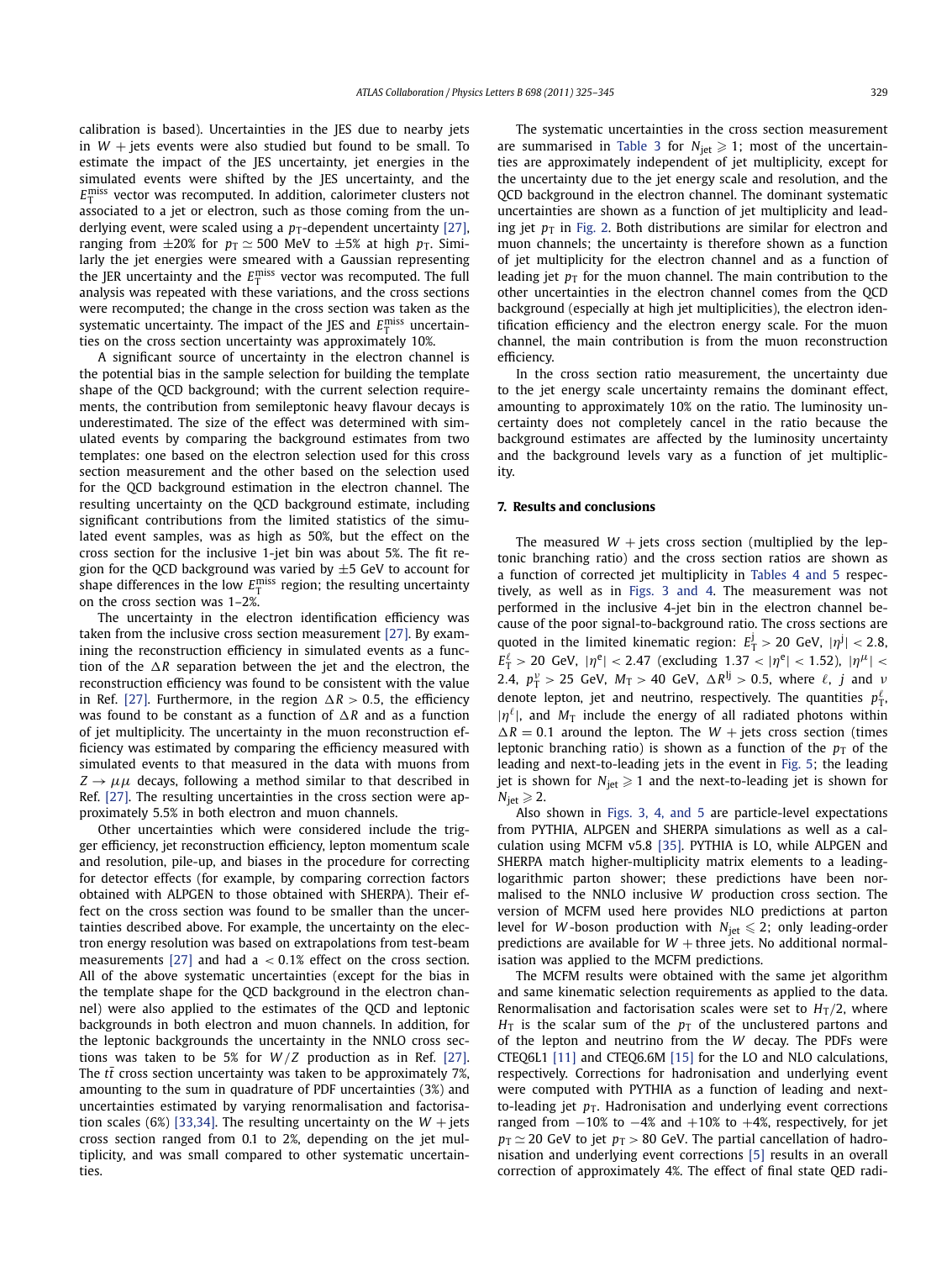<span id="page-5-0"></span>Summary of the systematic uncertainties in the cross section. The uncertainties are shown only for  $N_{\rm jet}\geqslant 1$ . The sign convention for the JES and lepton energy scale uncertainties is such that a positive change in the energy scale results in an increase in the jet or lepton energy observed in the data.

| e channel                                   |                                                               |                               |  |
|---------------------------------------------|---------------------------------------------------------------|-------------------------------|--|
| Effect                                      | Range                                                         | Cross section uncertainty (%) |  |
| Jet energy scale and $E_{\rm T}^{\rm miss}$ | $\pm 10\%$ (dependent on jet <i>n</i> and $p_T$ ) $\oplus$ 5% | $+11, -9$                     |  |
| Jet energy resolution                       | 14% on each jet                                               | $+1.0$                        |  |
| Electron trigger                            | $+0.5%$                                                       | $\mp 0.7$                     |  |
| Electron identification                     | $+5.2%$                                                       | $\mp 5.5$                     |  |
| Electron energy scale                       | $+3%$                                                         | $+3.9, -4.7$                  |  |
| Pile-up removal cut                         | 4–7% in lowest jet $p_T$ bin                                  | $+1.9$                        |  |
| Residual pile-up effects                    | from simulation                                               | $+2.2$                        |  |
| OCD background shape                        | from template variation                                       | $-1.5, +5.2$                  |  |
| Luminosity                                  | $\pm 11\%$                                                    | $-10, +13$                    |  |

| $\mu$ channel                               |                                                             |                               |  |
|---------------------------------------------|-------------------------------------------------------------|-------------------------------|--|
| Effect                                      | Range                                                       | Cross section uncertainty (%) |  |
| Jet energy scale and $E_{\rm T}^{\rm miss}$ | $\pm 10\%$ (dependent on jet $\eta$ and $p_T$ ) $\oplus$ 5% | $+11, -9$                     |  |
| Jet energy resolution                       | 14% on each jet                                             | $+1.8$                        |  |
| Muon trigger<br>Muon reconstruction         | $\pm 2.5\%$ in barrel, $\pm 2.0\%$ in endcap<br>$+5.6%$     | $\mp 1.6$                     |  |
| Muon momentum scale                         | $+1%$                                                       | $-5.4, +5.9$<br>$+2, -0.9$    |  |
| Muon momentum resolution                    | $\pm$ 5% in barrel, $\pm$ 9% in endcap                      | $+1.4$                        |  |
| Pile-up removal cut                         | 4–7% in lowest jet $p_T$ bin                                | $+1.7$                        |  |
| Residual pile-up effects                    | from simulation                                             | $+1.4$                        |  |
| Luminosity                                  | $+11%$                                                      | $-11, +13$                    |  |



Fig. 2. Summary of the systematic uncertainties on the cross section measurement shown as a function of jet multiplicity in the electron channel (left) and leading-jet  $p_T$  in the muon channel (right). The jet energy scale uncertainty includes the uncertainty on  $E_{\rm T}^{\rm miss}$ . The main contribution to the "sum of other uncertainties" in the electron channel comes from the QCD background (especially at high jet multiplicities), the electron identification efficiency and the electron energy scale. For the muon channel, the main contribution is from the muon reconstruction efficiency.

#### **Table 4**

The measured cross section times leptonic branching ratio for  $W +$  jets in the electron and muon channels as a function of corrected jet multiplicity with (in order) statistical, systematic, and luminosity uncertainties. The cross sections are quoted in a limited and well-defined kinematic region, described in the text. The measurement was not performed in the inclusive 4-jet bin in the electron channel because of the poor signal-to-background ratio. Theoretical predictions from MCFM are also shown, with all uncertainties combined. MCFM provides NLO predictions for  $N_{jet} \le 2$  and a LO prediction for  $N_{jet} = 3$ .

| Jet multiplicity | $W \rightarrow e \nu$ (nb)                 | MCFM $W \rightarrow e \nu$ (nb) | $W \rightarrow \mu \nu$ (nb)                     | MCFM $W \rightarrow \mu \nu$ (nb) |
|------------------|--------------------------------------------|---------------------------------|--------------------------------------------------|-----------------------------------|
| $\geqslant 0$    | $4.53 \pm 0.07_{-0.30}^{+0.35}$ +0.58      | $5.08^{+0.11}_{-0.30}$          | $4.58 \pm 0.07_{-0.32}^{+0.38}~_{-0.48}^{+0.61}$ | $5.27^{+0.11}_{-0.32}$            |
| $\geqslant$ 1    | $0.84 \pm 0.03_{-0.10}^{+0.13}$ +0.11      | $0.81^{+0.02}_{-0.04}$          | $0.84 \pm 0.03_{-0.09}^{+0.11}$ +0.11            | $0.84^{+0.02}_{-0.04}$            |
| $\geqslant$ 2    | $0.21 \pm 0.01^{+0.04}_{-0.03}$ -0.02      | $0.21^{+0.01}_{-0.02}$          | $0.23 \pm 0.02^{+0.04}_{-0.03}$ -0.02            | $0.21_{-0.02}^{+0.01}$            |
| $\geqslant$ 3    | $0.047 \pm 0.007^{+0.014}_{-0.011}$ -0.006 | $0.05 \pm 0.02$                 | $0.064 \pm 0.008^{+0.016}_{-0.014}$ -0.008       | $0.05 \pm 0.02$                   |
| $\geqslant 4$    | $\overline{\phantom{0}}$                   | $\overline{\phantom{a}}$        | $0.019 \pm 0.005 \pm 0.006_{-0.003}^{+0.004}$    | -                                 |

ation from the electron or muon was computed with PYTHIA and ALPGEN (both using PHOTOS) and with SHERPA, comparing the acceptance before radiation with the acceptance after radiation, but summing up the photons within  $\Delta R = 0.1$  around the lepton. This factor ( $\simeq$  1–2%) was applied as a correction to the MCFM prediction.

The systematic uncertainty in the MCFM cross sections due to fragmentation was estimated by comparing PYTHIA with HERWIG. Underlying event uncertainties were estimated by comparing the AMBT1 [\[19\]](#page-8-0) event generator tune with the tune from JIMMY [\[10\]](#page-8-0) as well as by varying the AMBT1 tune to increase the underlying event activity by approximately 10%. Renormalisation and factori-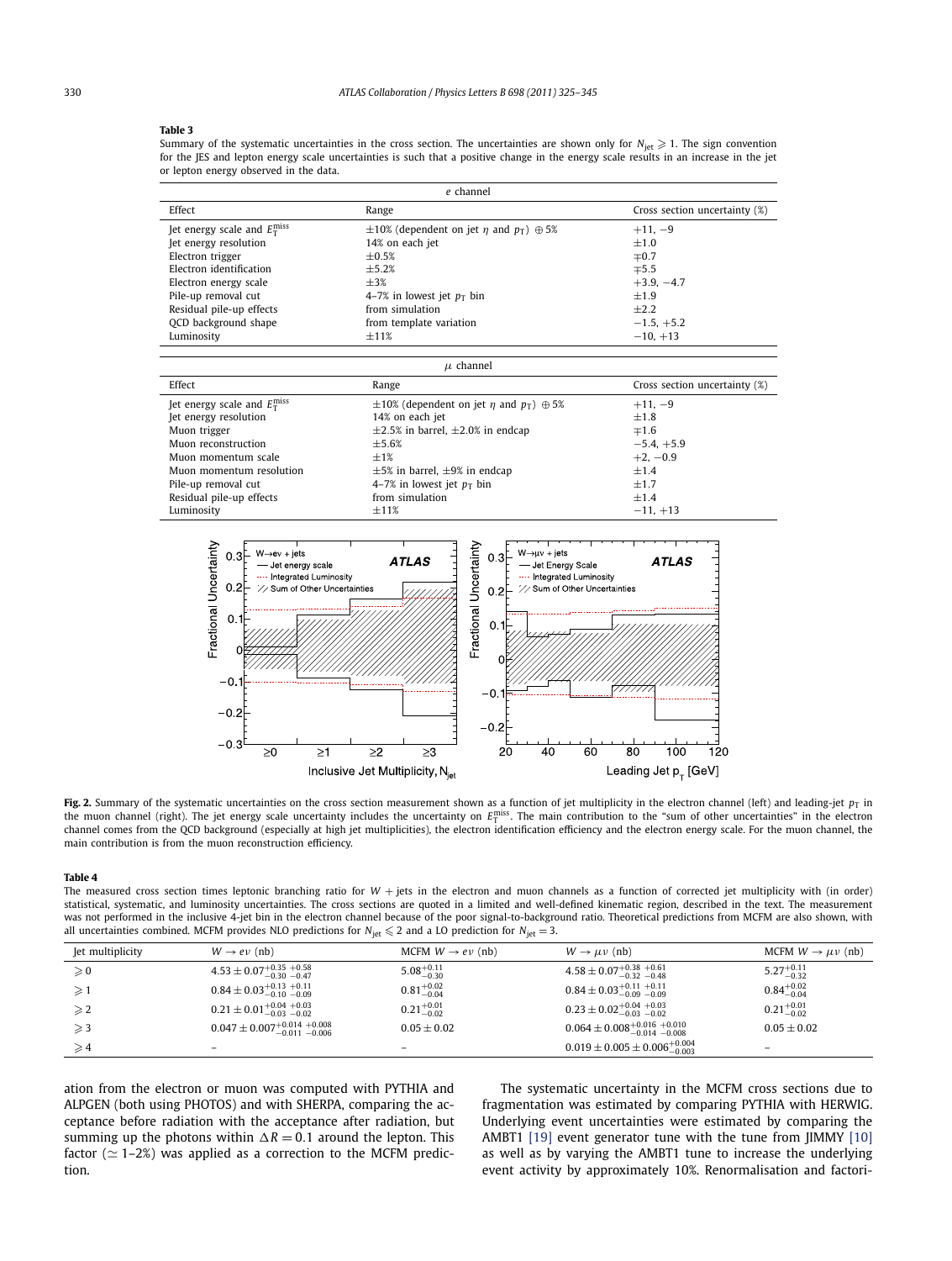<span id="page-6-0"></span>The measured cross section ratio for W + jets in the electron and muon channels as a function of corrected jet multiplicity with (in order) statistical and systematic uncertainties. The cross section ratios are quoted in a limited and well-defined kinematic region, described in the text. The measurement was not performed in the inclusive 4-jet bin in the electron channel because of the poor signal-to-background ratio. Theoretical predictions from MCFM are also shown, with all uncertainties combined. MCFM provides NLO predictions for  $N_{\text{jet}} \leq 2$  and a LO prediction for  $N_{\text{jet}} = 3$ .

| Jet multiplicity              | $W \rightarrow e \nu$               | MCFM $W \rightarrow e \nu$ | $W \rightarrow \mu \nu$             | MCFM $W \rightarrow \mu \nu$ |
|-------------------------------|-------------------------------------|----------------------------|-------------------------------------|------------------------------|
| $\geqslant$ 1/ $\geqslant$ 0  | $0.185 \pm 0.007^{+0.025}_{-0.019}$ | $0.159^{+0.006}_{-0.005}$  | $0.183 \pm 0.007^{+0.023}_{-0.020}$ | $0.160^{+0.006}_{-0.005}$    |
| $\geqslant$ 2/ $\geqslant$ 1  | $0.250 \pm 0.019^{+0.019}_{-0.010}$ | $0.255_{-0.022}^{+0.017}$  | $0.274 \pm 0.020^{+0.018}_{-0.011}$ | $0.255_{-0.021}^{+0.017}$    |
| $\geqslant$ 3/ $\geqslant$ 2  | $0.224 \pm 0.037 \pm 0.022$         | $0.241_{-0.061}^{+0.108}$  | $0.278 \pm 0.041^{+0.024}_{-0.020}$ | $0.242^{+0.104}_{-0.061}$    |
| $\geqslant 4$ / $\geqslant$ 3 |                                     | $\qquad \qquad -$          | $0.297 \pm 0.088^{+0.037}_{-0.026}$ |                              |



Fig. 3.  $W$  + jets cross section results as a function of corrected jet multiplicity. Left: electron channel. Right: muon channel. The cross sections are quoted in a limited and well-defined kinematic region, described in the text. For the data, the statistical uncertainties are shown by the vertical bars, and the combined statistical and systematic uncertainties are shown by the hashed regions. Note that the uncertainties are correlated from bin to bin. Also shown are predictions from PYTHIA, ALPGEN, SHERPA and MCFM, and the ratio of theoretical predictions to data (PYTHIA is not shown in the ratio). The theoretical uncertainties are shown only for MCFM, which provides NLO predictions for  $N_{\text{jet}} \leq 2$  and a LO prediction for  $N_{\text{jet}} = 3$ .



Fig. 4.  $W$  + jets cross section ratio results as a function of corrected jet multiplicity. Left: electron channel. Right: muon channel. The cross sections are quoted in a limited and well-defined kinematic region, described in the text. For the data, the statistical uncertainties are shown by the vertical bars, and the combined statistical and systematic uncertainties are shown by the hashed regions. Also shown are theoretical predictions from PYTHIA, ALPGEN, SHERPA, and MCFM. The theoretical uncertainties are shown only for MCFM, which provides NLO predictions for  $N_{jet} \leq 2$  and a LO prediction for  $N_{jet} = 3$ .

sation scale uncertainties were estimated by varying the scales, in all combinations, up and down, by factors of two. PDF uncertainties were computed by summing in quadrature the dependence on each of the 22 eigenvectors characterising the CTEQ6.6 PDF set; the uncertainty in  $\alpha_s$  was also taken into account. An alternative PDF set, MSTW2008 [\[13\],](#page-8-0) with its set of 68% C.L. eigenvectors was also examined, and the envelope of the uncertainties from CTEQ6.6 and MSTW2008 was taken as the final PDF uncertainty. The total resulting uncertainties are given in [Tables 4 and 5.](#page-5-0)

In conclusion, this Letter presents a measurement of the  $W +$ jets cross section as a function of jet multiplicity in *pp* collisions at  $\sqrt{s}$  = 7 TeV in both electron and muon decay modes of the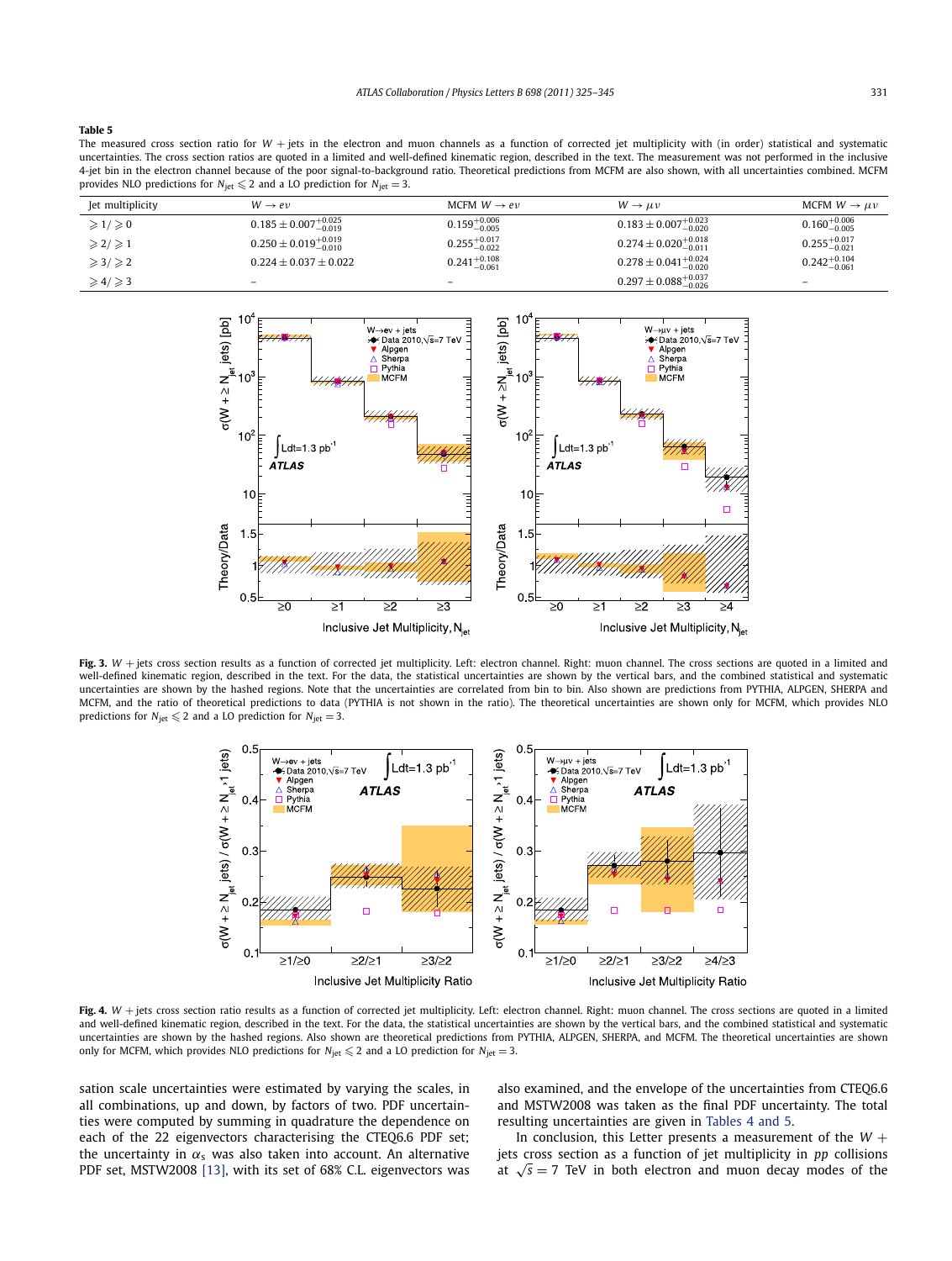<span id="page-7-0"></span>

**Fig. 5.**  $W$  + jets cross section as a function of the  $p_T$  of the two leading jets in the event. The  $p_T$  of the leading jet is shown for events with  $\geqslant1$  jet while the  $p_T$  of the next-to-leading jet is shown for events with  $\geqslant 2$  jets. Left: electron channel. Right: muon channel. The cross sections are quoted in a limited and well-defined kinematic region, described in the text. For the data, the statistical uncertainties are shown by the vertical bars, and the combined statistical and systematic uncertainties are shown by the hashed regions. Also shown are theoretical predictions from PYTHIA, ALPGEN, SHERPA and MCFM, and the ratio of theoretical predictions to data (PYTHIA is not shown in the ratio). The theoretical uncertainties are shown only for MCFM, which provides NLO predictions for  $N_{jet} \leq 2$  and a LO prediction for  $N_{jet} = 3$ .

*W* -boson, based on an integrated luminosity of 1.3 pb<sup>-1</sup> recorded with the ATLAS detector. Measurements are also presented of the ratio of cross sections  $\sigma(W + \geq n)/\sigma(W + \geq n - 1)$  for inclusive jet multiplicities  $n = 1-4$ , and of the  $p<sub>T</sub>$  distribution of the leading and next-to-leading jets in the event. The results have been corrected for all known detector effects and are quoted in a limited and well-defined range of jet and lepton kinematics. This range is fully covered by the detector acceptance, so as to avoid modeldependent extrapolations and to facilitate comparisons with theoretical predictions. As expected, the PYTHIA samples considered, which contain a  $2 \rightarrow 1$  matrix element merged with a  $2 \rightarrow 2$  matrix element and a leading-logarithmic parton shower, does not provide a good description of the data for jet multiplicities greater than one. Good agreement is observed with the predictions of the multi-parton matrix element generators ALPGEN and SHERPA. Calculations based on  $O(\alpha_s^2)$  matrix elements in MCFM (available for jet multiplicities  $n \leq 2$ ) are also in good agreement with the data.

### **Acknowledgements**

We thank Zbigniew Was and Frank Krauss for useful discussions. We wish to thank CERN for the efficient commissioning and operation of the LHC during this initial high-energy data-taking period as well as the support staff from our institutions without whom ATLAS could not be operated efficiently.

We acknowledge the support of ANPCyT, Argentina; YerPhI, Armenia; ARC, Australia; BMWF, Austria; ANAS, Azerbaijan; SSTC, Belarus; CNPq and FAPESP, Brazil; NSERC, NRC and CFI, Canada; CERN; CONICYT, Chile; CAS, MOST and NSFC, China; COLCIENCIAS, Colombia; MSMT CR, MPO CR and VSC CR, Czech Republic; DNRF, DNSRC and Lundbeck Foundation, Denmark; ARTEMIS, European Union; IN2P3–CNRS, CEA-DSM/IRFU, France; GNAS, Georgia; BMBF, DFG, HGF, MPG and AvH Foundation, Germany; GSRT, Greece; ISF, MINERVA, GIF, DIP and Benoziyo Center, Israel; INFN, Italy; MEXT

and JSPS, Japan; CNRST, Morocco; FOM and NWO, Netherlands; RCN, Norway; MNiSW, Poland; GRICES and FCT, Portugal; MERYS (MECTS), Romania; MES of Russia and ROSATOM, Russian Federation; JINR; MSTD, Serbia; MSSR, Slovakia; ARRS and MVZT, Slovenia; DST/NRF, South Africa; MICINN, Spain; SRC and Wallenberg Foundation, Sweden; SER, SNSF and Cantons of Bern and Geneva, Switzerland; NSC, Taiwan; TAEK, Turkey; STFC, the Royal Society and Leverhulme Trust, United Kingdom; DOE and NSF, United States of America.

The crucial computing support from all WLCG partners is acknowledged gratefully, in particular from CERN and the ATLAS Tier-1 facilities at TRIUMF (Canada), NDGF (Denmark, Norway, Sweden), CC-IN2P3 (France), KIT/GridKA (Germany), INFN-CNAF (Italy), NL-T1 (Netherlands), PIC (Spain), ASGC (Taiwan), RAL (UK) and BNL (USA) and in the Tier-2 facilities worldwide.

#### **Open access**

This article is published Open Access at [sciencedirect.com](http://www.sciencedirect.com). It is distributed under the terms of the Creative Commons Attribution License 3.0, which permits unrestricted use, distribution, and reproduction in any medium, provided the original authors and source are credited.

#### **References**

- [1] CDF Collaboration, Phys. Rev. D 77 (2008) 011108
- [2] R.K. Ellis, et al., Phys. Rev. D 80 (2009) 094002.
- [3] C.F. Berger, et al., Precise predictions for  $W + 4$  jet production at the Large Hadron Collider, arXiv:1009.2338 [hep-ph], 2010.
- [4] ATLAS Collaboration, JINST 3 (2008) S08003.
- [5] ATLAS Collaboration, Expected performance of the ATLAS experiment detector, trigger and physics, arXiv:0901.0512 [hep-ex], 2009.
- [6] ATLAS Collaboration, Eur. Phys. J. C (2010) 787.
- [7] S. Agostinelli, et al., Nucl. Inst. Meth. A 506 (2003) 250.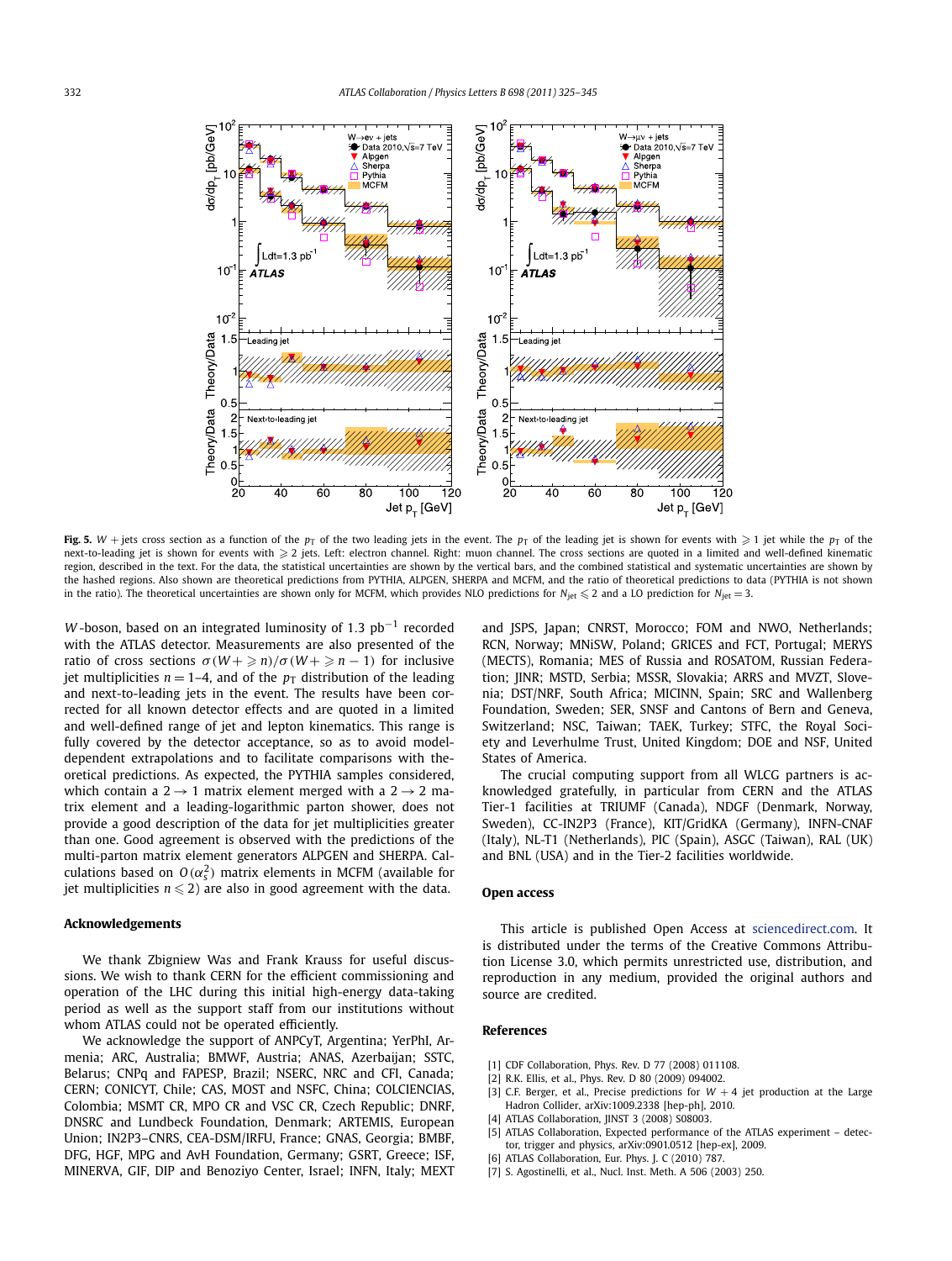- <span id="page-8-0"></span>[8] J. Alwall, et al., Eur. Phys. J. C 53 (2008) 473.
- [9] G. Corcella, et al., JHEP 0101 (2001) 010.
- [10] J.M. Butterworth, J.R. Forshaw, M.H. Seymour, Z. Phys. C 72 (1996) 637.
- [11] J. Pumplin, et al., JHEP 0207 (2002) 012.
- [12] A. Sherstnev, R. Thorne, Eur. Phys. J. C 55 (2008) 553.
- [13] A.D. Martin, W.J. Stirling, R.S. Thorne, G. Watt, Eur. Phys. J. C 63 (2009) 189.
- [14] K. Melnikov, F. Petriello, Phys. Rev. D 74 (2006) 114017.
- [15] P.M. Nadolsky, et al., Phys. Rev. D 78 (2008) 013004.
- [16] P. Golonka, Z. Was, Eur. Phys. J. C 45 (2006) 97.
- [17] N. Davidson, et al., Universal interface of TAUOLA technical and physics documentation, arXiv:1002.0543 [hep-ph], 2010.
- [18] ATLAS Collaboration, ATLAS Monte Carlo tunes for MC09, ATLAS-PHYS-PUB-2010-002, <http://cdsweb.cern.ch/record/1247375>, 2010.
- [19] ATLAS Collaboration, Charged particle multiplicities in *pp* interactions at  $\sqrt{s}$  = 0*.*9 and 7 TeV in a diffractive limited phase space measured with the ATLAS detector at the LHC and a new PYTHIA6 tune, ATLAS-CONF-2010-031, [http://](http://cdsweb.cern.ch/record/1277665) [cdsweb.cern.ch/record/1277665,](http://cdsweb.cern.ch/record/1277665) 2010.
- [20] ATLAS Collaboration, Performance of primary vertex reconstruction in proton– proton collisions at  $\sqrt{s}$  = 7 TeV in the ATLAS experiment, ATLAS-CONF-2010-069, <http://cdsweb.cern.ch/record/1281344>, 2010.
- [21] T. Sjöstrand, S. Mrenna, P. Skands, JHEP 0605 (2006) 026.
- [22] M.L. Mangano, et al., IHEP 0307 (2003) 001.
- [23] T. Gleisberg, et al., JHEP 0902 (2009) 007.
- [24] S. Frixione, P. Nason, C. Oleari, JHEP 0711 (2007) 070.
- [25] R. Bonciani, S. Catani, M.L. Mangano, P. Nason, Nucl. Phys. B 529 (1998) 424.
- [26] ATLAS Collaboration, Luminosity determination using the ATLAS detector,
- ATLAS-CONF-2010-060, <http://cdsweb.cern.ch/record/1281333>, 2010.
- [27] ATLAS Collaboration, JHEP 1012 (2010) 060.
- [28] W. Lampl, et al., Calorimeter clustering algorithms: Description and performance, ATL-LARG-PUB-2008-002, [http://cdsweb.cern.ch/record/1099735,](http://cdsweb.cern.ch/record/1099735) 2008.
- [29] T. Barillari, et al., Local hadron calibration, ATL-LARG-PUB-2009-001, [http://](http://cdsweb.cern.ch/record/1112035) [cdsweb.cern.ch/record/1112035,](http://cdsweb.cern.ch/record/1112035) 2009.
- [30] M. Cacciari, G.P. Salam, G. Soyez, JHEP 0804 (2008) 063.
- [31] ATLAS Collaboration, Eur. Phys. J. C 71 (2011) 1.
- [32] ATLAS Collaboration, Data-quality requirements and event cleaning for jets and missing transverse energy reconstruction with the ATLAS detector in proton– proton collisions at a center-of-mass energy of <sup>√</sup>*<sup>s</sup>* <sup>=</sup> 7 TeV, ATLAS-CONF-2010- 038, <http://cdsweb.cern.ch/record/1277678>, 2010.
- [33] S. Moch, P. Uwer, Phys. Rev. D 78 (2008) 034003.
- [34] M. Beneke, M. Czakon, P. Falgari, A. Mitov, C. Schwinn, Phys. Lett. B 690 (2010) 483.
- [35] J.M. Campbell, R.K. Ellis, D.L. Rainwater, Phys. Rev. D 68 (2003) 094021.

## **ATLAS Collaboration**

G. Aad <sup>48</sup>, B. Abbott <sup>111</sup>, J. Abdallah <sup>11</sup>, A.A. Abdelalim <sup>49</sup>, A. Abdesselam <sup>118</sup>, O. Abdinov <sup>10</sup>, B. Abi <sup>112</sup>, M. Abolins [88,](#page-18-0) H. Abramowicz [153,](#page-19-0) H. Abreu [115,](#page-19-0) E. Acerbi [89a](#page-18-0)*,*[89b,](#page-18-0) B.S. Acharya [164a](#page-19-0)*,*[164b,](#page-19-0) M. Ackers [20,](#page-17-0) D.L. Adams  $^{24}$ , T.N. Addy  $^{56}$ , J. Adelman  $^{175}$ , M. Aderholz  $^{99}$ , S. Adomeit  $^{98}$  $^{98}$  $^{98}$ , P. Adragna  $^{75}$ , T. Adye  $^{129}$ , S. Aefsky [22,](#page-17-0) J.A. Aguilar-Saavedra [124b](#page-19-0)*,[a](#page-20-0)*, M. Aharrouche [81,](#page-18-0) S.P. Ahlen [21,](#page-17-0) F. Ahles [48,](#page-18-0) A. Ahmad [148,](#page-19-0) M. Ahsan [40,](#page-18-0) G. Aielli [133a](#page-19-0)*,*[133b,](#page-19-0) T. Akdogan [18a,](#page-17-0) T.P.A. Åkesson [79,](#page-18-0) G. Akimoto [155,](#page-19-0) A.V. Akimov [94,](#page-18-0) M.S. Alam [1,](#page-17-0) M.A. Alam [76,](#page-18-0) S. Albrand [55](#page-18-0), M. Aleksa [29,](#page-17-0) I.N. Aleksandrov [65,](#page-18-0) M. Aleppo [89a](#page-18-0)*,*[89b,](#page-18-0) F. Alessandria [89a,](#page-18-0) C. Alexa [25a,](#page-17-0) G. Alexander [153,](#page-19-0) G. Alexandre [49,](#page-18-0) T. Alexopoulos [9,](#page-17-0) M. Alhroob [20,](#page-17-0) M. Aliev <sup>15</sup>, G. Alimonti <sup>89a</sup>, J. Alison <sup>120</sup>, M. Aliyev <sup>10</sup>, P.P. Allport <sup>73</sup>, S.E. Allwood-Spiers <sup>53</sup>, J. Almond <sup>82</sup> A. Aloisio [102a](#page-18-0)*,*[102b,](#page-18-0) R. Alon [171,](#page-19-0) A. Alonso [79](#page-18-0), J. Alonso [14,](#page-17-0) M.G. Alviggi [102a](#page-18-0)*,*[102b,](#page-18-0) K. Amako [66,](#page-18-0) P. Amaral [29,](#page-17-0) C. Amelung [22,](#page-17-0) V.V. Ammosov [128,](#page-19-0) A. Amorim [124a](#page-19-0)*,[b](#page-20-0)*, G. Amorós [167,](#page-19-0) N. Amram [153,](#page-19-0) C. Anastopoulos [139,](#page-19-0) T. Andeen [34](#page-18-0), C.F. Anders [20,](#page-17-0) K.J. Anderson [30,](#page-17-0) A. Andreazza [89a](#page-18-0)*,*[89b,](#page-18-0) V. Andrei [58a,](#page-18-0) M.-L. Andrieux [55,](#page-18-0) X.S. Anduaga <sup>70</sup>, A. Angerami <sup>34</sup>, F. Anghinolfi <sup>29</sup>, N. Anjos <sup>124a</sup>, A. Annovi <sup>47</sup>, A. Antonaki <sup>8</sup>, M. Antonelli <sup>47</sup>, S. Antonelli <sup>[19a](#page-17-0), 19b</sup>, J. Antos <sup>1[4](#page-17-0)4b</sup>, F. Anulli <sup>132a</sup>, S. Aoun <sup>83</sup>, L. Aperio Bella <sup>4</sup>, R. Apolle <sup>118</sup>, G. Arabidze <sup>88</sup>, I. Aracena [143,](#page-19-0) Y. Arai [66,](#page-18-0) A.T.H. Arce [44,](#page-18-0) J.P. Archambault [28,](#page-17-0) S. Arfaoui [29](#page-17-0)*,[c](#page-20-0)*, J.-F. Arguin [14,](#page-17-0) E. Arik [18a](#page-17-0)*,*[∗](#page-20-0), M. Arik <sup>18a</sup>, A.J. Armbruster <sup>87</sup>, K.E. Arms <sup>109</sup>, S.R. Armstrong <sup>24</sup>, O. Arnaez <sup>81</sup>, C. Arnault <sup>115</sup> A. Artamonov [95,](#page-18-0) G. Artoni [132a](#page-19-0)*,*[132b](#page-19-0), D. Arutinov [20,](#page-17-0) S. Asai [155,](#page-19-0) R. Asfandiyarov [172,](#page-19-0) S. Ask [27,](#page-17-0) B. Åsman <sup>[146a](#page-19-0), 146b</sup>, L. Asquith <sup>5</sup>, K. Assamagan <sup>[24](#page-17-0)</sup>, A. Astbury <sup>169</sup>, A. Astvatsatourov <sup>52</sup>, G. Atoian <sup>175</sup>, B. Aubert  $^4$ , B. Auerbach  $^{175}$ , E. Auge  $^{115}$ , K. Augsten  $^{127}$ , M. Aurousseau  $^4$ , N. Austin  $^{73}$ , R. Avramidou  $^9$ , D. Axen [168,](#page-19-0) C. Ay [54,](#page-18-0) G. Azuelos [93](#page-18-0)*,[d](#page-20-0)*, Y. Azuma [155,](#page-19-0) M.A. Baak [29,](#page-17-0) G. Baccaglioni [89a,](#page-18-0) C. Bacci [134a](#page-19-0)*,*[134b,](#page-19-0) A.M. Bach [14,](#page-17-0) H. Bachacou [136,](#page-19-0) K. Bachas [29,](#page-17-0) G. Bachy [29,](#page-17-0) M. Backes [49,](#page-18-0) E. Badescu [25a,](#page-17-0) P. Bagnaia [132a](#page-19-0)*,*[132b,](#page-19-0) S. Bahinipati <sup>2</sup>, Y. Bai <sup>32a</sup>, D.C. Bailey <sup>158</sup>, T. Bain <sup>158</sup>, J.T. Baines <sup>129</sup>, O.K. Baker <sup>175</sup>, S. Baker <sup>77</sup>, F. Baltasar Dos Santos Pedrosa [29](#page-17-0), E. Banas [38,](#page-18-0) P. Banerjee [93,](#page-18-0) Sw. Banerjee [169,](#page-19-0) D. Banfi [89a](#page-18-0)*,*[89b](#page-18-0), A. Bangert <sup>137</sup>, V. Bansal <sup>169</sup>, H.S. Bansil <sup>17</sup>, L. Barak <sup>171</sup>, S.P. Baranov <sup>94</sup>, A. Barashkou <sup>[65](#page-18-0)</sup>, A. Barbaro Galtieri [14,](#page-17-0) T. Barber [27,](#page-17-0) E.L. Barberio [86,](#page-18-0) D. Barberis [50a](#page-18-0)*,*[50b,](#page-18-0) M. Barbero [20,](#page-17-0) D.Y. Bardin [65,](#page-18-0) T. Barillari <sup>99</sup>, M. Barisonzi <sup>174</sup>, T. Barklow <sup>143</sup>, N. Barlow <sup>27</sup>, B.M. Barnett <sup>129</sup>, R.M. Barnett <sup>14</sup>, A. Baroncelli <sup>134a</sup>, A.J. Barr <sup>118</sup>, F. Barreiro <sup>[80](#page-18-0)</sup>, J. Barreiro Guimarães da Costa <sup>57</sup>, P. Barrillon <sup>115</sup>, R. Bartoldus  $^{143}$ , A.E. Barton  $^{71}$ , D. Bartsch  $^{20}$ , R.L. Bates  $^{53}$ , L. Batkova  $^{144}$ a, J.R. Batley  $^{27}$ , A. Battaglia  $^{16}$ , M. Battistin  $^{29}$ , G. Battistoni  $^{89a}$ , F. Bauer  $^{136}$  $^{136}$  $^{136}$ , H.S. Bawa  $^{143}$ , B. Beare  $^{158}$ , T. Beau  $^{78}$ , P.H. Beauchemin  $^{118}$ , R. Beccherle <sup>[50a](#page-18-0)</sup>, P. Bechtle <sup>41</sup>, H.P. Beck <sup>16</sup>, M. Beckingham <sup>48</sup>, K.H. Becks <sup>174</sup>, A.J. Beddall <sup>[18c](#page-17-0)</sup>, A. Beddall <sup>[18c](#page-17-0)</sup>, V.A. Bednyakov <sup>65</sup>, C. Bee <sup>83</sup>, M. Begel  $\frac{24}{4}$ , S. Behar Harpaz <sup>152</sup>, P.K. Behera <sup>63</sup>, M. Beimforde <sup>99</sup>, C. Belanger-Champagne <sup>166</sup>, P.J. Bell <sup>49</sup>, W.H. Bell <sup>49</sup>, G. Bella <sup>153</sup>, L. Bellagamba <sup>19a</sup>, F. Bellina [29,](#page-17-0) G. Bellomo [89a](#page-18-0)*,*[89b,](#page-18-0) M. Bellomo [119a,](#page-19-0) A. Belloni [57,](#page-18-0) K. Belotskiy [96,](#page-18-0) O. Beltramello [29,](#page-17-0) S. Ben Ami  $^{152}$ , O. Benary  $^{153}$ , D. Benchekroun  $^{135a}$ , C. Benchouk  $^{83}$ , M. Bendel  $^{81}$ , B.H. Benedict  $^{163}$ ,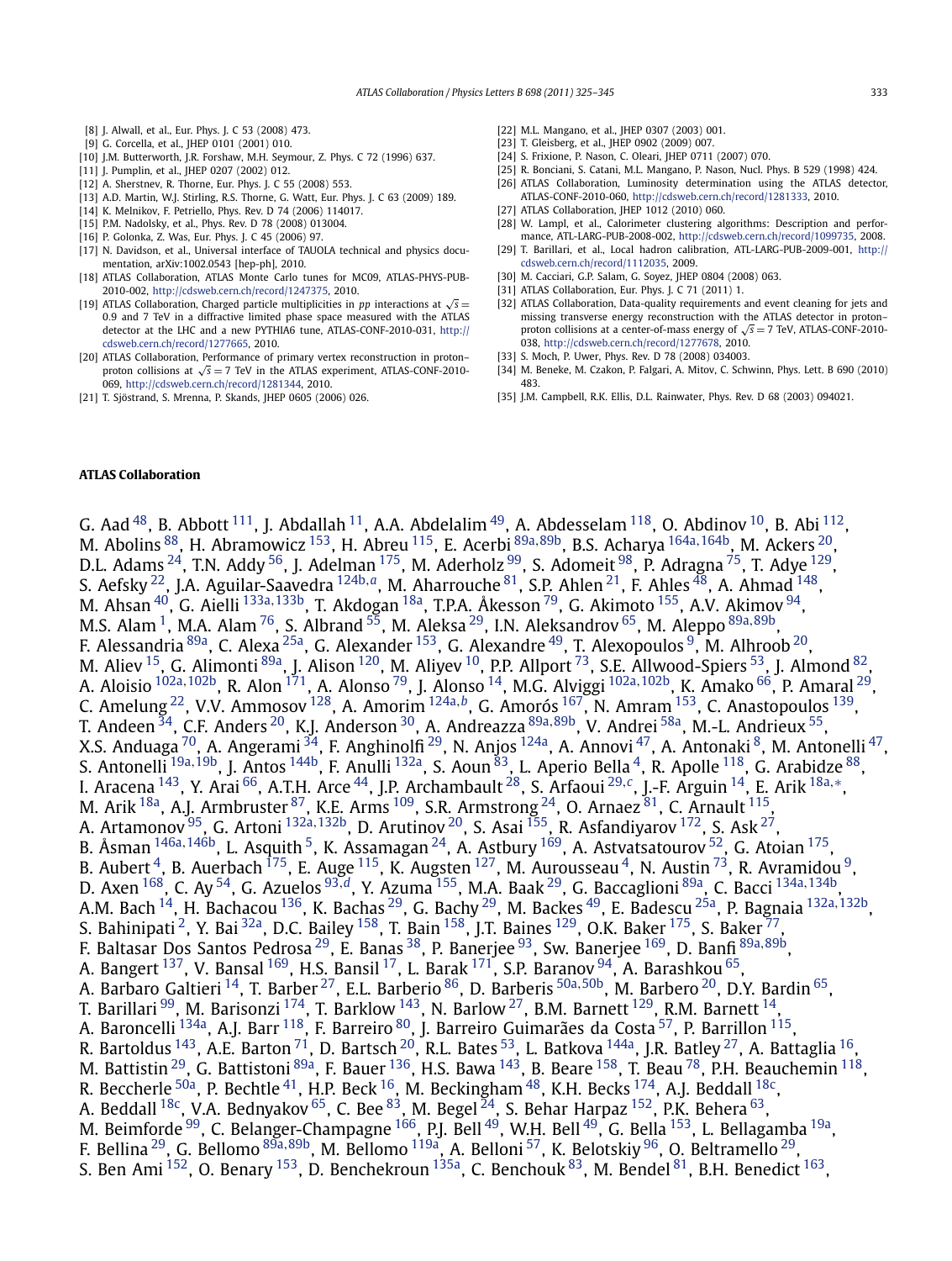N. Benekos <sup>165</sup>, Y. Benhammou <sup>153</sup>, D.P. Benjamin <sup>44</sup>, M. Benoit <sup>115</sup>, J.R. Bensinger <sup>22</sup>, K. Benslama <sup>130</sup>, S. Bentvelsen  $^{105}$ , D. Berge  $^{29}$ , E. Bergeaas Kuutmann  $^{41}$  $^{41}$  $^{41}$ , N. Berger  $^{4}$ , F. Berghaus  $^{169}$ , E. Berglund  $^{49}$ , J. Beringer [14,](#page-17-0) K. Bernardet [83,](#page-18-0) P. Bernat [115,](#page-19-0) R. Bernhard [48,](#page-18-0) C. Bernius [24,](#page-17-0) T. Berry [76,](#page-18-0) A. Bertin [19a](#page-17-0)*,*[19b,](#page-17-0) F. Bertinelli [29,](#page-17-0) F. Bertolucci [122a](#page-19-0)*,*[122b,](#page-19-0) M.I. Besana [89a](#page-18-0)*,*[89b,](#page-18-0) N. Besson [136,](#page-19-0) S. Bethke [99,](#page-18-0) W. Bhimji [45,](#page-18-0) R.M. Bianchi [29,](#page-17-0) M. Bianco [72a](#page-18-0)*,*[72b,](#page-18-0) O. Biebel [98,](#page-18-0) J. Biesiada [14,](#page-17-0) M. Biglietti [132a](#page-19-0)*,*[132b,](#page-19-0) H. Bilokon [47](#page-18-0), M. Bindi [19a](#page-17-0)*,*[19b,](#page-17-0) A. Bingul [18c,](#page-17-0) C. Bini [132a](#page-19-0)*,*[132b,](#page-19-0) C. Biscarat [177,](#page-19-0) U. Bitenc [48,](#page-18-0) K.M. Black [21,](#page-17-0) R.E. Blair [5](#page-17-0), J.-B. Blanchard <sup>115</sup>, G. Blanchot <sup>29</sup>, C. Blocker <sup>22</sup>, J. Blocki <sup>38</sup>, A. Blondel <sup>49</sup>, W. Blum <sup>81</sup>, U. Blumenschein <sup>54</sup>, G.J. Bobbink  $^{105}$ , V.B. Bobrovnikov  $^{107}$ , A. Bocci  $^{44}$ , R. Bock  $^{29}$ , C.R. Boddy  $^{118}$ , M. Boehler  $^{41}$ , J. Boek  $^{174}$ , N. Boelaert [35,](#page-18-0) S. Böser [77,](#page-18-0) J.A. Bogaerts [29,](#page-17-0) A. Bogdanchikov [107,](#page-19-0) A. Bogouch [90](#page-18-0)*,*[∗](#page-20-0), C. Bohm [146a,](#page-19-0) V. Boisvert [76,](#page-18-0) T. Bold [163](#page-19-0)*,[e](#page-20-0)*, V. Boldea [25a,](#page-17-0) M. Bona [75,](#page-18-0) M. Boonekamp [136,](#page-19-0) G. Boorman [76,](#page-18-0) C.N. Booth [139,](#page-19-0) P. Booth <sup>139</sup>, J.R.A. Booth <sup>17</sup>, S. Bordoni <sup>78</sup>, C. Borer <sup>16</sup>, A. Borisov <sup>128</sup>, G. Borissov <sup>71</sup>, I. Borjanovic <sup>12a</sup>, S. Borroni [132a](#page-19-0)*,*[132b,](#page-19-0) K. Bos [105,](#page-18-0) D. Boscherini [19a,](#page-17-0) M. Bosman [11,](#page-17-0) H. Boterenbrood [105,](#page-18-0) D. Botterill [129,](#page-19-0) J. Bouchami <sup>93</sup>, J. Boudreau <sup>123</sup>, E.V. Bouhova-Thacker <sup>[71](#page-18-0)</sup>, C. Boulahouache <sup>123</sup>, C. Bourdarios <sup>115</sup>, N. Bousson  $^{83}$  $^{83}$  $^{83}$ , A. Boveia  $^{30}$ , J. Boyd  $^{29}$ , I.R. Boyko  $^{65}$ , N.I. Bozhko  $^{128}$ , I. Bozovic-Jelisavcic  $^{12\text{b}}$ , J. Bracinik  $^{17}$ , A. Braem [29,](#page-17-0) E. Brambilla [72a](#page-18-0)*,*[72b,](#page-18-0) P. Branchini [134a,](#page-19-0) G.W. Brandenburg [57](#page-18-0), A. Brandt [7,](#page-17-0) G. Brandt [41](#page-18-0), O. Brandt  $^{54}$  $^{54}$  $^{54}$ , U. Bratzler  $^{156}$ , B. Brau  $^{84}$ , J.E. Brau  $^{114}$ , H.M. Braun  $^{174}$ , B. Brelier  $^{158}$  $^{158}$  $^{158}$ , J. Bremer  $^{29}$ , R. Brenner <sup>166</sup>, S. Bressler <sup>152</sup>, D. Breton <sup>115</sup>, N.D. Brett <sup>118</sup>, P.G. Bright-Thomas <sup>17</sup>, D. Britton <sup>53</sup>, F.M. Brochu<sup>27</sup>, I. Brock <sup>[20](#page-17-0)</sup>, R. Brock <sup>88</sup>, T.J. Brodbeck <sup>[71](#page-18-0)</sup>, E. Brodet <sup>153</sup>, F. Broggi <sup>89a</sup>, C. Bromberg <sup>88</sup>, G. Brooijmans  $^{34}$ , W.K. Brooks  $^{31\mathrm{b}}$ , G. Brown  $^{82}$ , E. Brubaker  $^{30}$ , P.A. Bruckman de Renstrom  $^{38}$ , D. Bruncko <sup>144b</sup>, R. Bruneliere <sup>48</sup>, S. Brunet <sup>[61](#page-18-0)</sup>, A. Bruni <sup>[19a](#page-17-0)</sup>, G. Bruni <sup>19a</sup>, M. Bruschi <sup>19a</sup>, T. Buanes <sup>13</sup>, F. Bucci <sup>49</sup>, J. Buchanan <sup>118</sup>, N.J. Buchanan <sup>2</sup>, P. Buchholz <sup>141</sup>, R.M. Buckingham <sup>118</sup>, A.G. Buckley <sup>45</sup>, S.I. Buda [25a,](#page-17-0) I.A. Budagov [65,](#page-18-0) B. Budick [108,](#page-19-0) V. Büscher [81,](#page-18-0) L. Bugge [117](#page-19-0), D. Buira-Clark [118,](#page-19-0) E.J. Buis [105,](#page-18-0) O. Bulekov  $96$ , M. Bunse  $42$ , T. Buran  $117$ , H. Burckhart  $29$ , S. Burdin  $73$ , T. Burgess  $13$ , S. Burke  $129$ , E. Busato  $^{33}$ , P. Bussey  $^{53}$ , C.P. Buszello  $^{166}$ , F. Butin  $^{29}$ , B. Butler  $^{143}$ , J.M. Butler  $^{21}$ , C.M. Buttar  $^{53}$ , J.M. Butterworth [77,](#page-18-0) W. Buttinger [27,](#page-17-0) T. Byatt [77,](#page-18-0) S. Cabrera Urbán [167,](#page-19-0) M. Caccia [89a](#page-18-0)*,*[89b,](#page-18-0) D. Caforio [19a](#page-17-0)*,*[19b,](#page-17-0) O. Cakir [3a](#page-17-0), P. Calafiura [14,](#page-17-0) G. Calderini [78,](#page-18-0) P. Calfayan [98,](#page-18-0) R. Calkins [106,](#page-19-0) L.P. Caloba [23a,](#page-17-0) R. Caloi [132a](#page-19-0)*,*[132b,](#page-19-0) D. Calvet [33,](#page-18-0) S. Calvet [33,](#page-18-0) A. Camard [78](#page-18-0), P. Camarri [133a](#page-19-0)*,*[133b,](#page-19-0) M. Cambiaghi [119a](#page-19-0)*,*[119b,](#page-19-0) D. Cameron [117,](#page-19-0) J. Cammin [20](#page-17-0), S. Campana [29,](#page-17-0) M. Campanelli [77,](#page-18-0) V. Canale [102a](#page-18-0)*,*[102b,](#page-18-0) F. Canelli [30,](#page-17-0) A. Canepa [159a,](#page-19-0) J. Cantero [80,](#page-18-0) L. Capasso [102a](#page-18-0)*,*[102b,](#page-18-0) M.D.M. Capeans Garrido [29,](#page-17-0) I. Caprini [25a,](#page-17-0) M. Caprini [25a,](#page-17-0) D. Capriotti [99,](#page-18-0) M. Capua [36a](#page-18-0)*,*[36b,](#page-18-0) R. Caputo [148,](#page-19-0) C. Caramarcu [25a,](#page-17-0) R. Cardarelli [133a,](#page-19-0) T. Carli [29,](#page-17-0) G. Carlino [102a,](#page-18-0) L. Carminati [89a](#page-18-0)*,*[89b,](#page-18-0) B. Caron [159a,](#page-19-0) S. Caron [48,](#page-18-0) C. Carpentieri [48,](#page-18-0) G.D. Carrillo Montoya [172](#page-19-0), S. Carron Montero [158,](#page-19-0) A.A. Carter [75,](#page-18-0) J.R. Carter [27](#page-17-0), J. Carvalho [124a](#page-19-0)*,[f](#page-20-0)* , D. Casadei [108,](#page-19-0) M.P. Casado [11,](#page-17-0) M. Cascella [122a](#page-19-0)*,*[122b,](#page-19-0) C. Caso [50a](#page-18-0)*,*[50b](#page-18-0)*,*[∗](#page-20-0), A.M. Castaneda Hernandez [172,](#page-19-0) E. Castaneda-Miranda [172,](#page-19-0) V. Castillo Gimenez [167,](#page-19-0) N.F. Castro [124b](#page-19-0)*,[a](#page-20-0)*, G. Cataldi [72a,](#page-18-0) F. Cataneo [29,](#page-17-0) A. Catinaccio [29,](#page-17-0) J.R. Catmore [71,](#page-18-0) A. Cattai [29,](#page-17-0) G. Cattani [133a](#page-19-0)*,*[133b,](#page-19-0) S. Caughron [88,](#page-18-0) A. Cavallari [132a](#page-19-0)*,*[132b,](#page-19-0) P. Cavalleri [78,](#page-18-0) D. Cavalli [89a,](#page-18-0) M. Cavalli-Sforza [11,](#page-17-0) V. Cavasinni [122a](#page-19-0)*,*[122b,](#page-19-0) A. Cazzato [72a](#page-18-0)*,*[72b,](#page-18-0) F. Ceradini [134a](#page-19-0)*,*[134b,](#page-19-0) C. Cerna [83,](#page-18-0) A.S. Cerqueira [23a,](#page-17-0) A. Cerri [29,](#page-17-0) L. Cerrito [75,](#page-18-0) F. Cerutti [47,](#page-18-0) S.A. Cetin [18b,](#page-17-0) F. Cevenini [102a](#page-18-0)*,*[102b,](#page-18-0) A. Chafaq [135a](#page-19-0), D. Chakraborty  $^{106}$ , K. Chan  $^2$ , B. Chapleau  $^{85}$ , J.D. Chapman  $^{27}$ , J.W. Chapman  $^{87}$ , E. Chareyre  $^{78}$ , D.G. Charlton  $^{17}$  $^{17}$  $^{17}$ , V. Chavda  $^{82}$ , S. Cheatham  $^{71}$ , S. Chekanov  $^5$  $^5$ , S.V. Chekulaev  $^{159a}$ , G.A. Chelkov  $^{65}$ , H. Chen  $^{24}$ , L. Chen  $^2$ , S. Chen  $^{32c}$ , T. Chen  $^{32c}$ , X. Chen  $^{172}$ , S. Cheng  $^{32a}$  $^{32a}$  $^{32a}$ , A. Cheplakov  $^{65}$  $^{65}$  $^{65}$ , V.F. Chepurnov  $^{65}$ , R. Cherkaoui El Moursli $^{135\text{d}}$ , V. Chernyatin $^{24}$  $^{24}$  $^{24}$ , E. Cheu $^6$ , S.L. Cheung $^{158}$ , L. Chevalier $^{136}$ , F. Chevallier $^{136}$ , G. Chiefari [102a](#page-18-0)*,*[102b,](#page-18-0) L. Chikovani [51](#page-18-0), J.T. Childers [58a,](#page-18-0) A. Chilingarov [71,](#page-18-0) G. Chiodini [72a,](#page-18-0) M.V. Chizhov [65,](#page-18-0) G. Choudalakis  $^{30}$ , S. Chouridou  $^{137}$ , I.A. Christidi  $^{77}$ , A. Christov  $^{48}$ , D. Chromek-Burckhart  $^{29}$ , M.L. Chu  $^{151}$ , J. Chudoba [125,](#page-19-0) G. Ciapetti [132a](#page-19-0)*,*[132b,](#page-19-0) A.K. Ciftci [3a,](#page-17-0) R. Ciftci [3a,](#page-17-0) D. Cinca [33,](#page-18-0) V. Cindro [74,](#page-18-0) M.D. Ciobotaru [163,](#page-19-0) C. Ciocca [19a](#page-17-0)*,*[19b,](#page-17-0) A. Ciocio [14,](#page-17-0) M. Cirilli [87,](#page-18-0) M. Ciubancan [25a,](#page-17-0) A. Clark [49,](#page-18-0) P.J. Clark [45,](#page-18-0) W. Cleland [123](#page-19-0), J.C. Clemens [83,](#page-18-0) B. Clement [55,](#page-18-0) C. Clement [146a](#page-19-0)*,*[146b,](#page-19-0) R.W. Clifft [129](#page-19-0), Y. Coadou [83,](#page-18-0) M. Cobal [164a](#page-19-0)*,*[164c,](#page-19-0) A. Coccaro [50a](#page-18-0)*,*[50b](#page-18-0), J. Cochran [64,](#page-18-0) P. Coe [118,](#page-19-0) J.G. Cogan [143,](#page-19-0) J. Coggeshall [165,](#page-19-0) E. Cogneras [177,](#page-19-0) C.D. Cojocaru <sup>28</sup>, J. Colas <sup>4</sup>, A.P. Colijn <sup>105</sup>, C. Collard <sup>115</sup>, N.J. Collins <sup>17</sup>, C. Collins-Tooth <sup>53</sup>, J. Collot <sup>55</sup>, G. Colon [84,](#page-18-0) R. Coluccia [72a](#page-18-0)*,*[72b,](#page-18-0) G. Comune [88,](#page-18-0) P. Conde Muiño [124a,](#page-19-0) E. Coniavitis [118,](#page-19-0) M.C. Conidi [11,](#page-17-0) M. Consonni [104,](#page-18-0) S. Constantinescu [25a,](#page-17-0) C. Conta [119a](#page-19-0)*,*[119b,](#page-19-0) F. Conventi [102a](#page-18-0)*,[g](#page-20-0)*, J. Cook [29,](#page-17-0) M. Cooke [14,](#page-17-0) B.D. Cooper [75,](#page-18-0) A.M. Cooper-Sarkar [118,](#page-19-0) N.J. Cooper-Smith [76,](#page-18-0) K. Copic [34,](#page-18-0) T. Cornelissen [50a](#page-18-0)*,*[50b,](#page-18-0) M. Corradi [19a,](#page-17-0) S. Correard [83](#page-18-0), F. Corriveau [85](#page-18-0)*,[h](#page-20-0)*, A. Cortes-Gonzalez [165,](#page-19-0) G. Cortiana [99,](#page-18-0) G. Costa [89a,](#page-18-0)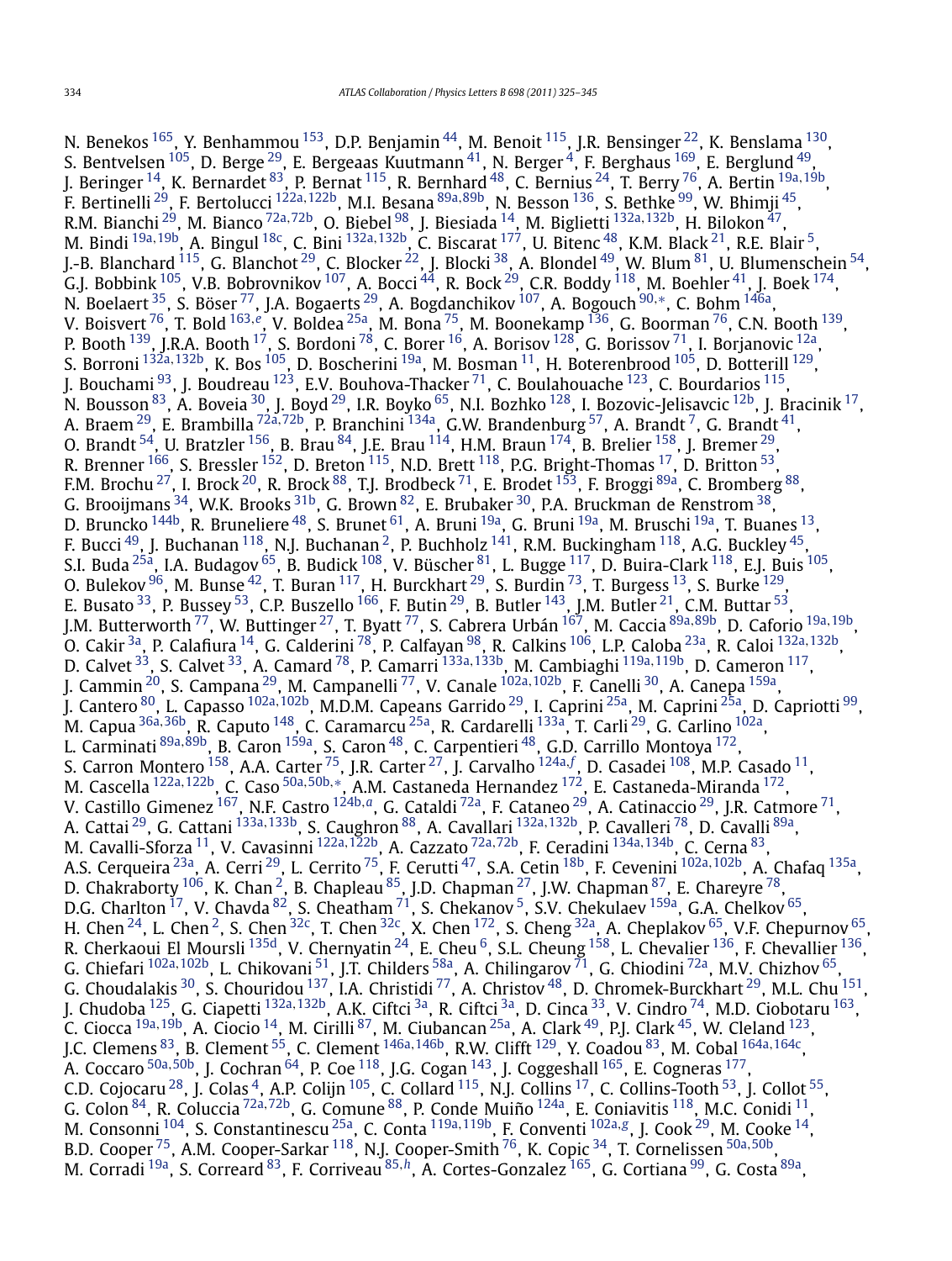M.J. Costa <sup>167</sup>, D. Costanzo <sup>139</sup>, T. Costin <sup>30</sup>, D. Côté <sup>29</sup>, R. Coura Torres <sup>23a</sup>, L. Courneyea <sup>169</sup>, G. Cowan <sup>76</sup>, C. Cowden [27,](#page-17-0) B.E. Cox [82,](#page-18-0) K. Cranmer [108,](#page-19-0) M. Cristinziani [20,](#page-17-0) G. Crosetti [36a](#page-18-0)*,*[36b,](#page-18-0) R. Crupi [72a](#page-18-0)*,*[72b,](#page-18-0) S. Crépé-Renaudin [55,](#page-18-0) C. Cuenca Almenar [175,](#page-19-0) T. Cuhadar Donszelmann [139,](#page-19-0) S. Cuneo [50a](#page-18-0)*,*[50b,](#page-18-0) M. Curatolo  $^{47}$ , C.J. Curtis  $^{17}$ , P. Cwetanski  $^{61}$ , H. Czirr  $^{141}$  $^{141}$  $^{141}$ , Z. Czyczula  $^{117}$ , S. D'Auria  $^{53}$ , M. D'Onofrio  $^{73},$ A. D'Orazio [132a](#page-19-0)*,*[132b,](#page-19-0) A. Da Rocha Gesualdi Mello [23a](#page-17-0), P.V.M. Da Silva [23a,](#page-17-0) C. Da Via [82,](#page-18-0) W. Dabrowski [37,](#page-18-0) A. Dahlhoff [48,](#page-18-0) T. Dai [87,](#page-18-0) C. Dallapiccola [84,](#page-18-0) S.J. Dallison [129](#page-19-0)*,*[∗](#page-20-0), M. Dam [35,](#page-18-0) M. Dameri [50a](#page-18-0)*,*[50b,](#page-18-0) D.S. Damiani  $^{137}$ , H.O. Danielsson  $^{29}$ , R. Dankers  $^{105}$ , D. Dannheim  $^{99}$ , V. Dao  $^{49}$ , G. Darbo  $^{50a}$ , G.L. Darlea <sup>25b</sup>, C. Daum <sup>105</sup>, J.P. Dauvergne <sup>29</sup>, W. Davey <sup>86</sup>, T. Davidek <sup>126</sup>, N. Davidson <sup>86</sup>, R. Davidson <sup>71</sup>, M. Davies [93,](#page-18-0) A.R. Davison [77,](#page-18-0) E. Dawe [142,](#page-19-0) I. Dawson [139,](#page-19-0) J.W. Dawson [5](#page-17-0)*,*[∗](#page-20-0), R.K. Daya [39,](#page-18-0) K. De [7,](#page-17-0) R. de Asmundis [102a,](#page-18-0) S. De Castro [19a](#page-17-0)*,*[19b,](#page-17-0) S. De Cecco [78,](#page-18-0) J. de Graat [98,](#page-18-0) N. De Groot [104,](#page-18-0) P. de Jong [105,](#page-18-0) E. De La Cruz-Burelo [87,](#page-18-0) C. De La Taille [115](#page-19-0), B. De Lotto [164a](#page-19-0)*,*[164c,](#page-19-0) L. De Mora [71,](#page-18-0) L. De Nooij [105,](#page-18-0) M. De Oliveira Branco [29,](#page-17-0) D. De Pedis [132a,](#page-19-0) P. de Saintignon [55,](#page-18-0) A. De Salvo [132a,](#page-19-0) U. De Sanctis [164a](#page-19-0)*,*[164c,](#page-19-0) A. De Santo  $^{149}$ , J.B. De Vivie De Regie  $^{115}$ , S. Dean  $^{77}$ , G. Dedes  $^{99}$ , D.V. Dedovich  $^{65}$ , J. Degenhardt  $^{120}$  $^{120}$  $^{120}$ , M. Dehchar [118,](#page-19-0) M. Deile [98](#page-18-0), C. Del Papa [164a](#page-19-0)*,*[164c,](#page-19-0) J. Del Peso [80,](#page-18-0) T. Del Prete [122a](#page-19-0)*,*[122b,](#page-19-0) A. Dell'Acqua [29,](#page-17-0) L. Dell'Asta [89a](#page-18-0)*,*[89b,](#page-18-0) M. Della Pietra [102a](#page-18-0)*,[g](#page-20-0)*, D. della Volpe [102a](#page-18-0)*,*[102b,](#page-18-0) M. Delmastro [29,](#page-17-0) P. Delpierre [83](#page-18-0), N. Delruelle <sup>29</sup>, P.A. Delsart <sup>55</sup>, C. Deluca <sup>[148](#page-19-0)</sup>, S. Demers <sup>175</sup>, M. Demichev <sup>[65](#page-18-0)</sup>, B. Demirkoz <sup>11</sup>, J. Deng <sup>163</sup>, S.P. Denisov <sup>128</sup>, C. Dennis <sup>118</sup>, D. Derendarz <sup>[38](#page-18-0)</sup>, J.E. Derkaoui <sup>135c</sup>, F. Derue <sup>78</sup>, P. Dervan <sup>73</sup>, K. Desch <sup>20</sup>, E. Devetak [148,](#page-19-0) P.O. Deviveiros [158,](#page-19-0) A. Dewhurst [129,](#page-19-0) B. DeWilde [148](#page-19-0), S. Dhaliwal [158,](#page-19-0) R. Dhullipudi [24](#page-17-0)*,[i](#page-20-0)* , A. Di Ciaccio [133a](#page-19-0)*,*[133b,](#page-19-0) L. Di Ciaccio [4,](#page-17-0) A. Di Girolamo [29,](#page-17-0) B. Di Girolamo [29,](#page-17-0) S. Di Luise [134a](#page-19-0)*,*[134b,](#page-19-0) A. Di Mattia [88,](#page-18-0) R. Di Nardo [133a](#page-19-0)*,*[133b,](#page-19-0) A. Di Simone [133a](#page-19-0)*,*[133b,](#page-19-0) R. Di Sipio [19a](#page-17-0)*,*[19b,](#page-17-0) M.A. Diaz [31a,](#page-17-0) F. Diblen [18c,](#page-17-0) E.B. Diehl $^{87}$ , H. Dietl $^{99}$ , J. Dietrich $^{48}$ , T.A. Dietzsch $^{58}$ , S. Diglio $^{115}$ , K. Dindar Yagci $^{39}$ , J. Dingfelder $^{20}$  $^{20}$  $^{20}$ , C. Dionisi [132a](#page-19-0)*,*[132b,](#page-19-0) P. Dita [25a](#page-17-0), S. Dita [25a,](#page-17-0) F. Dittus [29](#page-17-0), F. Djama [83,](#page-18-0) R. Djilkibaev [108,](#page-19-0) T. Djobava [51,](#page-18-0) M.A.B. do Vale [23a,](#page-17-0) A. Do Valle Wemans [124a,](#page-19-0) T.K.O. Doan [4,](#page-17-0) M. Dobbs [85,](#page-18-0) R. Dobinson [29](#page-17-0)*,*[∗](#page-20-0), D. Dobos [42,](#page-18-0) E. Dobson [29,](#page-17-0) M. Dobson [163](#page-19-0), J. Dodd [34,](#page-18-0) O.B. Dogan [18a](#page-17-0)*,*[∗](#page-20-0), C. Doglioni [118,](#page-19-0) T. Doherty [53,](#page-18-0) Y. Doi [66](#page-18-0)*,*[∗](#page-20-0), J. Dolejsi <sup>126</sup>, I. Dolenc <sup>74</sup>, Z. Dolezal <sup>126</sup>, B.A. Dolgoshein <sup>96</sup>, T. Dohmae <sup>155</sup>, M. Donadelli <sup>[23b](#page-17-0)</sup>, M. Donega [120,](#page-19-0) J. Donini [55](#page-18-0), J. Dopke [174,](#page-19-0) A. Doria [102a,](#page-18-0) A. Dos Anjos [172](#page-19-0), M. Dosil [11,](#page-17-0) A. Dotti [122a](#page-19-0)*,*[122b,](#page-19-0) M.T. Dova  $^{70}$ , J.D. Dowell  $^{17}$ , A.D. Doxiadis  $^{105}$ , A.T. Doyle  $^{53}$ , Z. Drasal  $^{126}$  $^{126}$  $^{126}$ , J. Drees  $^{174}$ , N. Dressnandt  $^{120}$ , H. Drevermann  $^{29}$ , C. Driouichi  $^{35}$  $^{35}$  $^{35}$ , M. Dris  $^9$ , J.G. Drohan  $^{77}$  $^{77}$  $^{77}$ , J. Dubbert  $^{99}$ , T. Dubbs  $^{137}$ , S. Dube  $^{14}$ , E. Duchovni  $^{171}$ , G. Duckeck  $^{98}$ , A. Dudarev  $^{29}$  $^{29}$  $^{29}$ , F. Dudziak  $^{115}$ , M. Dührssen  $^{29}$ , I.P. Duerdoth  $^{82}$ , L. Duflot <sup>115</sup>, M.-A. Dufour <sup>85</sup>, M. Dunford <sup>29</sup>, H. Duran Yildiz <sup>3b</sup>, R. Duxfield <sup>[139](#page-19-0)</sup>, M. Dwuznik <sup>37</sup>, F. Dydak <sup>29</sup>, D. Dzahini <sup>55</sup>, M. Düren <sup>52</sup>, J. Ebke <sup>98</sup>, S. Eckert <sup>48</sup>, S. Eckweiler <sup>81</sup>, K. Edmonds <sup>81</sup>, C.A. Edwards  $^{76}$ , I. Efthymiopoulos  $^{49}$ , W. Ehrenfeld  $^{41}$ , T. Ehrich  $^{99}$ , T. Eifert  $^{29}$ , G. Eigen  $^{13}$ , K. Einsweiler  $^{14}$ , E. Eisenhandler  $^{75}$  $^{75}$  $^{75}$ , T. Ekelof  $^{166}$ , M. El Kacimi  $^4$ , M. Ellert  $^{166}$ , S. Elles  $^4$ , F. Ellinghaus  $^{81}$ , K. Ellis <sup>75</sup>, N. Ellis <sup>29</sup>, J. Elmsheuser <sup>[98](#page-18-0)</sup>, M. Elsing <sup>29</sup>, R. Ely <sup>[14](#page-17-0)</sup>, D. Emeliyanov <sup>129</sup>, R. Engelmann <sup>148</sup>, A. Engl $^{98}$  $^{98}$  $^{98}$ , B. Epp $^{62}$ , A. Eppig $^{87}$ , J. Erdmann $^{54}$ , A. Ereditato  $^{16}$ , D. Eriksson $^{146}$ , J. Ernst  $^1$ , M. Ernst  $^{24}$ , J. Ernwein  $^{136}$ , D. Errede  $^{165}$  $^{165}$  $^{165}$ , S. Errede  $^{165}$ , E. Ertel  $^{81}$ , M. Escalier  $^{115}$ , C. Escobar  $^{167}$ , X. Espinal Curull  $^{11}$ , B. Esposito [47,](#page-18-0) F. Etienne [83,](#page-18-0) A.I. Etienvre [136,](#page-19-0) E. Etzion [153,](#page-19-0) D. Evangelakou [54,](#page-18-0) H. Evans [61](#page-18-0), L. Fabbri [19a](#page-17-0)*,*[19b,](#page-17-0) C. Fabre [29,](#page-17-0) K. Facius [35,](#page-18-0) R.M. Fakhrutdinov [128,](#page-19-0) S. Falciano [132a,](#page-19-0) A.C. Falou [115,](#page-19-0) Y. Fang [172,](#page-19-0) M. Fanti [89a](#page-18-0)*,*[89b](#page-18-0), A. Farbin  $^7$ , A. Farilla  $^{134}$ , J. Farley  $^{148}$ , T. Farooque  $^{158}$ , S.M. Farrington  $^{118}$ , P. Farthouat  $^{29}$ , D. Fasching  $^{172}$ , P. Fassnacht [29,](#page-17-0) D. Fassouliotis [8,](#page-17-0) B. Fatholahzadeh [158,](#page-19-0) A. Favareto [89a](#page-18-0)*,*[89b,](#page-18-0) L. Fayard [115,](#page-19-0) S. Fazio [36a](#page-18-0)*,*[36b,](#page-18-0) R. Febbraro  $^{33}$ , P. Federic  $^{144}$ , O.L. Fedin  $^{121}$ , I. Fedorko  $^{29}$ , W. Fedorko  $^{88}$ , M. Fehling-Kaschek  $^{48},$ L. Feligioni <sup>83</sup>, D. Fellmann <sup>5</sup>, C.U. Felzmann <sup>86</sup>, C. Feng <sup>[32d](#page-18-0)</sup>, E.J. Feng <sup>[30](#page-17-0)</sup>, A.B. Fenyuk <sup>128</sup>, J. Ferencei <sup>144b</sup>, D. Ferguson [172](#page-19-0), J. Ferland [93](#page-18-0), B. Fernandes [124a](#page-19-0)*,[j](#page-20-0)* , W. Fernando [109,](#page-19-0) S. Ferrag [53,](#page-18-0) J. Ferrando [118,](#page-19-0) V. Ferrara $^{41}$  $^{41}$  $^{41}$ , A. Ferrari  $^{166}$ , P. Ferrari  $^{105}$ , R. Ferrari  $^{119}$ , A. Ferrer  $^{167}$ , M.L. Ferrer  $^{47}$ , D. Ferrere  $^{49}$ , C. Ferretti <sup>87</sup>, A. Ferretto Parodi <sup>[50a](#page-18-0), 50b</sup>, M. Fiascaris <sup>30</sup>, F. Fiedler <sup>81</sup>, A. Filipčič <sup>74</sup>, A. Filippas <sup>9</sup>, F. Filthaut [104,](#page-18-0) M. Fincke-Keeler [169,](#page-19-0) M.C.N. Fiolhais [124a](#page-19-0)*,[f](#page-20-0)* , L. Fiorini [11,](#page-17-0) A. Firan [39,](#page-18-0) G. Fischer [41,](#page-18-0) P. Fischer <sup>20</sup>, M.J. Fisher <sup>[109](#page-19-0)</sup>, S.M. Fisher <sup>129</sup>, J. Flammer <sup>29</sup>, M. Flechl <sup>48</sup>, I. Fleck <sup>141</sup>, J. Fleckner <sup>81</sup>, P. Fleischmann  $^{173}$ , S. Fleischmann  $^{20}$ , T. Flick  $^{174}$ , L.R. Flores Castillo  $^{172}$ , M.J. Flowerdew  $^{99}$ , F. Föhlisch  $^{58a}$ , M. Fokitis  $^9$ , T. Fonseca Martin  $^{16}$  $^{16}$  $^{16}$ , D.A. Forbush  $^{138}$ , A. Formica  $^{136}$ , A. Forti  $^{82}$ , D. Fortin  $^{159a}$ , J.M. Foster  $^{82}$ , D. Fournier [115,](#page-19-0) A. Foussat [29,](#page-17-0) A.J. Fowler [44,](#page-18-0) K. Fowler [137,](#page-19-0) H. Fox [71,](#page-18-0) P. Francavilla [122a](#page-19-0)*,*[122b,](#page-19-0) S. Franchino [119a](#page-19-0)*,*[119b,](#page-19-0) D. Francis [29,](#page-17-0) T. Frank [171](#page-19-0), M. Franklin [57](#page-18-0), S. Franz [29,](#page-17-0) M. Fraternali [119a](#page-19-0)*,*[119b,](#page-19-0) S. Fratina <sup>120</sup>, S.T. French <sup>27</sup>, R. Froeschl <sup>[29](#page-17-0)</sup>, D. Froidevaux <sup>29</sup>, J.A. Frost <sup>27</sup>, C. Fukunaga <sup>156</sup>,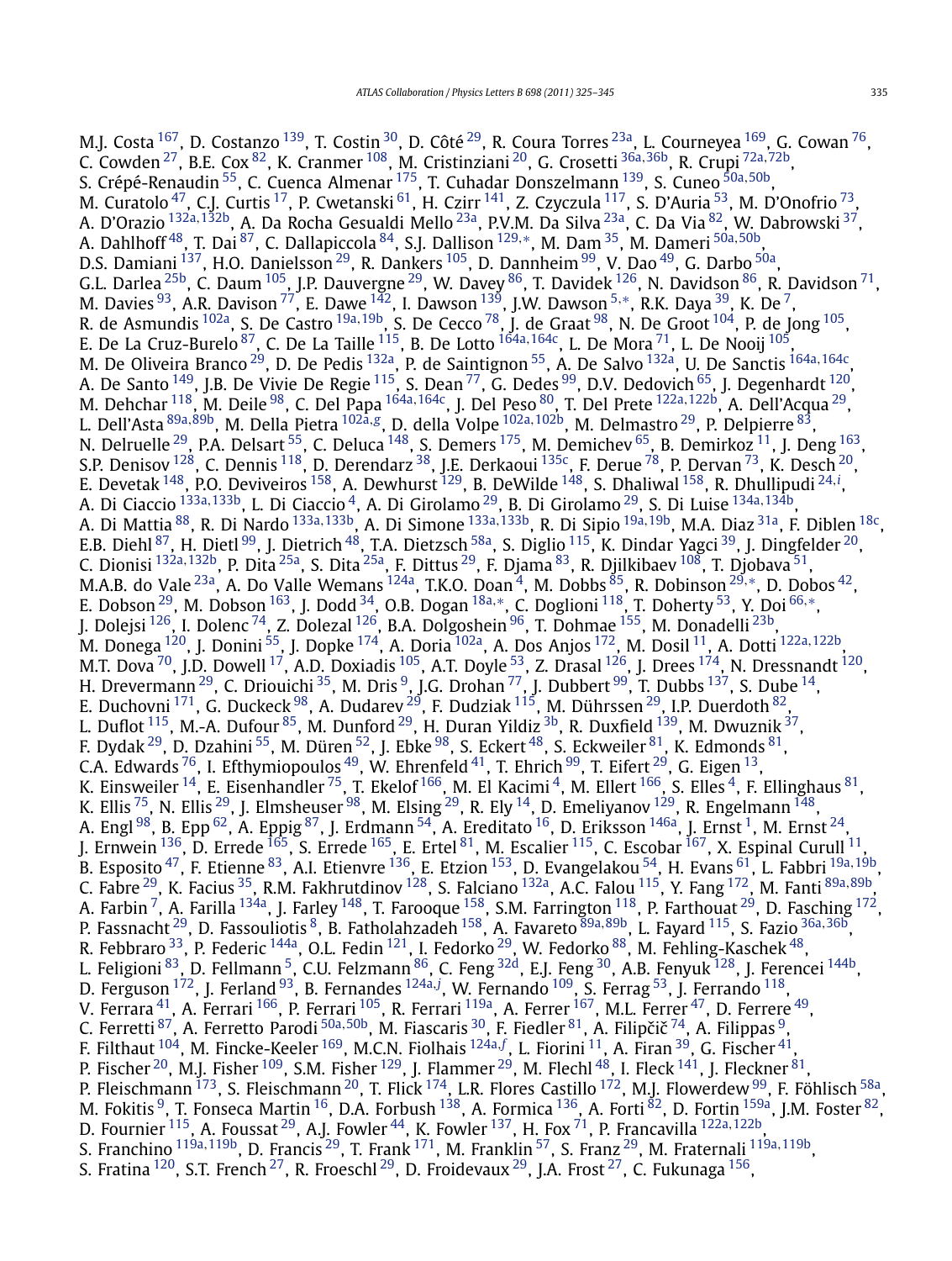E. Fullana Torregrosa $^{29}$ , J. Fuster  $^{167}$ , C. Gabaldon $^{29}$ , O. Gabizon  $^{171}$ , T. Gadfort  $^{24}$ , S. Gadomski  $^{49}$  $^{49}$  $^{49}$ , G. Gagliardi [50a](#page-18-0)*,*[50b,](#page-18-0) P. Gagnon [61,](#page-18-0) C. Galea [98,](#page-18-0) E.J. Gallas [118](#page-19-0), M.V. Gallas [29,](#page-17-0) V. Gallo [16,](#page-17-0) B.J. Gallop [129,](#page-19-0) P. Gallus [125,](#page-19-0) E. Galyaev [40,](#page-18-0) K.K. Gan [109,](#page-19-0) Y.S. Gao [143](#page-19-0)*,[k](#page-20-0)*, V.A. Gapienko [128,](#page-19-0) A. Gaponenko [14,](#page-17-0) F. Garberson <sup>175</sup>, M. Garcia-Sciveres <sup>14</sup>, C. García <sup>167</sup>, J.E. García Navarro <sup>49</sup>, R.W. Gardner <sup>30</sup>, N. Garelli <sup>29</sup>, H. Garitaonandia  $^{105}$ , V. Garonne  $^{29}$  $^{29}$  $^{29}$ , J. Garvey  $^{17}$ , C. Gatti  $^{47}$ , G. Gaudio  $^{119$ a, O. Gaumer  $^{49}$ , B. Gaur  $^{141}$ , L. Gauthier  $^{136}$ , I.L. Gavrilenko  $^{94}$ , C. Gay  $^{168}$ , G. Gaycken  $^{20}$ , J.-C. Gayde  $^{29}$ , E.N. Gazis  $^9$ , P. Ge  $^{32{\rm d}}$ , C.N.P. Gee [129](#page-19-0), Ch. Geich-Gimbel [20,](#page-17-0) K. Gellerstedt [146a](#page-19-0)*,*[146b,](#page-19-0) C. Gemme [50a,](#page-18-0) A. Gemmell [53,](#page-18-0) M.H. Genest [98,](#page-18-0) S. Gentile [132a](#page-19-0)*,*[132b,](#page-19-0) F. Georgatos [9,](#page-17-0) S. George [76,](#page-18-0) P. Gerlach [174,](#page-19-0) A. Gershon [153,](#page-19-0) C. Geweniger [58a,](#page-18-0) H. Ghazlane [135d,](#page-19-0) P. Ghez [4,](#page-17-0) N. Ghodbane [33,](#page-18-0) B. Giacobbe [19a,](#page-17-0) S. Giagu [132a](#page-19-0)*,*[132b,](#page-19-0) V. Giakoumopoulou [8,](#page-17-0) V. Giangiobbe [122a](#page-19-0)*,*[122b,](#page-19-0) F. Gianotti [29,](#page-17-0) B. Gibbard [24,](#page-17-0) A. Gibson [158,](#page-19-0) S.M. Gibson [29,](#page-17-0) G.F. Gieraltowski [5](#page-17-0), L.M. Gilbert  $^{118}$ , M. Gilchriese  $^{14}$ , O. Gildemeister  $^{29}$ , V. Gilewsky  $^{91}$ , D. Gillberg  $^{28}$ , A.R. Gillman  $^{129}$ , D.M. Gingrich [2](#page-17-0)*,[d](#page-20-0)*, J. Ginzburg [153,](#page-19-0) N. Giokaris [8,](#page-17-0) R. Giordano [102a](#page-18-0)*,*[102b,](#page-18-0) F.M. Giorgi [15](#page-17-0), P. Giovannini [99,](#page-18-0) P.F. Giraud <sup>136</sup>, D. Giugni <sup>89a</sup>, P. Giusti <sup>19a</sup>, B.K. Gjelsten <sup>117</sup>, L.K. Gladilin <sup>97</sup>, C. Glasman <sup>80</sup>, J. Glatzer <sup>48</sup>, A. Glazov $^{41}$ , K.W. Glitza  $^{174}$ , G.L. Glonti  $^{65}$ , J. Godfrey  $^{142}$ , J. Godlewski  $^{29}$ , M. Goebel  $^{41}$ , T. Göpfert  $^{43}$  $^{43}$  $^{43}$ , C. Goeringer  $^{81}$ , C. Gössling  $^{42}$ , T. Göttfert  $^{99}$ , S. Goldfarb  $^{87}$ , D. Goldin  $^{39}$ , T. Golling  $^{175}$ , N.P. Gollub  $^{29}$ , S.N. Golovnia <sup>128</sup>, A. Gomes <sup>[124a](#page-19-0), !</sup>, L.S. Gomez Fajardo <sup>41</sup>, R. Gonça[l](#page-20-0)o <sup>76</sup>, L. Gonella <sup>20</sup>, C. Gong <sup>32b</sup>, A. Gonidec<sup>29</sup>, S. Gonzalez <sup>172</sup>, S. González de la Hoz <sup>167</sup>, M.L. Gonzalez Silva <sup>26</sup>, S. Gonzalez-Sevilla <sup>49</sup>, J.J. Goodson  $^{148}$ , L. Goossens  $^{29}$ , P.A. Gorbounov  $^{95}$ , H.A. Gordon  $^{24}$ , I. Gorelov  $^{103}$ , G. Gorfine  $^{174}$ , B. Gorini [29,](#page-17-0) E. Gorini [72a](#page-18-0)*,*[72b,](#page-18-0) A. Gorišek [74](#page-18-0), E. Gornicki [38,](#page-18-0) S.A. Gorokhov [128,](#page-19-0) B.T. Gorski [29,](#page-17-0) V.N. Goryachev [128,](#page-19-0) B. Gosdzik [41,](#page-18-0) M. Gosselink [105,](#page-18-0) M.I. Gostkin [65,](#page-18-0) M. Gouanère [4,](#page-17-0) I. Gough Eschrich [163,](#page-19-0) M. Gouighri [135a](#page-19-0), D. Goujdami [135a,](#page-19-0) M.P. Goulette [49,](#page-18-0) A.G. Goussiou [138,](#page-19-0) C. Goy [4,](#page-17-0) I. Grabowska-Bold [163](#page-19-0)*,[e](#page-20-0)*, V. Grabski  $^{176}$ , P. Grafström  $^{29}$ , C. Grah  $^{174}$ , K.-J. Grahn  $^{147}$ , F. Grancagnolo  $^{72}$ a, S. Grancagnolo  $^{15}$ , V. Grassi [148,](#page-19-0) V. Gratchev [121,](#page-19-0) N. Grau [34,](#page-18-0) H.M. Gray [34](#page-18-0)*,[m](#page-20-0)*, J.A. Gray [148](#page-19-0), E. Graziani [134a,](#page-19-0) O.G. Grebenyuk [121,](#page-19-0) D. Greenfield <sup>129</sup>, T. Greenshaw <sup>73</sup>, Z.D. Greenwood <sup>[24](#page-17-0),*[i](#page-20-0)*</sup>, I.M. Gregor <sup>41</sup>, P. Grenier <sup>[143](#page-19-0)</sup>, E. Griesmayer <sup>[46](#page-18-0)</sup>, J. Griffiths <sup>138</sup>, N. Grigalashvili <sup>65</sup>, A.A. Grillo <sup>137</sup>, K. Grimm <sup>148</sup>, S. Grinstein <sup>[11](#page-17-0)</sup>, P.L.Y. Gris <sup>[33](#page-18-0)</sup>, Y.V. Grishkevich  $^{97}$ , J.-F. Grivaz  $^{115}$ , J. Grognuz  $^{29}$ , M. Groh  $^{99}$ , E. Gross  $^{171}$ , J. Grosse-Knetter  $^{54}$ , J. Groth-Jensen [79,](#page-18-0) M. Gruwe [29,](#page-17-0) K. Grybel [141,](#page-19-0) V.J. Guarino [5](#page-17-0), C. Guicheney [33,](#page-18-0) A. Guida [72a](#page-18-0)*,*[72b,](#page-18-0) T. Guillemin [4,](#page-17-0) S. Guindon [54,](#page-18-0) H. Guler [85](#page-18-0)*,[n](#page-20-0)*, J. Gunther [125,](#page-19-0) B. Guo [158](#page-19-0), J. Guo [34,](#page-18-0) A. Gupta [30,](#page-17-0) Y. Gusakov [65,](#page-18-0) V.N. Gushchin  $^{128}$ , A. Gutierrez  $^{93}$ , P. Gutierrez  $^{111}$ , N. Guttman  $^{153}$ , O. Gutzwiller  $^{172}$ , C. Guyot  $^{136}$ , C. Gwenlan  $^{118}$  $^{118}$  $^{118}$ , C.B. Gwilliam  $^{73}$ , A. Haas  $^{143}$ , S. Haas  $^{29}$ , C. Haber  $^{14}$ , R. Hackenburg  $^{24}$ , H.K. Hadavand  $^{39}$ , D.R. Hadley  $^{17}$ , P. Haefner  $^{99}$ , F. Hahn  $^{29}$ , S. Haider  $^{29}$ , Z. Hajduk  $^{38}$ , H. Hakobyan  $^{176}$ , J. Haller  $^{54}$ , K. Hamacher  $^{174}$ , A. Hamilton  $^{49}$ , S. Hamilton  $^{161}$ , H. Han  $^{32a}$ , L. Han  $^{32b}$ , K. Hanagaki  $^{116}$ , M. Hance  $^{120}$ , C. Handel <sup>81</sup>, P. Hanke <sup>58a</sup>, C.J. Hansen <sup>[166](#page-19-0)</sup>, J.R. Hansen <sup>[35](#page-18-0)</sup>, J.B. Hansen <sup>35</sup>, J.D. Hansen <sup>35</sup>, P.H. Hansen <sup>35</sup>, P. Hansson  $^{143}$ , K. Hara  $^{160}$ , G.A. Hare  $^{137}$  $^{137}$  $^{137}$ , T. Harenberg  $^{174}$ , D. Harper  $^{87}$ , R.D. Harrington  $^{21}$ , O.M. Harris <sup>138</sup>, K. Harrison <sup>17</sup>, J.C. Hart <sup>129</sup>, J. Hartert <sup>48</sup>, F. Hartjes <sup>105</sup>, T. Haruyama <sup>66</sup>, A. Harvey <sup>56</sup>, S. Hasegawa  $^{101}$ , Y. Hasegawa  $^{140}$  $^{140}$  $^{140}$ , S. Hassani  $^{136}$ , M. Hatch  $^{29}$ , D. Hauff  $^{99}$  $^{99}$  $^{99}$ , S. Haug  $^{16}$ , M. Hauschild  $^{29}$ , R. Hauser  $^{88}$ , M. Havranek  $^{125}$ , B.M. Hawes  $^{118}$ , C.M. Hawkes  $^{17}$ , R.J. Hawkings  $^{29}$ , D. Hawkins  $^{163}$ , T. Hayakawa  $^{67}$ , D. Hayden  $^{76}$ , H.S. Hayward  $^{73}$ , S.J. Haywood  $^{129}$ , E. Hazen  $^{21}$ , M. He  $^{32{\rm d}}$ , S.J. Head  $^{17}$ , V. Hedberg  $^{79}$ , L. Heelan  $^{28}$  $^{28}$  $^{28}$ , S. Heim  $^{88}$ , B. Heinemann  $^{14}$ , S. Heisterkamp  $^{35}$ , L. Helary  $^4$ , M. Heldmann  $^{48}$ , M. Heller [115,](#page-19-0) S. Hellman [146a](#page-19-0)*,*[146b,](#page-19-0) C. Helsens [11,](#page-17-0) R.C.W. Henderson [71](#page-18-0), M. Henke [58a,](#page-18-0) A. Henrichs [54,](#page-18-0) A.M. Henriques Correia $^{29}$ , S. Henrot-Versille  $^{115}$ , F. Henry-Couannier  $^{83}$ , C. Hensel  $^{54}$ , T. Henß  $^{174}$ , Y. Hernández Jiménez <sup>167</sup>, R. Herrberg <sup>[15](#page-17-0)</sup>, A.D. Hershenhorn <sup>152</sup>, G. Herten <sup>48</sup>, R. Hertenberger <sup>98</sup>, L. Hervas [29,](#page-17-0) N.P. Hessey [105,](#page-18-0) A. Hidvegi [146a,](#page-19-0) E. Higón-Rodriguez [167,](#page-19-0) D. Hill [5](#page-17-0)*,*[∗](#page-20-0), J.C. Hill [27](#page-17-0), N. Hill [5,](#page-17-0) K.H. Hiller  $^{41}$ , S. Hillert  $^{20}$ , S.J. Hillier  $^{17}$ , I. Hinchliffe  $^{14}$ , E. Hines  $^{120}$ , M. Hirose  $^{116}$ , F. Hirsch  $^{42}$ , D. Hirschbuehl  $^{174}$  $^{174}$  $^{174}$ , J. Hobbs  $^{148}$ , N. Hod  $^{153}$  $^{153}$  $^{153}$ , M.C. Hodgkinson  $^{139}$ , P. Hodgson  $^{139}$ , A. Hoecker  $^{29}$ , M.R. Hoeferkamp  $^{103}$ , J. Hoffman  $^{39}$ , D. Hoffmann  $^{83}$ , M. Hohlfeld  $^{81}$ , M. Holder  $^{141}$ , A. Holmes  $^{118},$ S.O. Holmgren  $^{146\text{a}}$ , T. Holy  $^{127}$ , J.L. Holzbauer  $^{88}$ , R.J. Homer  $^{17}$ , Y. Homma  $^{67}$ , T. Horazdovsky  $^{127}$ , C. Horn  $^{143}$ , S. Horner  $^{48}$ , K. Horton  $^{118}$  $^{118}$  $^{118}$ , J.-Y. Hostachy  $^{55}$ , T. Hott  $^{99}$ , S. Hou  $^{151}$ , M.A. Houlden  $^{73}$ , A. Hoummada <sup>135a</sup>, J. Howarth <sup>82</sup>, D.F. Howell <sup>118</sup>, I. Hristova <sup>41</sup>, J. Hrivnac <sup>115</sup>, I. Hruska <sup>125</sup>, T. Hryn'ova <sup>4</sup>, P.J. Hsu  $^{175}$ , S.-C. Hsu  $^{14}$ , G.S. Huang  $^{111}$ , Z. Hubacek  $^{127}$ , F. Hubaut  $^{83}$ , F. Huegging  $^{20}$ , T.B. Huffman  $^{118}$ , E.W. Hughes  $^{34}$ , G. Hughes  $^{71}$ , R.E. Hughes-Jones  $^{82}$ , M. Huhtinen  $^{29}$ , P. Hurst  $^{57}$ , M. Hurwitz  $^{14}$  $^{14}$  $^{14}$ , U. Husemann [41,](#page-18-0) N. Huseynov [65](#page-18-0)*,[o](#page-20-0)*, J. Huston [88,](#page-18-0) J. Huth [57,](#page-18-0) G. Iacobucci [102a,](#page-18-0) G. Iakovidis [9,](#page-17-0) M. Ibbotson [82,](#page-18-0)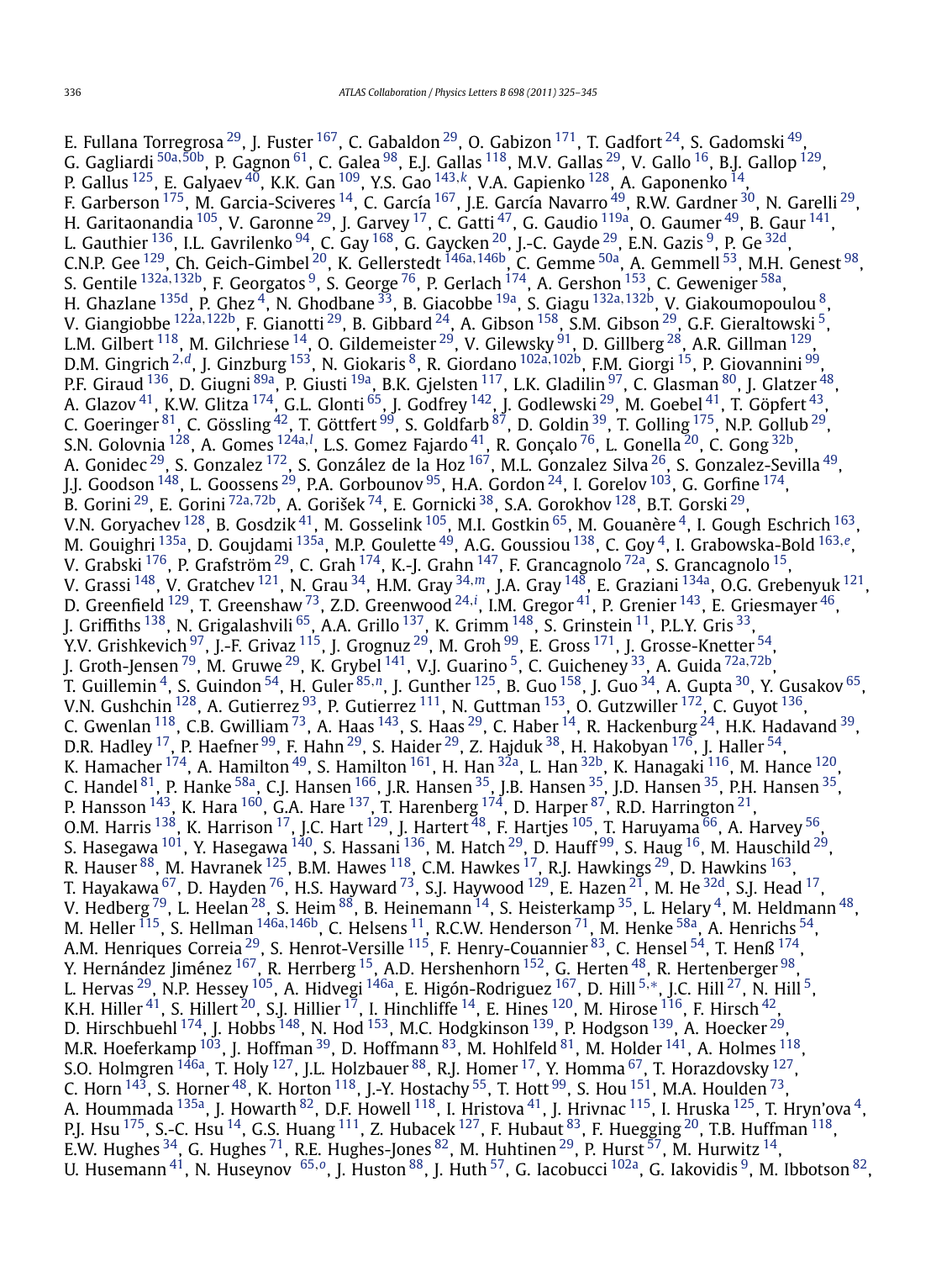I. Ibragimov  $141$ , R. Ichimiya  $67$ , L. Iconomidou-Fayard  $115$ , J. Idarraga  $115$ , M. Idzik  $37$ , P. Iengo  $4$ , O. Igonkina  $^{105}$ , Y. Ikegami  $^{66}$ , M. Ikeno  $^{66}$ , Y. Ilchenko  $^{39}$ , D. Iliadis  $^{154}$ , D. Imbault  $^{78}$ , M. Imhaeuser  $^{174}$ , M. Imori  $^{155}$ , T. Ince  $^{20}$ , J. Inigo-Golfin  $^{29}$ , P. Ioannou  $^8$ , M. Iodice  $^{134}$ , G. Ionescu  $^4$ , A. Irles Quiles  $^{167},$ K. Ishii  $^{66}$ , A. Ishikawa  $^{67}$ , M. Ishino  $^{66}$ , R. Ishmukhametov  $^{39}$ , T. Isobe  $^{155}$ , C. Issever  $^{118}$ , S. Istin  $^{18a}$  $^{18a}$  $^{18a}$ , Y. Itoh  $^{101}$ , A.V. Ivashin  $^{128}$  $^{128}$  $^{128}$ , W. Iwanski  $^{38}$ , H. Iwasaki  $^{66}$ , J.M. Izen  $^{40}$  $^{40}$  $^{40}$ , V. Izzo  $^{102}$ , B. Jackson  $^{120}$ , J.N. Jackson <sup>73</sup>, P. Jackson <sup>143</sup>, M.R. Jaekel <sup>29</sup>, V. Jain <sup>61</sup>, K. Jakobs <sup>[48](#page-18-0)</sup>, S. Jakobsen <sup>35</sup>, J. Jakubek <sup>127</sup>, D.K. Jana  $^{111}$ , E. Jankowski  $^{158}$ , E. Jansen  $^{77}$ , A. Jantsch  $^{99}$ , M. Janus  $^{20}$ , G. Jarlskog  $^{79}$ , L. Jeanty  $^{57}$ , K. Jelen $^{37}$ , I. Jen-La Plante $^{30}$ , P. Jenni $^{29}$ , A. Jeremie $^4$  $^4$ , P. Jež $^{35}$ , S. Jézéquel $^4$ , H. Ji $^{172}$ , W. Ji $^{81}$ , J. Jia $^{148}$ , Y. Jiang <sup>[32b](#page-18-0)</sup>, M. Jimenez Belenguer <sup>29</sup>, G. Jin <sup>32b</sup>, S. Jin <sup>32a</sup>, O. Jinnouchi <sup>157</sup>, M.D. Joergensen <sup>35</sup>, D. Joffe <sup>39</sup>, L.G. Johansen [13](#page-17-0), M. Johansen [146a](#page-19-0)*,*[146b,](#page-19-0) K.E. Johansson [146a,](#page-19-0) P. Johansson [139](#page-19-0), S. Johnert [41,](#page-18-0) K.A. Johns [6,](#page-17-0) A. Johnson [5,](#page-17-0) K. Jon-And [146a](#page-19-0)*,*[146b,](#page-19-0) G. Jones [82,](#page-18-0) R.W.L. Jones [71,](#page-18-0) T.W. Jones [77,](#page-18-0) T.J. Jones [73,](#page-18-0) O. Jonsson [29,](#page-17-0) K.K. Joo [158,](#page-19-0) C. Joram [29,](#page-17-0) P.M. Jorge [124a](#page-19-0)*,[b](#page-20-0)*, J. Joseph [14,](#page-17-0) X. Ju [130,](#page-19-0) V. Juranek [125,](#page-19-0) P. Jussel [62,](#page-18-0) V.V. Kabachenko [128,](#page-19-0) S. Kabana [16,](#page-17-0) M. Kaci [167,](#page-19-0) A. Kaczmarska [38,](#page-18-0) P. Kadlecik [35,](#page-18-0) M. Kado [115,](#page-19-0) H. Kagan [109,](#page-19-0) M. Kagan <sup>57</sup>, S. Kaiser <sup>99</sup>, E. Kajomovitz <sup>152</sup>, S. Kalinin <sup>174</sup>, L.V. Kalinovskaya <sup>65</sup>, S. Kama <sup>39</sup>, N. Kanaya <sup>[155](#page-19-0)</sup>, M. Kaneda <sup>155</sup>, T. Kanno <sup>157</sup>, V.A. Kantserov <sup>96</sup>, J. Kanzaki <sup>66</sup>, B. Kaplan <sup>175</sup>, A. Kapliy <sup>30</sup>, J. Kaplon <sup>29</sup>, D. Kar<sup>43</sup>, M. Karagoz <sup>118</sup>, M. Karnevskiy <sup>41</sup>, K. Karr<sup>5</sup>, V. Kartvelishvili <sup>71</sup>, A.N. Karyukhin <sup>128</sup>, L. Kashif <sup>57</sup>, A. Kasmi <sup>39</sup>, R.D. Kass <sup>[109](#page-19-0)</sup>, A. Kastanas <sup>13</sup>, M. Kataoka <sup>4</sup>, Y. Kataoka <sup>155</sup>, E. Katsoufis <sup>9</sup>, J. Katzy <sup>41</sup>, V. Kaushik  $^{6}$ , K. Kawagoe  $^{67}$ , T. Kawamoto  $^{155}$ , G. Kawamura  $^{81}$  $^{81}$  $^{81}$ , M.S. Kayl  $^{105}$ , V.A. Kazanin  $^{107}$ , M.Y. Kazarinov <sup>65</sup>, S.I. Kazi <sup>86</sup>, J.R. Keates <sup>82</sup>, R. Keeler <sup>169</sup>, R. Kehoe <sup>39</sup>, M. Keil <sup>54</sup>, G.D. Kekelidze <sup>65</sup>, M. Kelly  $^{82}$ , J. Kennedy  $^{98}$ , C.J. Kenney  $^{143}$ , M. Kenyon  $^{53}$ , O. Kepka  $^{125}$ , N. Kerschen  $^{29}$ , B.P. Kerševan  $^{74},$ S. Kersten  $^{174}$ , K. Kessoku  $^{155}$ , C. Ketterer  $^{48}$ , M. Khakzad  $^{28}$ , F. Khalil-zada  $^{10}$ , H. Khandanyan  $^{165}$ , A. Khanov  $^{112}$  $^{112}$  $^{112}$ , D. Kharchenko  $^{65}$ , A. Khodinov  $^{148}$ , A.G. Kholodenko  $^{128}$ , A. Khomich  $^{58\mathrm{a}}$ , T.J. Khoo  $^{27}$ , G. Khoriauli <sup>20</sup>, N. Khovanskiy <sup>65</sup>, V. Khovanskiy <sup>95</sup>, E. Khramov <sup>65</sup>, J. Khubua <sup>51</sup>, G. Kilvington <sup>76</sup>, H. Kim <sup>7</sup>, M.S. Kim<sup>2</sup>, P.C. Kim <sup>143</sup>, S.H. Kim <sup>[160](#page-19-0)</sup>, N. Kimura <sup>170</sup>, O. Kind <sup>15</sup>, B.T. King <sup>73</sup>, M. King <sup>67</sup>, R.S.B. King <sup>118</sup>, J. Kirk [129,](#page-19-0) G.P. Kirsch [118,](#page-19-0) L.E. Kirsch [22,](#page-17-0) A.E. Kiryunin [99,](#page-18-0) D. Kisielewska [37,](#page-18-0) T. Kittelmann [123,](#page-19-0) A.M. Kiver  $^{128}$  $^{128}$  $^{128}$ , H. Kiyamura  $^{67}$  $^{67}$  $^{67}$ , E. Kladiva  $^{144\mathrm{b}}$ , J. Klaiber-Lodewigs  $^{42}$ , M. Klein  $^{73}$ , U. Klein  $^{73}$ , K. Kleinknecht  $^{81}$ , M. Klemetti  $^{85}$ , A. Klier  $^{171}$  $^{171}$  $^{171}$ , A. Klimentov  $^{24}$ , R. Klingenberg  $^{42}$ , E.B. Klinkby  $^{35}$  $^{35}$  $^{35}$ , T. Klioutchnikova  $^{29}$ , P.F. Klok  $^{104}$ , S. Klous  $^{105}$ , E.-E. Kluge  $^{58}$ , T. Kluge  $^{73}$ , P. Kluit  $^{105}$ , S. Kluth  $^{99}$ , E. Kneringer  $^{62}$ , J. Knobloch  $^{29}$ , A. Knue  $^{54}$ , B.R. Ko  $^{44}$ , T. Kobayashi  $^{155}$ , M. Kobel  $^{43}$ , B. Koblitz  $^{29}$ , M. Kocian  $^{143}$ , A. Kocnar  $^{113}$ , P. Kodys  $^{126}$ , K. Köneke  $^{29}$ , A.C. König  $^{104}$ , S. Koenig  $^{81}$ , S. König  $^{48}$ , L. Köpke  $^{81}$ , F. Koetsveld <sup>[104](#page-18-0)</sup>, P. Koevesarki <sup>20</sup>, T. Koffas <sup>29</sup>, E. Koffeman <sup>105</sup>, F. Kohn <sup>54</sup>, Z. Kohout <sup>127</sup>, T. Kohriki <sup>66</sup>, T. Koi [143,](#page-19-0) T. Kokott [20,](#page-17-0) G.M. Kolachev [107,](#page-19-0) H. Kolanoski [15,](#page-17-0) V. Kolesnikov [65,](#page-18-0) I. Koletsou [89a](#page-18-0)*,*[89b,](#page-18-0) J. Koll [88,](#page-18-0) D. Kollar [29,](#page-17-0) M. Kollefrath [48,](#page-18-0) S.D. Kolya [82,](#page-18-0) A.A. Komar [94,](#page-18-0) J.R. Komaragiri [142,](#page-19-0) T. Kondo [66,](#page-18-0) T. Kono [41](#page-18-0)*,[p](#page-20-0)*, A.I. Kononov [48,](#page-18-0) R. Konoplich [108](#page-19-0)*,[q](#page-20-0)*, N. Konstantinidis [77,](#page-18-0) A. Kootz [174,](#page-19-0) S. Koperny [37,](#page-18-0) S.V. Kopikov [128,](#page-19-0) K. Korcyl $^{38}$  $^{38}$  $^{38}$ , K. Kordas  $^{154}$  $^{154}$  $^{154}$ , V. Koreshev  $^{128}$ , A. Korn  $^{14}$ , A. Korol  $^{107}$ , I. Korolkov  $^{11}$ , E.V. Korolkova  $^{139}$ , V.A. Korotkov  $^{128}$ , O. Kortner  $^{99}$ , S. Kortner  $^{99}$ , V.V. Kostyukhin  $^{20}$ , M.J. Kotamäki  $^{29}$ , S. Kotov  $^{99}$ , V.M. Kotov  $^{65}$ , C. Kourkoumelis  $^8$ , A. Koutsman  $^{105}$ , R. Kowalewski  $^{169}$ , T.Z. Kowalski  $^{37}$ , W. Kozanecki  $^{136}$  $^{136}$  $^{136}$ , A.S. Kozhin  $^{128}$ , V. Kral  $^{127}$ , V.A. Kramarenko  $^{97}$ , G. Kramberger  $^{74}$ , O. Krasel  $^{42}$  $^{42}$  $^{42}$ , M.W. Krasny  $^{78},$ A. Krasznahorkay <sup>108</sup>, J. Kraus <sup>88</sup>, A. Kreisel <sup>153</sup>, F. Krejci <sup>127</sup>, J. Kretzschmar <sup>73</sup>, N. Krieger <sup>[54](#page-18-0)</sup>, P. Krieger <sup>158</sup>, K. Kroeninger  $^{54}$ , H. Kroha  $^{99}$ , J. Kroll  $^{120}$ , J. Kroseberg  $^{20}$ , J. Krstic  $^{12a}$ , U. Kruchonak  $^{65}$ , H. Krüger  $^{20}$ , Z.V. Krumshteyn  $^{65}$ , A. Kruth  $^{20}$ , T. Kubota  $^{155}$ , S. Kuehn  $^{48}$ , A. Kugel  $^{58\mathrm{c}}$ , T. Kuhl  $^{174}$ , D. Kuhn  $^{62}$ , V. Kukhtin <sup>65</sup>, Y. Kulchitsky <sup>90</sup>, S. Kuleshov <sup>[31b](#page-18-0)</sup>, C. Kummer <sup>[98](#page-18-0)</sup>, M. Kuna <sup>[83](#page-18-0)</sup>, N. Kundu <sup>118</sup>, J. Kunkle <sup>120</sup>, A. Kupco <sup>125</sup>, H. Kurashige  $^{67}$ , M. Kurata  $^{160}$ , Y.A. Kurochkin  $^{90}$ , V. Kus  $^{125}$ , W. Kuykendall  $^{138}$ , M. Kuze  $^{157}$ , P. Kuzhir [91,](#page-18-0) O. Kvasnicka [125,](#page-19-0) R. Kwee [15,](#page-17-0) A. La Rosa [29,](#page-17-0) L. La Rotonda [36a](#page-18-0)*,*[36b,](#page-18-0) L. Labarga [80,](#page-18-0) J. Labbe [4,](#page-17-0) C. Lacasta [167,](#page-19-0) F. Lacava [132a](#page-19-0)*,*[132b,](#page-19-0) H. Lacker [15,](#page-17-0) D. Lacour [78,](#page-18-0) V.R. Lacuesta [167,](#page-19-0) E. Ladygin [65,](#page-18-0) R. Lafaye [4,](#page-17-0) B. Laforge  $^{78}$ , T. Lagouri  $^{80}$ , S. Lai  $^{48}$ , E. Laisne  $^{55}$  $^{55}$  $^{55}$ , M. Lamanna  $^{29}$ , C.L. Lampen  $^6$ , W. Lampl  $^6$ , E. Lancon  $^{136}$ , U. Landgraf  $^{48}$  $^{48}$  $^{48}$ , M.P.J. Landon  $^{75}$ , H. Landsman  $^{152}$  $^{152}$  $^{152}$ , J.L. Lane  $^{82}$ , C. Lange  $^{41}$ , A.J. Lankford  $^{163}$  $^{163}$  $^{163}$ , F. Lanni  $^{24}$ , K. Lantzsch [29,](#page-17-0) V.V. Lapin [128](#page-19-0)*,*[∗](#page-20-0), S. Laplace [4,](#page-17-0) C. Lapoire [20,](#page-17-0) J.F. Laporte [136,](#page-19-0) T. Lari [89a,](#page-18-0) A.V. Larionov [128](#page-19-0), A. Larner  $^{118}$ , C. Lasseur  $^{29}$ , M. Lassnig  $^{29}$ , W. Lau  $^{118}$ , P. Laurelli  $^{47}$ , A. Lavorato  $^{118}$ , W. Lavrijsen  $^{14}$ , P. Laycock [73,](#page-18-0) A.B. Lazarev [65,](#page-18-0) A. Lazzaro [89a](#page-18-0)*,*[89b,](#page-18-0) O. Le Dortz [78](#page-18-0), E. Le Guirriec [83,](#page-18-0) C. Le Maner [158,](#page-19-0) E. Le Menedeu <sup>136</sup>, M. Leahu<sup>29</sup>, A. Lebedev <sup>64</sup>, C. Lebel <sup>[93](#page-18-0)</sup>, T. LeCompte <sup>5</sup>, F. Ledroit-Guillon <sup>[55](#page-18-0)</sup>, H. Lee <sup>105</sup>, J.S.H. Lee <sup>150</sup>, S.C. Lee <sup>151</sup>, L. Lee <sup>175</sup>, M. Lefebvre <sup>169</sup>, M. Legendre <sup>[136](#page-19-0)</sup>, A. Leger <sup>49</sup>, B.C. LeGeyt <sup>120</sup>,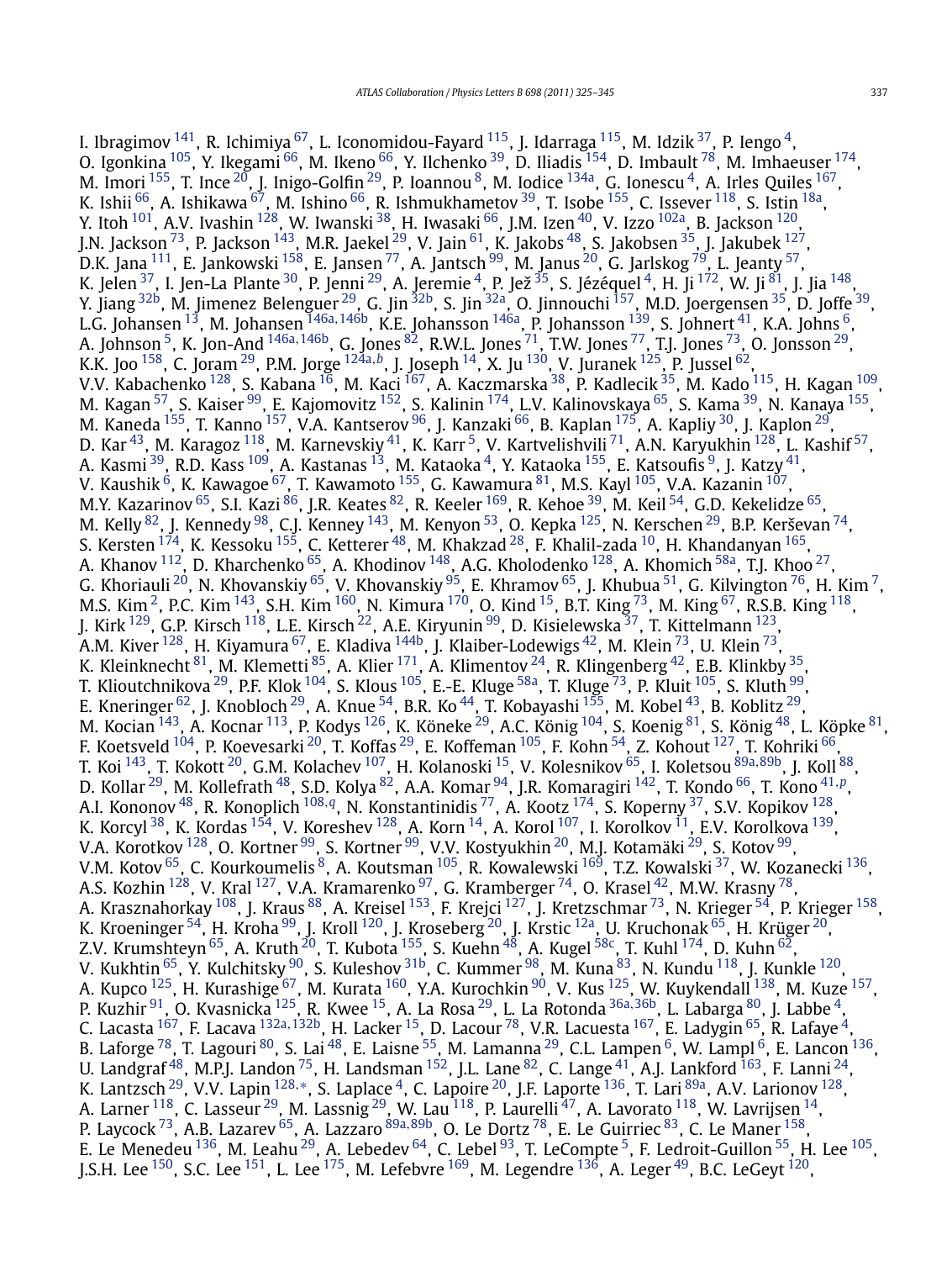F. Legger <sup>98</sup>, C. Leggett <sup>14</sup>, M. Lehmacher <sup>20</sup>, G. Lehmann Miotto <sup>29</sup>, M. Lehto <sup>[139](#page-19-0)</sup>, X. Lei <sup>6</sup>, M.A.L. Leite <sup>23b</sup>, R. Leitner  $^{126}$ , D. Lellouch  $^{171}$ , J. Lellouch  $^{78}$ , M. Leltchouk  $^{34}$ , V. Lendermann  $^{58a}$ , K.J.C. Leney  $^{145b}$ , T. Lenz  $^{174}$  $^{174}$  $^{174}$ , G. Lenzen  $^{174}$ , B. Lenzi  $^{136}$ , K. Leonhardt  $^{43}$ , S. Leontsinis  $^{9}$ , C. Leroy  $^{93}$ , J.-R. Lessard  $^{169}$ , J. Lesser <sup>[146a](#page-19-0)</sup>, C.G. Lester <sup>27</sup>, A. Leung Fook Cheong <sup>172</sup>, J. Levêque <sup>[83](#page-18-0)</sup>, D. Levin <sup>[87](#page-18-0)</sup>, L.J. Levinson <sup>171</sup>, M.S. Levitski  $^{128}$ , M. Lewandowska  $^{21}$ , M. Leyton  $^{15}$ , B. Li  $^{83}$ , H. Li  $^{172}$ , S. Li  $^{32\mathrm{b}}$ , X. Li  $^{87}$ , Z. Liang  $^{39}$ , Z. Liang <sup>[118](#page-19-0),</sup><sup>[r](#page-20-0)</sup>, B. Liberti <sup>[133a](#page-19-0)</sup>, P. Lichard <sup>29</sup>, M. Lichtnecker <sup>98</sup>, K. Lie <sup>165</sup>, W. Liebig <sup>13</sup>, R. Lifshitz <sup>152</sup>, J.N. Lilley [17,](#page-17-0) A. Limosani [86,](#page-18-0) M. Limper [63,](#page-18-0) S.C. Lin [151](#page-19-0)*,[s](#page-20-0)* , F. Linde [105,](#page-18-0) J.T. Linnemann [88,](#page-18-0) E. Lipeles [120,](#page-19-0) L. Lipinsky <sup>125</sup>, A. Lipniacka <sup>13</sup>, T.M. Liss <sup>165</sup>, A. Lister <sup>49</sup>, A.M. Litke <sup>[137](#page-19-0)</sup>, C. Liu <sup>28</sup>, D. Liu <sup>[151](#page-19-0),[t](#page-20-0)</sup>, H. Liu <sup>87</sup>, J.B. Liu [87,](#page-18-0) M. Liu [32b,](#page-18-0) S. Liu [2,](#page-17-0) Y. Liu [32b](#page-18-0), M. Livan [119a](#page-19-0)*,*[119b,](#page-19-0) S.S.A. Livermore [118,](#page-19-0) A. Lleres [55,](#page-18-0) S.L. Lloyd [75,](#page-18-0) E. Lobodzinska $^{41}$ , P. Loch  $^6$ , W.S. Lockman  $^{137}$ , S. Lockwitz  $^{175}$ , T. Loddenkoetter  $^{20}$  $^{20}$  $^{20}$ , F.K. Loebinger  $^{82}$ , A. Loginov  $^{175}$ , C.W. Loh  $^{168}$ , T. Lohse  $^{15}$ , K. Lohwasser  $^{48}$ , M. Lokajicek  $^{125}$ , J. Loken  $^{118}$ , V.P. Lombardo [89a](#page-18-0)*,*[89b,](#page-18-0) R.E. Long [71,](#page-18-0) L. Lopes [124a](#page-19-0)*,[b](#page-20-0)*, D. Lopez Mateos [34](#page-18-0)*,[m](#page-20-0)*, M. Losada [162,](#page-19-0) P. Loscutoff [14,](#page-17-0) F. Lo Sterzo [132a](#page-19-0)*,*[132b,](#page-19-0) M.J. Losty [159a,](#page-19-0) X. Lou [40,](#page-18-0) A. Lounis [115,](#page-19-0) K.F. Loureiro [162,](#page-19-0) J. Love [21,](#page-17-0) P.A. Love [71,](#page-18-0) A.J. Lowe [143,](#page-19-0) F. Lu [32a,](#page-18-0) J. Lu [2,](#page-17-0) L. Lu [39,](#page-18-0) H.J. Lubatti [138,](#page-19-0) C. Luci [132a](#page-19-0)*,*[132b,](#page-19-0) A. Lucotte [55,](#page-18-0) A. Ludwig [43,](#page-18-0) D. Ludwig  $^{41}$ , I. Ludwig  $^{48}$ , J. Ludwig  $^{48}$ , F. Luehring  $^{61}$ , G. Luijckx  $^{105}$ , D. Lumb  $^{48}$ , L. Luminari  $^{132}$ , E. Lund [117,](#page-19-0) B. Lund-Jensen [147,](#page-19-0) B. Lundberg [79,](#page-18-0) J. Lundberg [146a](#page-19-0)*,*[146b,](#page-19-0) J. Lundquist [35,](#page-18-0) M. Lungwitz [81,](#page-18-0) A. Lupi [122a](#page-19-0)*,*[122b,](#page-19-0) G. Lutz [99](#page-18-0), D. Lynn [24,](#page-17-0) J. Lys [14,](#page-17-0) E. Lytken [79](#page-18-0), H. Ma [24,](#page-17-0) L.L. Ma [172](#page-19-0), M. Maaßen [48,](#page-18-0) J.A. Macana Goia [93,](#page-18-0) G. Maccarrone [47,](#page-18-0) A. Macchiolo [99,](#page-18-0) B. Macek ˇ [74,](#page-18-0) J. Machado Miguens [124a](#page-19-0)*,[b](#page-20-0)*, D. Macina <sup>49</sup>, R. Mackeprang <sup>35</sup>, R.J. Madaras <sup>14</sup>, W.F. Mader <sup>43</sup>, R. Maenner <sup>58c</sup>, T. Maeno <sup>24</sup>, P. Mättig <sup>174</sup>, S. Mättig <sup>41</sup>, P.J. Magalhaes Martins <sup>[124a](#page-19-0),[f](#page-20-0)</sup>, L. Magnoni <sup>29</sup>, E. Magradze <sup>51</sup>, C.A. Magrath <sup>[104](#page-18-0)</sup>, Y. Mahalalel <sup>153</sup>, K. Mahboubi [48,](#page-18-0) G. Mahout [17,](#page-17-0) C. Maiani [132a](#page-19-0)*,*[132b,](#page-19-0) C. Maidantchik [23a,](#page-17-0) A. Maio [124a](#page-19-0)*,[l](#page-20-0)* , S. Majewski [24,](#page-17-0) Y. Makida  $^{66}$ , N. Makovec  $^{115}$ , P. Mal  $^{6}$ , Pa. Malecki  $^{38}$ , P. Malecki  $^{38}$ , V.P. Maleev  $^{121}$ , F. Malek  $^{55}$ , U. Mallik <sup>63</sup>, D. Malon <sup>5</sup>, S. Maltezos <sup>9</sup>, V. Malyshev <sup>107</sup>, S. Malyukov <sup>65</sup>, R. Mameghani <sup>98</sup>, J. Mamuzic <sup>12b</sup>, A. Manabe <sup>66</sup>, L. Mandelli <sup>89a</sup>, I. Mandić <sup>74</sup>, R. Mandrysch <sup>15</sup>, J. Maneira <sup>124a</sup>, P.S. Mangeard <sup>88</sup>, I.D. Manjavidze <sup>65</sup>, A. Mann <sup>[54](#page-18-0)</sup>, P.M. Manning <sup>137</sup>, A. Manousakis-Katsikakis <sup>8</sup>, B. Mansoulie <sup>136</sup>, A. Manz [99,](#page-18-0) A. Mapelli [29,](#page-17-0) L. Mapelli [29,](#page-17-0) L. March [80](#page-18-0), J.F. Marchand [29,](#page-17-0) F. Marchese [133a](#page-19-0)*,*[133b](#page-19-0), M. Marchesotti [29,](#page-17-0) G. Marchiori [78](#page-18-0), M. Marcisovsky [125](#page-19-0), A. Marin [21](#page-17-0)*,*[∗](#page-20-0), C.P. Marino [61,](#page-18-0) F. Marroquim [23a,](#page-17-0) R. Marshall [82,](#page-18-0) Z. Marshall [34](#page-18-0)*,[m](#page-20-0)*, F.K. Martens [158,](#page-19-0) S. Marti-Garcia [167,](#page-19-0) A.J. Martin [175,](#page-19-0) B. Martin [29,](#page-17-0) B. Martin<sup>88</sup>, F.F. Martin<sup>120</sup>, J.P. Martin<sup>93</sup>, Ph. Martin<sup>55</sup>, T.A. Martin<sup>17</sup>, B. Martin dit Latour<sup>49</sup>, M. Martinez <sup>11</sup>, V. Martinez Outschoorn  $^{57}$ , A.C. Martyniuk  $^{82}$ , M. Marx  $^{82}$ , F. Marzano  $^{132}$ , A. Marzin  $^{111}$ , L. Masetti  $81$ , T. Mashimo  $155$ , R. Mashinistov  $94$ , J. Masik  $82$ , A.L. Maslennikov  $107$ , M. Maß  $42$ , I. Massa [19a](#page-17-0)*,*[19b,](#page-17-0) G. Massaro [105,](#page-18-0) N. Massol [4,](#page-17-0) A. Mastroberardino [36a](#page-18-0)*,*[36b,](#page-18-0) T. Masubuchi [155,](#page-19-0) M. Mathes [20,](#page-17-0) P. Matricon [115,](#page-19-0) H. Matsumoto [155,](#page-19-0) H. Matsunaga [155,](#page-19-0) T. Matsushita [67,](#page-18-0) C. Mattravers [118](#page-19-0)*,[u](#page-20-0)*, J.M. Maugain [29,](#page-17-0) S.J. Maxfield [73,](#page-18-0) E.N. May [5,](#page-17-0) A. Mayne [139,](#page-19-0) R. Mazini [151,](#page-19-0) M. Mazur [20](#page-17-0), M. Mazzanti [89a,](#page-18-0) E. Mazzoni [122a](#page-19-0)*,*[122b,](#page-19-0) S.P. Mc Kee  $^{87}$ , A. McCarn  $^{165}$ , R.L. McCarthy  $^{148}$ , T.G. McCarthy  $^{28}$ , N.A. McCubbin  $^{129}$ , K.W. McFarlane  $^{56}$ , J.A. Mcfayden <sup>[139](#page-19-0)</sup>, H. McGlone <sup>53</sup>, G. Mchedlidze <sup>51</sup>, R.A. McLaren <sup>29</sup>, T. Mclaughlan <sup>17</sup>, S.J. McMahon <sup>129</sup>, T.R. McMahon [76](#page-18-0), T.J. McMahon [17,](#page-17-0) R.A. McPherson [169](#page-19-0)*,[h](#page-20-0)*, A. Meade [84,](#page-18-0) J. Mechnich [105,](#page-18-0) M. Mechtel [174,](#page-19-0) M. Medinnis  $^{41}$ , R. Meera-Lebbai  $^{111}$ , T. Meguro  $^{116}$ , R. Mehdiyev  $^{93}$ , S. Mehlhase  $^{41}$ , A. Mehta  $^{73}$ , K. Meier  $^{58\mathrm{a}}$ , J. Meinhardt  $^{48}$ , B. Meirose  $^{79}$  $^{79}$  $^{79}$ , C. Melachrinos  $^{30}$ , B.R. Mellado Garcia  $^{172}$ , L. Mendoza Navas [162,](#page-19-0) Z. Meng [151](#page-19-0)*,[t](#page-20-0)* , A. Mengarelli [19a](#page-17-0)*,*[19b,](#page-17-0) S. Menke [99,](#page-18-0) C. Menot [29,](#page-17-0) E. Meoni [11,](#page-17-0) D. Merkl [98](#page-18-0), P. Mermod [118,](#page-19-0) L. Merola [102a](#page-18-0)*,*[102b,](#page-18-0) C. Meroni [89a](#page-18-0), F.S. Merritt [30,](#page-17-0) A. Messina [29,](#page-17-0) J. Metcalfe [103](#page-18-0), A.S. Mete  $^{64}$ , S. Meuser  $^{20}$ , C. Meyer  $^{81}$ , J.-P. Meyer  $^{136}$ , J. Meyer  $^{173}$ , J. Meyer  $^{54}$ , T.C. Meyer  $^{29}$ , W.T. Meyer  $^{64}$ , J. Miao  $^{32d}$ , S. Michal  $^{29}$ , L. Micu  $^{25a}$  $^{25a}$  $^{25a}$ , R.P. Middleton  $^{129}$ , P. Miele  $^{29}$ , S. Migas  $^{73}$ , L. Mijović  $^{41}$ , G. Mikenberg  $^{171}$ , M. Mikestikova  $^{125}$ , B. Mikulec  $^{49}$ , M. Mikuž  $^{74}$ , D.W. Miller  $^{143}$ , R.J. Miller  $^{88},$  $^{88},$  $^{88},$ W.J. Mills [168,](#page-19-0) C. Mills [57,](#page-18-0) A. Milov [171,](#page-19-0) D.A. Milstead [146a](#page-19-0)*,*[146b,](#page-19-0) D. Milstein [171,](#page-19-0) A.A. Minaenko [128](#page-19-0), M. Miñano  $^{167}$ , I.A. Minashvili  $^{65}$ , A.I. Mincer  $^{108}$ , B. Mindur  $^{37}$ , M. Mineev  $^{65}$ , Y. Ming  $^{130}$  $^{130}$  $^{130}$ , L.M. Mir  $^{11}$ , G. Mirabelli <sup>132a</sup>, L. Miralles Verge  $^{11}$ , A. Misiejuk  $^{76}$ , A. Mitra  $^{118}$ , J. Mitrevski  $^{137}$ , G.Y. Mitrofanov  $^{128},$ V.A. Mitsou [167](#page-19-0), S. Mitsui [66,](#page-18-0) P.S. Miyagawa [82,](#page-18-0) K. Miyazaki [67,](#page-18-0) J.U. Mjörnmark [79](#page-18-0), T. Moa [146a](#page-19-0)*,*[146b,](#page-19-0) P. Mockett <sup>138</sup>, S. Moed <sup>[57](#page-18-0)</sup>, V. Moeller  $^{27}$  $^{27}$  $^{27}$ , K. Mönig <sup>41</sup>, N. Möser <sup>20</sup>, S. Mohapatra <sup>148</sup>, B. Mohn <sup>13</sup>, W. Mohr [48,](#page-18-0) S. Mohrdieck-Möck [99,](#page-18-0) A.M. Moisseev [128](#page-19-0)*,*[∗](#page-20-0), R. Moles-Valls [167,](#page-19-0) J. Molina-Perez [29,](#page-17-0) L. Moneta [49,](#page-18-0) J. Monk [77,](#page-18-0) E. Monnier [83,](#page-18-0) S. Montesano [89a](#page-18-0)*,*[89b,](#page-18-0) F. Monticelli [70,](#page-18-0) S. Monzani [19a](#page-17-0)*,*[19b,](#page-17-0) R.W. Moore [2,](#page-17-0) G.F. Moorhead [86,](#page-18-0) C. Mora Herrera [49,](#page-18-0) A. Moraes [53,](#page-18-0) A. Morais [124a](#page-19-0)*,[b](#page-20-0)*, N. Morange [136,](#page-19-0)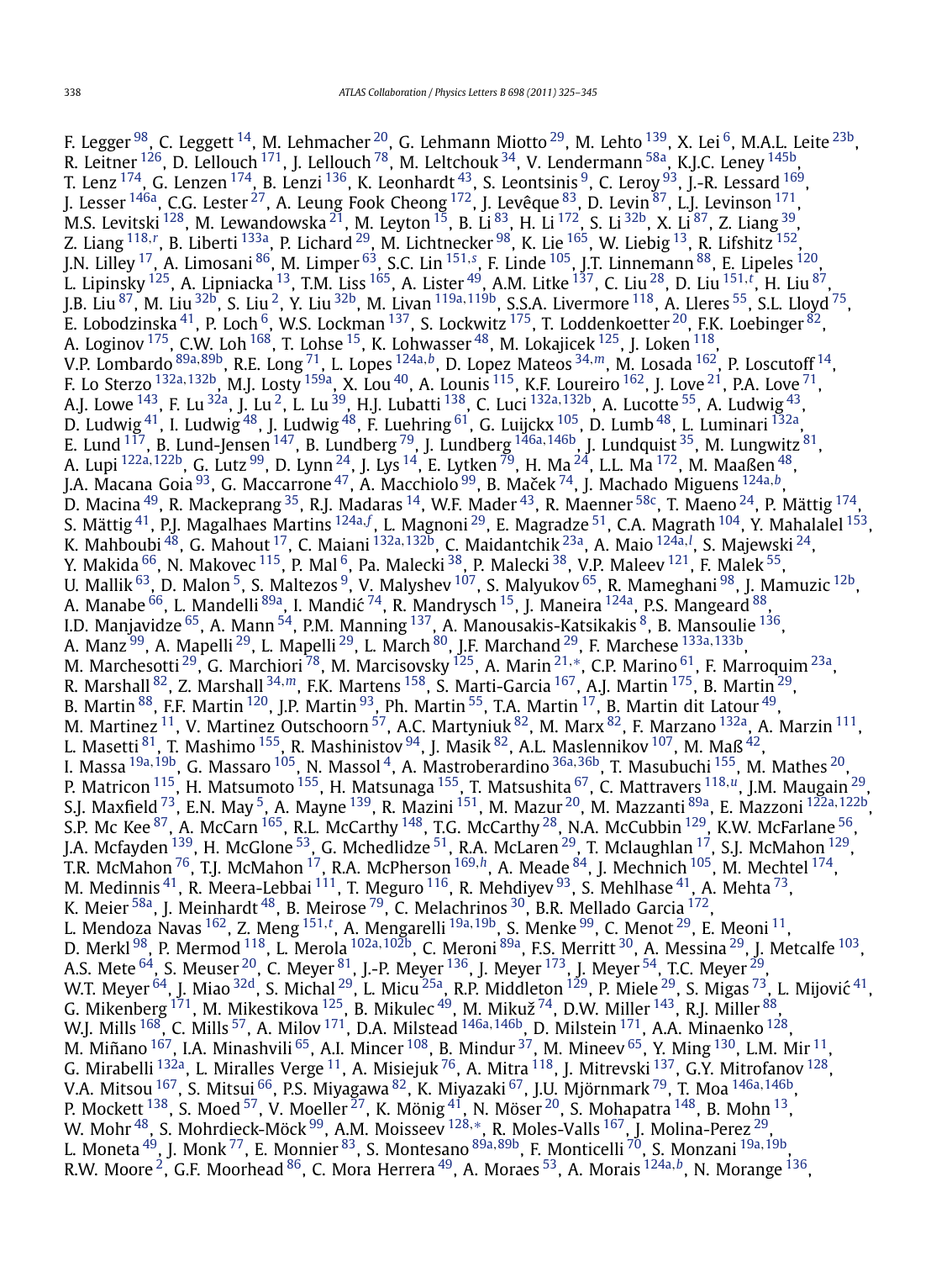J. Morel [54,](#page-18-0) G. Morello [36a](#page-18-0)*,*[36b,](#page-18-0) D. Moreno [81,](#page-18-0) M. Moreno Llácer [167,](#page-19-0) P. Morettini [50a,](#page-18-0) M. Morii [57,](#page-18-0) J. Morin [75,](#page-18-0) Y. Morita  $^{66}$  $^{66}$  $^{66}$ , A.K. Morley  $^{29}$ , G. Mornacchi  $^{29}$ , M.-C. Morone  $^{49}$ , J.D. Morris  $^{75}$ , H.G. Moser  $^{99}$ , M. Mosidze  $^{51}$ , J. Moss  $^{109}$ , R. Mount  $^{143}$ , E. Mountricha  $^9$ , S.V. Mouraviev  $^{94}$ , E.J.W. Moyse  $^{84}$  $^{84}$  $^{84}$ , M. Mudrinic  $^{12\mathrm{b}}$ , F. Mueller  $^{58a}$ , J. Mueller  $^{123}$ , K. Mueller  $^{20}$ , T.A. Müller  $^{98}$ , D. Muenstermann  $^{42}$ , A. Muijs  $^{105}$ , A. Muir  $^{168}$ , Y. Munwes [153,](#page-19-0) K. Murakami [66,](#page-18-0) W.J. Murray [129,](#page-19-0) I. Mussche [105,](#page-18-0) E. Musto [102a](#page-18-0)*,*[102b,](#page-18-0) A.G. Myagkov [128,](#page-19-0) M. Myska  $^{125}$ , J. Nadal  $^{11}$ , K. Nagai  $^{160}$ , K. Nagano  $^{66}$ , Y. Nagasaka  $^{60}$ , A.M. Nairz  $^{29}$ , Y. Nakahama  $^{115}$ , K. Nakamura [155,](#page-19-0) I. Nakano [110,](#page-19-0) G. Nanava [20,](#page-17-0) A. Napier [161,](#page-19-0) M. Nash [77](#page-18-0)*,[u](#page-20-0)*, I. Nasteva [82](#page-18-0), N.R. Nation [21,](#page-17-0) T. Nattermann  $^{20}$ , T. Naumann  $^{41}$ , G. Navarro  $^{162}$ , H.A. Neal  $^{87}$ , E. Nebot  $^{80}$ , P.Yu. Nechaeva  $^{94},$ A. Negri [119a](#page-19-0)*,*[119b,](#page-19-0) G. Negri [29,](#page-17-0) S. Nektarijevic [49,](#page-18-0) A. Nelson [64,](#page-18-0) S. Nelson [143,](#page-19-0) T.K. Nelson [143,](#page-19-0) S. Nemecek [125,](#page-19-0) P. Nemethy  $^{108}$ , A.A. Nepomuceno  $^{23a}$ , M. Nessi  $^{29}$ , S.Y. Nesterov  $^{121}$ , M.S. Neubauer  $^{165}$ , A. Neusiedl  $^{81}$ , R.M. Neves  $^{108}$  $^{108}$  $^{108}$ , P. Nevski  $^{24}$ , P.R. Newman  $^{17}$  $^{17}$  $^{17}$ , R.B. Nickerson  $^{118}$  $^{118}$  $^{118}$ , R. Nicolaidou  $^{136}$  $^{136}$  $^{136}$ , L. Nicolas  $^{139}$ , B. Nicquevert<sup>29</sup>, F. Niedercorn<sup>115</sup>, J. Nielsen<sup>[137](#page-19-0)</sup>, T. Niinikoski <sup>29</sup>, A. Nikiforov <sup>15</sup>, V. Nikolaenko <sup>128</sup>, K. Nikolaev  $^{65}$  $^{65}$  $^{65}$ , I. Nikolic-Audit  $^{78}$ , K. Nikolopoulos  $^{24}$  $^{24}$  $^{24}$ , H. Nilsen  $^{48}$  $^{48}$  $^{48}$ , P. Nilsson  $^7$ , Y. Ninomiya  $^{155}$ , A. Nisati <sup>132a</sup>, T. Nishiyama <sup>67</sup>, R. Nisius <sup>99</sup>, L. Nodulman <sup>5</sup>, M. Nomachi <sup>116</sup>, I. Nomidis <sup>154</sup>, H. Nomoto <sup>155</sup>, M. Nordberg [29,](#page-17-0) B. Nordkvist [146a](#page-19-0)*,*[146b,](#page-19-0) O. Norniella Francisco [11,](#page-17-0) P.R. Norton [129,](#page-19-0) J. Novakova [126,](#page-19-0) M. Nozaki  $^{66}$ , M. Nožička <sup>41</sup>, I.M. Nugent <sup>159a</sup>, A.-E. Nuncio-Quiroz <sup>20</sup>, G. Nunes Hanninger <sup>20</sup>, T. Nunnemann [98,](#page-18-0) E. Nurse [77,](#page-18-0) T. Nyman [29,](#page-17-0) B.J. O'Brien [45,](#page-18-0) S.W. O'Neale [17](#page-17-0)*,*[∗](#page-20-0), D.C. O'Neil [142](#page-19-0), V. O'Shea [53,](#page-18-0) F.G. Oakham [28](#page-17-0)*,[d](#page-20-0)*, H. Oberlack [99,](#page-18-0) J. Ocariz [78,](#page-18-0) A. Ochi [67,](#page-18-0) S. Oda [155,](#page-19-0) S. Odaka [66](#page-18-0), J. Odier [83,](#page-18-0) G.A. Odino [50a](#page-18-0)*,*[50b,](#page-18-0) H. Ogren [61,](#page-18-0) A. Oh [82,](#page-18-0) S.H. Oh [44,](#page-18-0) C.C. Ohm [146a](#page-19-0)*,*[146b,](#page-19-0) T. Ohshima [101,](#page-18-0) H. Ohshita [140,](#page-19-0) T.K. Ohska <sup>66</sup>, T. Ohsugi <sup>59</sup>, S. Okada <sup>67</sup>, H. Okawa <sup>[163](#page-19-0)</sup>, Y. Okumura <sup>101</sup>, T. Okuyama <sup>155</sup>, M. Olcese <sup>50a</sup>, A.G. Olchevski <sup>65</sup>, M. Oliveira <sup>[124a](#page-19-0), [f](#page-20-0)</sup>, D. Oliveira Damazio <sup>24</sup>, E. Oliver Garcia <sup>167</sup>, D. Olivito <sup>120</sup>, A. Olszewski [38,](#page-18-0) J. Olszowska [38,](#page-18-0) C. Omachi [67,](#page-18-0) A. Onofre [124a](#page-19-0)*,[v](#page-20-0)*, P.U.E. Onyisi [30,](#page-17-0) C.J. Oram [159a,](#page-19-0) G. Ordonez [104,](#page-18-0) M.J. Oreglia [30,](#page-17-0) F. Orellana [49,](#page-18-0) Y. Oren [153,](#page-19-0) D. Orestano [134a](#page-19-0)*,*[134b,](#page-19-0) I. Orlov [107](#page-19-0), C. Oropeza Barrera [53,](#page-18-0) R.S. Orr [158,](#page-19-0) E.O. Ortega [130](#page-19-0), B. Osculati [50a](#page-18-0)*,*[50b,](#page-18-0) R. Ospanov [120,](#page-19-0) C. Osuna [11,](#page-17-0) G. Otero y Garzon  $^{26}$ , J.P. Ottersbach  $^{105}$ , M. Ouchrif  $^{135c}$ , F. Ould-Saada  $^{117}$ , A. Ouraou  $^{136}$ , Q. Ouyang  $^{32a}$  $^{32a}$  $^{32a}$ , M. Owen  $^{82}$ , S. Owen  $^{139}$ , A. Oyarzun  $^{31\mathrm{b}}$ , O.K. Øye  $^{13}$ , V.E. Ozcan  $^{77}$ , N. Ozturk  $^7$ , A. Pacheco Pages  $^{11}$  $^{11}$  $^{11}$ , C. Padilla Aranda [11,](#page-17-0) E. Paganis [139,](#page-19-0) F. Paige [24,](#page-17-0) K. Pajchel [117,](#page-19-0) S. Palestini [29,](#page-17-0) D. Pallin [33,](#page-18-0) A. Palma [124a](#page-19-0)*,[b](#page-20-0)*, J.D. Palmer <sup>[17](#page-17-0)</sup>, Y.B. Pan <sup>172</sup>, E. Panagiotopoulou <sup>9</sup>, B. Panes <sup>31a</sup>, N. Panikashvili <sup>87</sup>, S. Panitkin <sup>24</sup>, D. Pantea [25a,](#page-17-0) M. Panuskova [125](#page-19-0), V. Paolone [123,](#page-19-0) A. Paoloni [133a](#page-19-0)*,*[133b,](#page-19-0) A. Papadelis [146a,](#page-19-0) Th.D. Papadopoulou [9,](#page-17-0) A. Paramonov [5,](#page-17-0) S.J. Park [54,](#page-18-0) W. Park [24](#page-17-0)*,[w](#page-20-0)*, M.A. Parker [27](#page-17-0), F. Parodi [50a](#page-18-0)*,*[50b](#page-18-0), J.A. Parsons [34](#page-18-0), U. Parzefall [48,](#page-18-0) E. Pasqualucci [132a,](#page-19-0) A. Passeri [134a,](#page-19-0) F. Pastore [134a](#page-19-0)*,*[134b](#page-19-0), Fr. Pastore [29,](#page-17-0) G. Pásztor [49](#page-18-0)*,[x](#page-20-0)*, S. Pataraia [172](#page-19-0), N. Patel [150,](#page-19-0) J.R. Pater [82,](#page-18-0) S. Patricelli [102a](#page-18-0)*,*[102b,](#page-18-0) T. Pauly [29,](#page-17-0) M. Pecsy [144a,](#page-19-0) M.I. Pedraza Morales  $^{172}$ , S.V. Peleganchuk  $^{107}$  $^{107}$  $^{107}$ , H. Peng  $^{172}$ , R. Pengo  $^{29}$ , A. Penson  $^{34}$ , J. Penwell  $^{61}$  $^{61}$  $^{61}$ , M. Perantoni [23a,](#page-17-0) K. Perez [34](#page-18-0)*,[m](#page-20-0)*, T. Perez Cavalcanti [41,](#page-18-0) E. Perez Codina [11,](#page-17-0) M.T. Pérez García-Estañ [167,](#page-19-0) V. Perez Reale [34,](#page-18-0) I. Peric [20,](#page-17-0) L. Perini [89a](#page-18-0)*,*[89b,](#page-18-0) H. Pernegger [29,](#page-17-0) R. Perrino [72a,](#page-18-0) P. Perrodo [4,](#page-17-0) S. Persembe [3a,](#page-17-0) P. Perus <sup>[115](#page-19-0)</sup>, V.D. Peshekhonov <sup>65</sup>, O. Peters <sup>[105](#page-18-0)</sup>, B.A. Petersen <sup>[29](#page-17-0)</sup>, J. Petersen <sup>29</sup>, T.C. Petersen <sup>35</sup>, E. Petit <sup>83</sup>, A. Petridis [154,](#page-19-0) C. Petridou [154](#page-19-0), E. Petrolo [132a,](#page-19-0) F. Petrucci [134a](#page-19-0)*,*[134b,](#page-19-0) D. Petschull [41,](#page-18-0) M. Petteni [142,](#page-19-0) R. Pezoa  $^{\rm 31b}$ , A. Phan  $^{\rm 86}$ , A.W. Phillips  $^{\rm 27}$ , P.W. Phillips  $^{\rm 129}$  $^{\rm 129}$  $^{\rm 129}$ , G. Piacquadio  $^{\rm 29}$ , E. Piccaro  $^{\rm 75}$ , M. Piccinini [19a](#page-17-0)*,*[19b](#page-17-0), A. Pickford [53,](#page-18-0) R. Piegaia [26,](#page-17-0) J.E. Pilcher [30,](#page-17-0) A.D. Pilkington [82,](#page-18-0) J. Pina [124a](#page-19-0)*,[l](#page-20-0)* , M. Pinamonti [164a](#page-19-0)*,*[164c,](#page-19-0) A. Pinder [118,](#page-19-0) J.L. Pinfold [2,](#page-17-0) J. Ping [32c,](#page-18-0) B. Pinto [124a](#page-19-0)*,[b](#page-20-0)*, O. Pirotte [29,](#page-17-0) C. Pizio [89a](#page-18-0)*,*[89b](#page-18-0), R. Placakyte  $^{41}$ , M. Plamondon  $^{169}$ , W.G. Plano  $^{82}$ , M.-A. Pleier  $^{24}$ , A.V. Pleskach  $^{128}$ , A. Poblaguev  $^{24}$ , S. Poddar <sup>58a</sup>, F. Podlyski <sup>33</sup>, L. Poggioli <sup>115</sup>, T. Poghosyan <sup>20</sup>, M. Pohl <sup>49</sup>, F. Polci <sup>55</sup>, G. Polesello <sup>119a</sup>, A. Policicchio  $^{138}$ , A. Polini  $^{19a}$ , J. Poll  $^{75}$ , V. Polychronakos  $^{24}$ , D.M. Pomarede  $^{136}$  $^{136}$  $^{136}$ , D. Pomeroy  $^{22}$  $^{22}$  $^{22}$ , K. Pommès <sup>29</sup>, L. Pontecorvo <sup>132a</sup>, B.G. Pope <sup>88</sup>, G.A. Popeneciu <sup>25a</sup>, D.S. Popovic <sup>12a</sup>, A. Poppleton <sup>29</sup>, X. Portell Bueso <sup>48</sup>, R. Porter <sup>163</sup>, C. Posch <sup>21</sup>, G.E. Pospelov <sup>99</sup>, S. Pospisil <sup>127</sup>, I.N. Potrap <sup>99</sup>, C.J. Potter <sup>149</sup>, C.T. Potter  $^{85}$  $^{85}$  $^{85}$ , G. Poulard  $^{29}$ , J. Poveda  $^{172}$ , R. Prabhu  $^{77}$ , P. Pralavorio  $^{83}$ , S. Prasad  $^{57}$ , R. Pravahan  $^7$ , S. Prell  $^{64}$ , K. Pretzl  $^{16}$ , L. Pribyl  $^{29}$ , D. Price  $^{61}$ , L.E. Price  $^5$ , M.J. Price  $^{29}$ , P.M. Prichard  $^{73}$ , D. Prieur  $^{123}$ , M. Primavera <sup>72a</sup>, K. Prokofiev <sup>29</sup>, F. Prokoshin <sup>[31b](#page-18-0)</sup>, S. Protopopescu <sup>[24](#page-17-0)</sup>, J. Proudfoot <sup>[5](#page-17-0)</sup>, X. Prudent <sup>43</sup>, H. Przysiezniak [4,](#page-17-0) S. Psoroulas [20,](#page-17-0) E. Ptacek [114,](#page-19-0) J. Purdham [87](#page-18-0), M. Purohit [24](#page-17-0)*,[w](#page-20-0)*, P. Puzo [115,](#page-19-0) Y. Pylypchenko  $^{117}$ , J. Qian $^{87}$  $^{87}$  $^{87}$ , Z. Qian $^{83}$  $^{83}$  $^{83}$ , Z. Qin $^{41}$ , A. Quadt  $^{54}$ , D.R. Quarrie  $^{14}$ , W.B. Quayle  $^{172}$ , F. Quinonez [31a,](#page-17-0) M. Raas [104,](#page-18-0) V. Radescu [58b,](#page-18-0) B. Radics [20,](#page-17-0) T. Rador [18a,](#page-17-0) F. Ragusa [89a](#page-18-0)*,*[89b,](#page-18-0) G. Rahal [177,](#page-19-0) A.M. Rahimi [109,](#page-19-0) S. Rajagopalan [24](#page-17-0), S. Rajek [42,](#page-18-0) M. Rammensee [48](#page-18-0), M. Rammes [141,](#page-19-0) M. Ramstedt [146a](#page-19-0)*,*[146b,](#page-19-0)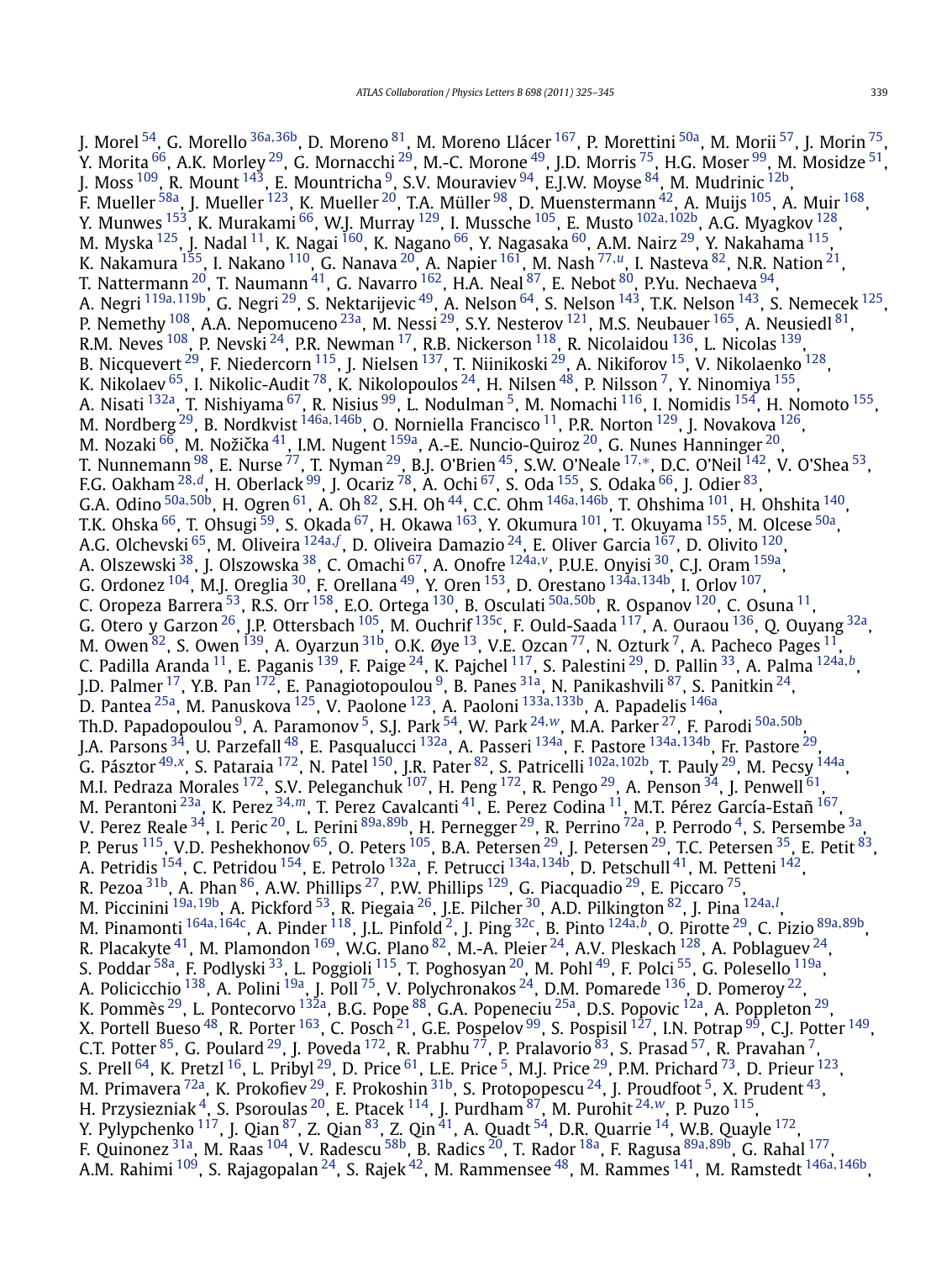K. Randrianarivony  $^{28}$ , P.N. Ratoff  $^{71}$ , F. Rauscher  $^{98}$ , E. Rauter  $^{99}$ , M. Raymond  $^{29}$ , A.L. Read  $^{117}$ , D.M. Rebuzzi [119a](#page-19-0)*,*[119b](#page-19-0), A. Redelbach [173,](#page-19-0) G. Redlinger [24,](#page-17-0) R. Reece [120](#page-19-0), K. Reeves [40,](#page-18-0) A. Reichold [105,](#page-18-0) E. Reinherz-Aronis <sup>153</sup>, A. Reinsch <sup>114</sup>, I. Reisinger <sup>42</sup>, D. Reljic <sup>12a</sup>, C. Rembser <sup>29</sup>, Z.L. Ren <sup>151</sup>, A. Renaud <sup>115</sup>, P. Renkel <sup>39</sup>, B. Rensch <sup>[35](#page-18-0)</sup>, M. Rescigno <sup>132a</sup>, S. Resconi <sup>89a</sup>, B. Resende <sup>[136](#page-19-0)</sup>, P. Reznicek <sup>98</sup>, R. Rezvani [158,](#page-19-0) A. Richards [77,](#page-18-0) R. Richter [99,](#page-18-0) E. Richter-Was [38](#page-18-0)*,[y](#page-20-0)*, M. Ridel [78,](#page-18-0) S. Rieke [81,](#page-18-0) M. Rijpstra [105,](#page-18-0) M. Rijssenbeek [148,](#page-19-0) A. Rimoldi [119a](#page-19-0)*,*[119b,](#page-19-0) L. Rinaldi [19a,](#page-17-0) R.R. Rios [39,](#page-18-0) I. Riu [11,](#page-17-0) G. Rivoltella [89a](#page-18-0)*,*[89b,](#page-18-0) F. Rizatdinova [112,](#page-19-0) E. Rizvi [75,](#page-18-0) S.H. Robertson [85](#page-18-0)*,[h](#page-20-0)*, A. Robichaud-Veronneau [49,](#page-18-0) D. Robinson [27,](#page-17-0) J.E.M. Robinson [77,](#page-18-0) M. Robinson [114,](#page-19-0) A. Robson [53,](#page-18-0) J.G. Rocha de Lima [106,](#page-19-0) C. Roda [122a](#page-19-0)*,*[122b,](#page-19-0) D. Roda Dos Santos  $^{29}$ , S. Rodier  $^{80}$ , D. Rodriguez  $^{162}$ , Y. Rodriguez Garcia  $^{15}$  $^{15}$  $^{15}$ , A. Roe  $^{54}$ , S. Roe  $^{29}$ , O. Røhne  $^{117}$ , V. Rojo  $^1$ , S. Rolli  $^{161}$ , A. Romaniouk  $^{96}$ , V.M. Romanov  $^{65}$ , G. Romeo  $^{26}$ , D. Romero Maltrana $^{\text{31a}}$ , L. Roos $^{\text{78}}$ , E. Ros $^{\text{167}}$ , S. Rosati $^{\text{138}}$ , M. Rose $^{\text{76}}$ , G.A. Rosenbaum  $^{\text{158}}$ , E.I. Rosenberg [64,](#page-18-0) P.L. Rosendahl [13,](#page-17-0) L. Rosselet [49](#page-18-0), V. Rossetti [11,](#page-17-0) E. Rossi [102a](#page-18-0)*,*[102b,](#page-18-0) L.P. Rossi [50a,](#page-18-0) L. Rossi [89a](#page-18-0)*,*[89b,](#page-18-0) M. Rotaru [25a,](#page-17-0) I. Roth [171,](#page-19-0) J. Rothberg [138,](#page-19-0) I. Rottländer [20,](#page-17-0) D. Rousseau [115,](#page-19-0) C.R. Royon [136,](#page-19-0) A. Rozanov  $^{83}$ , Y. Rozen  $^{152}$ , X. Ruan  $^{115}$ , I. Rubinskiy  $^{41}$ , B. Ruckert  $^{98}$ , N. Ruckstuhl  $^{105}$ , V.I. Rud  $^{97}$ , G. Rudolph [62](#page-18-0), F. Rühr [6,](#page-17-0) A. Ruiz-Martinez [64,](#page-18-0) E. Rulikowska-Zarebska [37,](#page-18-0) V. Rumiantsev [91](#page-18-0)*,*[∗](#page-20-0), L. Rumyantsev  $^{65}$ , K. Runge  $^{48}$ , O. Runolfsson  $^{20}$ , Z. Rurikova  $^{48}$ , N.A. Rusakovich  $^{65}$ , D.R. Rust  $^{61}$  $^{61}$  $^{61}$ , J.P. Rutherfoord  $^6$ , C. Ruwiedel  $^{14}$  $^{14}$  $^{14}$ , P. Ruzicka  $^{125}$ , Y.F. Ryabov  $^{121}$ , V. Ryadovikov  $^{128}$ , P. Ryan  $^{88}$ , M. Rybar  $^{126}$ , G. Rybkin  $^{115}$ , N.C. Ryder  $^{118}$ , S. Rzaeva  $^{10}$ , A.F. Saavedra  $^{150}$ , I. Sadeh  $^{153}$ , H.F.-W. Sadrozinski [137,](#page-19-0) R. Sadykov [65,](#page-18-0) F. Safai Tehrani [132a](#page-19-0)*,*[132b,](#page-19-0) H. Sakamoto [155,](#page-19-0) G. Salamanna [105,](#page-18-0) A. Salamon <sup>133a</sup>, M. Saleem <sup>111</sup>, D. Salihagic <sup>99</sup>, A. Salnikov <sup>143</sup>, J. Salt <sup>167</sup>, B.M. Salvachua Ferrando <sup>5</sup>, D. Salvatore [36a](#page-18-0)*,*[36b,](#page-18-0) F. Salvatore [149,](#page-19-0) A. Salzburger [29,](#page-17-0) D. Sampsonidis [154,](#page-19-0) B.H. Samset [117,](#page-19-0) H. Sandaker [13,](#page-17-0) H.G. Sander  $^{81}$ , M.P. Sanders  $^{98}$ , M. Sandhoff  $^{174}$ , P. Sandhu  $^{158}$ , T. Sandoval  $^{27}$  $^{27}$  $^{27}$ , R. Sandstroem  $^{105}$ , S. Sandvoss <sup>174</sup>, D.P.C. Sankey <sup>129</sup>, A. Sansoni <sup>47</sup>, C. Santamarina Rios <sup>85</sup>, C. Santoni <sup>33</sup>, R. Santonico [133a](#page-19-0)*,*[133b,](#page-19-0) H. Santos [124a,](#page-19-0) J.G. Saraiva [124a](#page-19-0)*,[l](#page-20-0)* , T. Sarangi [172,](#page-19-0) E. Sarkisyan-Grinbaum [7,](#page-17-0) F. Sarri [122a](#page-19-0)*,*[122b,](#page-19-0) G. Sartisohn [174,](#page-19-0) O. Sasaki [66,](#page-18-0) T. Sasaki [66,](#page-18-0) N. Sasao [68,](#page-18-0) I. Satsounkevitch [90](#page-18-0), G. Sauvage [4,](#page-17-0) J.B. Sauvan [115,](#page-19-0) P. Savard [158](#page-19-0)*,[d](#page-20-0)*, V. Savinov [123,](#page-19-0) P. Savva [9,](#page-17-0) L. Sawyer [24](#page-17-0)*,[i](#page-20-0)* , D.H. Saxon [53,](#page-18-0) L.P. Says [33,](#page-18-0) C. Sbarra [19a](#page-17-0)*,*[19b,](#page-17-0) A. Sbrizzi [19a](#page-17-0)*,*[19b,](#page-17-0) O. Scallon [93,](#page-18-0) D.A. Scannicchio [163,](#page-19-0) J. Schaarschmidt [43,](#page-18-0) P. Schacht [99,](#page-18-0) U. Schäfer $^{81}$ , S. Schaetzel $^{58\mathsf{b}}$ , A.C. Schaffer $^{115}$ , D. Schaile $^{98}$ , R.D. Schamberger $^{148}$ , A.G. Schamov $^{107}$ , V. Scharf [58a,](#page-18-0) V.A. Schegelsky [121](#page-19-0), D. Scheirich [87,](#page-18-0) M.I. Scherzer [14,](#page-17-0) C. Schiavi [50a](#page-18-0)*,*[50b,](#page-18-0) J. Schieck [98,](#page-18-0) M. Schioppa [36a](#page-18-0)*,*[36b,](#page-18-0) S. Schlenker [29,](#page-17-0) J.L. Schlereth [5,](#page-17-0) E. Schmidt [48,](#page-18-0) M.P. Schmidt [175](#page-19-0)*,*[∗](#page-20-0), K. Schmieden [20,](#page-17-0) C. Schmitt  $^{81}$ , M. Schmitz  $^{20}$ , A. Schöning  $^{58b}$ , M. Schott  $^{29}$ , D. Schouten  $^{142}$ , J. Schovancova  $^{125}$ , M. Schram  $^{85}$  $^{85}$  $^{85}$ , A. Schreiner  $^{63}$ , C. Schroeder  $^{81}$ , N. Schroer  $^{58c}$ , S. Schuh  $^{29}$ , G. Schuler  $^{29}$ , J. Schultes  $^{174}$ , H.-C. Schultz-Coulon  $^{58\mathrm{a}}$ , H. Schulz  $^{15}$ , J.W. Schumacher  $^{20}$ , M. Schumacher  $^{48}$ , B.A. Schumm  $^{137}$ , Ph. Schune <sup>[136](#page-19-0)</sup>, C. Schwanenberger <sup>82</sup>, A. Schwartzman <sup>143</sup>, Ph. Schwemling <sup>78</sup>, R. Schwienhorst <sup>[88](#page-18-0)</sup>, R. Schwierz  $^{43}$ , J. Schwindling  $^{136}$ , W.G. Scott  $^{129}$ , J. Searcy  $^{114}$ , E. Sedykh  $^{121}$ , E. Segura  $^{11}$ , S.C. Seidel  $^{103}$ , A. Seiden <sup>137</sup>, F. Seifert <sup>43</sup>, J.M. Seixas <sup>23a</sup>, G. Sekhniaidze <sup>102a</sup>, D.M. Seliverstov <sup>121</sup>, B. Sellden <sup>146a</sup>, G. Sellers [73,](#page-18-0) M. Seman [144b,](#page-19-0) N. Semprini-Cesari [19a](#page-17-0)*,*[19b,](#page-17-0) C. Serfon [98,](#page-18-0) L. Serin [115,](#page-19-0) R. Seuster [99,](#page-18-0) H. Severini  $^{111}$ , M.E. Sevior  $^{86}$ , A. Sfyrla  $^{29}$ , E. Shabalina  $^{54}$ , M. Shamim  $^{114}$ , L.Y. Shan  $^{32}$ , J.T. Shank  $^{21}$ , Q.T. Shao [86,](#page-18-0) M. Shapiro [14,](#page-17-0) P.B. Shatalov [95,](#page-18-0) L. Shaver [6,](#page-17-0) C. Shaw [53](#page-18-0), K. Shaw [164a](#page-19-0)*,*[164c,](#page-19-0) D. Sherman [175](#page-19-0), P. Sherwood <sup>77</sup>, A. Shibata <sup>[108](#page-19-0)</sup>, S. Shimizu <sup>29</sup>, M. Shimojima <sup>100</sup>, T. Shin <sup>56</sup>, A. Shmeleva <sup>94</sup>, M.J. Shochet <sup>30</sup>, D. Short <sup>118</sup>, M.A. Shupe <sup>6</sup>, P. Sicho <sup>125</sup>, A. Sidoti <sup>15</sup>, A. Siebel <sup>174</sup>, F. Siegert <sup>48</sup>, J. Siegrist <sup>14</sup>, Dj. Sijacki <sup>12a</sup>, O. Silbert <sup>171</sup>, J. Silva <sup>[124a](#page-19-0),[z](#page-20-0)</sup>, Y. Silver <sup>153</sup>, D. Silverstein <sup>[143](#page-19-0)</sup>, S.B. Silverstein <sup>146a</sup>, V. Simak <sup>127</sup>, Lj. Simic <sup>[12a](#page-17-0)</sup>, S. Simion  $^{115}$  $^{115}$  $^{115}$ , B. Simmons  $^{77}$ , M. Simonyan  $^{35}$ , P. Sinervo  $^{158}$ , N.B. Sinev  $^{114}$ , V. Sipica  $^{141}$ , G. Siragusa  $^{81}$ , A.N. Sisakyan [65,](#page-18-0) S.Yu. Sivoklokov [97,](#page-18-0) J. Sjölin [146a](#page-19-0)*,*[146b,](#page-19-0) T.B. Sjursen [13,](#page-17-0) L.A. Skinnari [14,](#page-17-0) K. Skovpen [107,](#page-19-0) P. Skubic <sup>111</sup>, N. Skvorodnev <sup>22</sup>, M. Slater <sup>17</sup>, T. Slavicek <sup>127</sup>, K. Sliwa <sup>161</sup>, T.J. Sloan <sup>71</sup>, J. Sloper <sup>[29](#page-17-0)</sup>, V. Smakhtin  $^{171}$  $^{171}$  $^{171}$ , S.Yu. Smirnov  $^{96}$ , L.N. Smirnova  $^{97}$ , O. Smirnova  $^{79}$ , B.C. Smith  $^{57}$ , D. Smith  $^{143}$ , K.M. Smith  $^{53}$ , M. Smizanska  $^{71}$ , K. Smolek  $^{127}$ , A.A. Snesarev  $^{94}$ , S.W. Snow  $^{82}$ , J. Snow  $^{111}$ , J. Snuverink  $^{105}$ , S. Snyder [24,](#page-17-0) M. Soares [124a,](#page-19-0) R. Sobie [169](#page-19-0)*,[h](#page-20-0)*, J. Sodomka [127](#page-19-0), A. Soffer [153,](#page-19-0) C.A. Solans [167,](#page-19-0) M. Solar [127,](#page-19-0) J. Solc [127,](#page-19-0) U. Soldevila [167,](#page-19-0) E. Solfaroli Camillocci [132a](#page-19-0)*,*[132b,](#page-19-0) A.A. Solodkov [128,](#page-19-0) O.V. Solovyanov [128](#page-19-0), J. Sondericker [24,](#page-17-0) N. Soni [2,](#page-17-0) V. Sopko [127,](#page-19-0) B. Sopko [127,](#page-19-0) M. Sorbi [89a](#page-18-0)*,*[89b,](#page-18-0) M. Sosebee [7,](#page-17-0) A. Soukharev [107,](#page-19-0) S. Spagnolo [72a](#page-18-0)*,*[72b](#page-18-0), F. Spanò [34,](#page-18-0) R. Spighi [19a,](#page-17-0) G. Spigo [29,](#page-17-0) F. Spila [132a](#page-19-0)*,*[132b,](#page-19-0) E. Spiriti [134a,](#page-19-0) R. Spiwoks [29](#page-17-0), M. Spousta  $^{126}$ , T. Spreitzer  $^{158}$ , B. Spurlock  $^7$  $^7$ , R.D. St. Denis  $^{53}$  $^{53}$  $^{53}$ , T. Stahl  $^{141}$ , J. Stahlman  $^{120}$ , R. Stamen  $^{58a}$ ,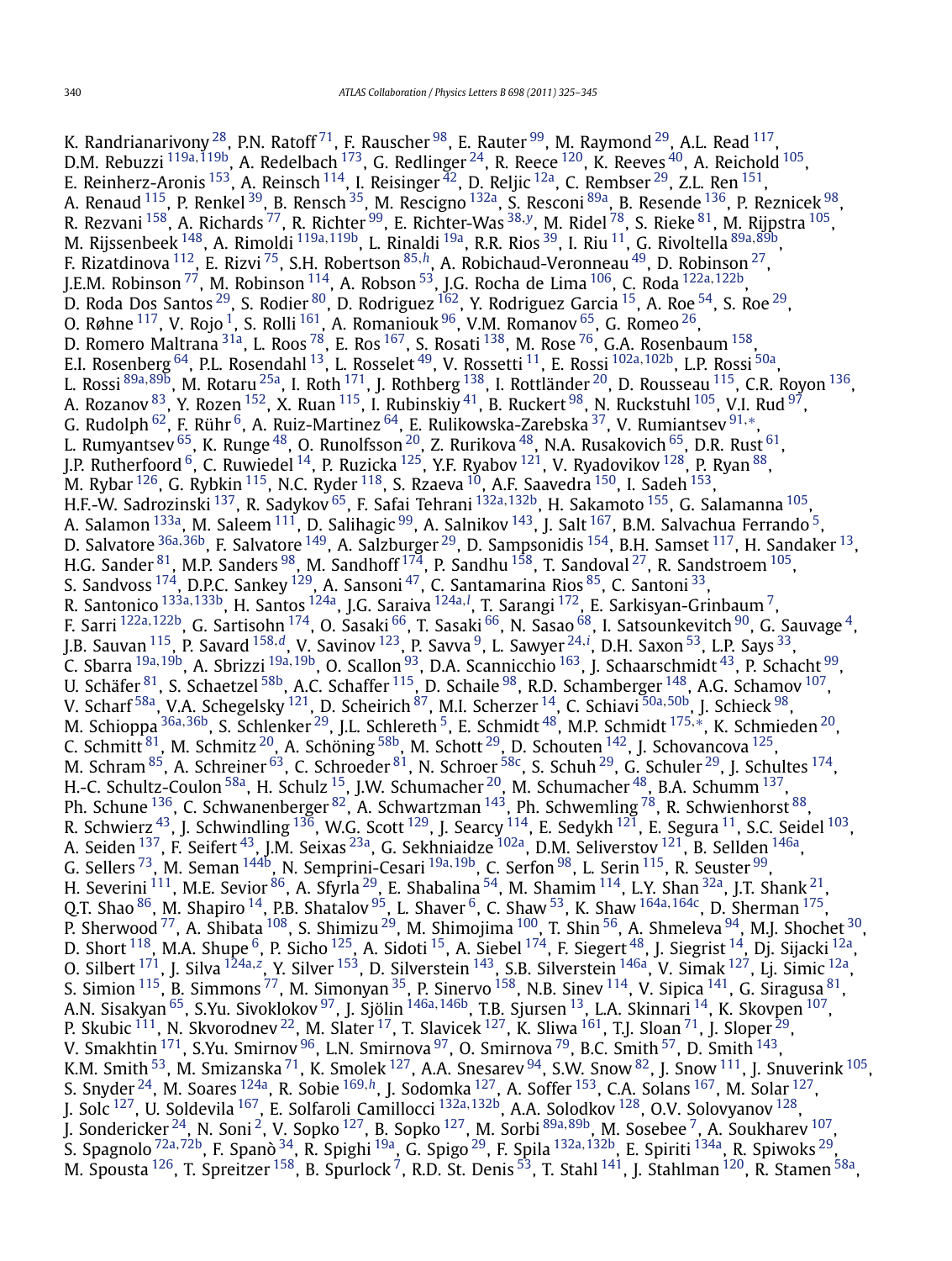E. Stanecka <sup>29</sup>, R.W. Stanek <sup>[5](#page-17-0)</sup>, C. Stanescu <sup>134a</sup>, S. Stapnes <sup>117</sup>, E.A. Starchenko <sup>128</sup>, J. Stark <sup>55</sup>, P. Staroba <sup>125</sup>, P. Starovoitov  $91$ , A. Staude  $98$ , P. Stavina  $144a$ , G. Stavropoulos  $14$ , G. Steele  $53$ , P. Steinbach  $43$ , P. Steinberg  $^{24}$ , I. Stekl  $^{127}$ , B. Stelzer  $^{142}$  $^{142}$  $^{142}$ , H.J. Stelzer  $^{41}$  $^{41}$  $^{41}$ , O. Stelzer-Chilton  $^{159\mathrm{a}}$ , H. Stenzel  $^{52}$ , K. Stevenson  $^{75}$ , G.A. Stewart  $^{53}$ , T. Stockmanns  $^{20}$ , M.C. Stockton  $^{29}$ , K. Stoerig  $^{48}$ , G. Stoicea  $^{25\mathrm{a}}$ , S. Stonjek [99,](#page-18-0) P. Strachota [126,](#page-19-0) A.R. Stradling [7,](#page-17-0) A. Straessner [43](#page-18-0), J. Strandberg [87](#page-18-0), S. Strandberg [146a](#page-19-0)*,*[146b,](#page-19-0) A. Strandlie  $^{117}$ , M. Strang  $^{109}$ , E. Strauss  $^{143}$ , M. Strauss  $^{111}$ , P. Strizenec  $^{144\mathrm{b}}$ , R. Ströhmer  $^{173}$ , D.M. Strom [114,](#page-19-0) J.A. Strong [76](#page-18-0)*,*[∗](#page-20-0), R. Stroynowski [39,](#page-18-0) J. Strube [129,](#page-19-0) B. Stugu [13,](#page-17-0) I. Stumer [24](#page-17-0)*,*[∗](#page-20-0), J. Stupak [148,](#page-19-0) P. Sturm [174,](#page-19-0) D.A. Soh [151](#page-19-0)*,[r](#page-20-0)* , D. Su [143](#page-19-0), S. Subramania [2,](#page-17-0) Y. Sugaya [116,](#page-19-0) T. Sugimoto [101,](#page-18-0) C. Suhr [106,](#page-19-0) K. Suita  $^{67}$ , M. Suk  $^{126}$ , V.V. Sulin  $^{94}$  $^{94}$  $^{94}$ , S. Sultansoy  $^{3d}$ , T. Sumida  $^{29}$ , X. Sun  $^{55}$ , J.E. Sundermann  $^{48}$ , K. Suruliz [164a](#page-19-0)*,*[164b,](#page-19-0) S. Sushkov [11,](#page-17-0) G. Susinno [36a](#page-18-0)*,*[36b,](#page-18-0) M.R. Sutton [139,](#page-19-0) Y. Suzuki [66,](#page-18-0) Yu.M. Sviridov [128,](#page-19-0) S. Swedish <sup>168</sup>, I. Sykora <sup>144a</sup>, T. Sykora <sup>126</sup>, B. Szeless <sup>[29](#page-17-0)</sup>, J. Sánchez <sup>167</sup>, D. Ta <sup>105</sup>, K. Tackmann <sup>29</sup>, A. Taffard <sup>163</sup>, R. Tafirout <sup>159a</sup>, A. Taga <sup>117</sup>, N. Taiblum <sup>153</sup>, Y. Takahashi <sup>101</sup>, H. Takai <sup>24</sup>, R. Takashima <sup>[69](#page-18-0)</sup>, H. Takeda  $^{67}$ , T. Takeshita  $^{140}$ , M. Talby  $^{83}$ , A. Talyshev  $^{107}$ , M.C. Tamsett  $^{24}$ , J. Tanaka  $^{155}$ , R. Tanaka  $^{115},$ S. Tancua [131,](#page-19-0) S. Tancsinia 1, W. Tanby 1, A. Taryshev 1, W.C. Tanisett 1, J. Tanaka 1, N. Tanaka 131, S. Tanaka  $\frac{66}{100}$ , K. Tanaka  $\frac{100}{100}$ , K. Tannoury  $\frac{67}{100}$  $\frac{67}{100}$  $\frac{67}{100}$ , N. Tannoury  $\frac{83}{100}$ , G.P. Tappern  $\frac{$ D. Tardif [158,](#page-19-0) S. Tarem [152,](#page-19-0) F. Tarrade [24,](#page-17-0) G.F. Tartarelli [89a,](#page-18-0) P. Tas [126,](#page-19-0) M. Tasevsky [125,](#page-19-0) E. Tassi [36a](#page-18-0)*,*[36b,](#page-18-0) M. Tatarkhanov  $^{14}$ , C. Taylor  $^{77}$ , F.E. Taylor  $^{92}$ , G. Taylor  $^{137}$ , G.N. Taylor  $^{86}$ , W. Taylor  $^{159b}$ , M. Teixeira Dias Castanheira $^{\,75}$ , P. Teixeira-Dias $^{\,76}$ , K.K. Temming $^{\,48}$ , H. Ten Kate $^{\,29}$ , P.K. Teng $^{\,151}$ , Y.D. Tennenbaum-Katan [152,](#page-19-0) S. Terada [66,](#page-18-0) K. Terashi [155,](#page-19-0) J. Terron [80,](#page-18-0) M. Terwort [41](#page-18-0)*,[p](#page-20-0)*, M. Testa [47,](#page-18-0) R.J. Teuscher <sup>[158](#page-19-0),[h](#page-20-0)</sup>, C.M. Tevlin <sup>82</sup>, J. Thadome <sup>174</sup>, J. Therhaag <sup>20</sup>, T. Theveneaux-Pelzer <sup>78</sup>, M. Thioye <sup>[175](#page-19-0)</sup>, S. Thoma  $^{48}$ , J.P. Thomas  $^{17}$  $^{17}$  $^{17}$ , E.N. Thompson  $^{84}$  $^{84}$  $^{84}$ , P.D. Thompson  $^{17}$ , P.D. Thompson  $^{158}$ , A.S. Thompson  $^{53}$ , E. Thomson  $^{120}$ , M. Thomson  $^{27}$ , R.P. Thun  $^{87}$ , T. Tic  $^{125}$ , V.O. Tikhomirov  $^{94}$ , Y.A. Tikhonov  $^{107}$ , C.J.W.P. Timmermans  $^{104}$ , P. Tipton  $^{175}$ , F.J. Tique Aires Viegas  $^{29}$ , S. Tisserant  $^{83}$ , J. Tobias  $^{48}$ , B. Toczek  $^{37}$ , T. Todorov <sup>4</sup>, S. Todorova-Nova <sup>161</sup>, B. Toggerson <sup>163</sup>, J. Tojo <sup>66</sup>, S. Tokár <sup>144a</sup>, K. Tokunaga <sup>67</sup>, K. Tokushuku <sup>66</sup>, K. Tollefson <sup>88</sup>, M. Tomoto <sup>[101](#page-18-0)</sup>, L. Tompkins <sup>14</sup>, K. Toms <sup>103</sup>, A. Tonazzo <sup>[134a](#page-19-0),134b</sup>, G. Tong <sup>32a</sup>, A. Tonoyan<sup>13</sup>, C. Topfel <sup>16</sup>, N.D. Topilin <sup>[65](#page-18-0)</sup>, I. Torchiani<sup>29</sup>, E. Torrence <sup>114</sup>, E. Torró Pastor <sup>167</sup>, J. Toth [83](#page-18-0)*,[x](#page-20-0)*, F. Touchard [83,](#page-18-0) D.R. Tovey [139,](#page-19-0) D. Traynor [75,](#page-18-0) T. Trefzger [173,](#page-19-0) J. Treis [20](#page-17-0), L. Tremblet [29,](#page-17-0) A. Tricoli <sup>29</sup>, I.M. Trigger <sup>159a</sup>, S. Trincaz-Duvoid <sup>[78](#page-18-0)</sup>, T.N. Trinh <sup>78</sup>, M.F. Tripiana <sup>70</sup>, N. Triplett <sup>64</sup>, W. Trischuk [158](#page-19-0), A. Trivedi [24](#page-17-0)*,[w](#page-20-0)*, B. Trocmé [55,](#page-18-0) C. Troncon [89a,](#page-18-0) M. Trottier-McDonald [142,](#page-19-0) A. Trzupek [38,](#page-18-0) C. Tsarouchas  $^{29}$ , J.C.-L. Tseng  $^{118}$ , M. Tsiakiris  $^{105}$ , P.V. Tsiareshka  $^{90}$ , D. Tsionou  $^{4}$ , G. Tsipolitis  $^{9}$ , V. Tsiskaridze  $^{48}$ , E.G. Tskhadadze  $^{51}$ , I.I. Tsukerman  $^{95}$ , V. Tsulaia  $^{123}$ , J.-W. Tsung  $^{20}$ , S. Tsuno  $^{66}$ , D. Tsybychev <sup>148</sup>, A. Tua <sup>139</sup>, J.M. Tuggle <sup>30</sup>, M. Turala <sup>38</sup>, D. Turecek <sup>127</sup>, I. Turk Cakir <sup>3e</sup>, E. Turlay <sup>105</sup>, P.M. Tuts [34,](#page-18-0) A. Tykhonov [74](#page-18-0), M. Tylmad [146a](#page-19-0)*,*[146b,](#page-19-0) M. Tyndel [129,](#page-19-0) D. Typaldos [17,](#page-17-0) H. Tyrvainen [29,](#page-17-0) G. Tzanakos  $^8$ , K. Uchida  $^{20}$ , I. Ueda  $^{155}$ , R. Ueno  $^{28}$  $^{28}$  $^{28}$ , M. Ugland  $^{13}$ , M. Uhlenbrock  $^{20}$ , M. Uhrmacher  $^{54}$ , F. Ukegawa  $^{160}$ , G. Unal  $^{29}$  $^{29}$  $^{29}$ , D.G. Underwood <sup>5</sup>, A. Undrus  $^{24}$ , G. Unel  $^{163}$ , Y. Unno  $^{66}$ , D. Urbaniec  $^{34}$ , E. Urkovsky [153,](#page-19-0) P. Urquijo [49,](#page-18-0) P. Urrejola [31a,](#page-17-0) G. Usai [7,](#page-17-0) M. Uslenghi [119a](#page-19-0)*,*[119b,](#page-19-0) L. Vacavant [83,](#page-18-0) V. Vacek [127,](#page-19-0) B. Vachon [85,](#page-18-0) S. Vahsen [14,](#page-17-0) C. Valderanis [99,](#page-18-0) J. Valenta [125](#page-19-0), P. Valente [132a,](#page-19-0) S. Valentinetti [19a](#page-17-0)*,*[19b,](#page-17-0) S. Valkar  $^{126}$ , E. Valladolid Gallego  $^{167}$ , S. Vallecorsa  $^{152}$ , J.A. Valls Ferrer  $^{167}$ , H. van der Graaf  $^{105}$ , E. van der Kraaij  $^{105}$  $^{105}$  $^{105}$ , E. van der Poel $^{105}$ , D. van der Ster $^{29}$ , B. Van Eijk $^{105}$ , N. van Eldik $^{84},$ P. van Gemmeren [5,](#page-17-0) Z. van Kesteren [105,](#page-18-0) I. van Vulpen [105](#page-18-0), W. Vandelli [29,](#page-17-0) G. Vandoni [29,](#page-17-0) A. Vaniachine [5,](#page-17-0) P. Vankov  $^{41}$ , F. Vannucci  $^{78}$ , F. Varela Rodriguez  $^{29}$ , R. Vari  $^{132}$ , E.W. Varnes  $^{6}$ , D. Varouchas  $^{14}$ , A. Vartapetian<sup>7</sup>, K.E. Varvell<sup>150</sup>, V.I. Vassilakopoulos <sup>56</sup>, F. Vazeille <sup>33</sup>, G. Vegni <sup>[89a](#page-18-0), 89b</sup>, J.I. Veillet <sup>115</sup>, C. Vellidis [8,](#page-17-0) F. Veloso [124a,](#page-19-0) R. Veness [29,](#page-17-0) S. Veneziano [132a,](#page-19-0) A. Ventura [72a](#page-18-0)*,*[72b,](#page-18-0) D. Ventura [138,](#page-19-0) S. Ventura [47](#page-18-0), M. Venturi  $^{48}$ , N. Venturi  $^{16}$ , V. Vercesi  $^{119a}$ , M. Verducci  $^{138}$ , W. Verkerke  $^{105}$  $^{105}$  $^{105}$ , J.C. Vermeulen  $^{105}$ , A. Vest [43,](#page-18-0) M.C. Vetterli [142](#page-19-0)*,[d](#page-20-0)*, I. Vichou [165,](#page-19-0) T. Vickey [145b](#page-19-0)*,[aa](#page-20-0)*, G.H.A. Viehhauser [118,](#page-19-0) S. Viel [168,](#page-19-0) M. Villa [19a](#page-17-0)*,*[19b,](#page-17-0) M. Villaplana Perez [167,](#page-19-0) E. Vilucchi [47,](#page-18-0) M.G. Vincter [28,](#page-17-0) E. Vinek [29,](#page-17-0) V.B. Vinogradov [65,](#page-18-0) M. Virchaux [136](#page-19-0)*,*[∗](#page-20-0), S. Viret [33,](#page-18-0) J. Virzi [14,](#page-17-0) A. Vitale [19a](#page-17-0)*,*[19b,](#page-17-0) O. Vitells [171,](#page-19-0) I. Vivarelli [48,](#page-18-0) F. Vives Vaque [11,](#page-17-0) S. Vlachos  $^9$ , M. Vlasak  $^{127}$  $^{127}$  $^{127}$ , N. Vlasov  $^{20}$ , A. Vogel  $^{20}$ , P. Vokac  $^{127}$ , M. Volpi  $^{11}$ , G. Volpini  $^{89\mathrm{a}},$ H. von der Schmitt<sup>[99](#page-18-0)</sup>, J. von Loeben<sup>99</sup>, H. von Radziewski<sup>48</sup>, E. von Toerne<sup>20</sup>, V. Vorobel<sup>126</sup>, A.P. Vorobiev  $^{128}$ , V. Vorwerk  $^{11}$ , M. Vos  $^{167}$ , R. Voss  $^{29}$ , T.T. Voss  $^{174}$ , J.H. Vossebeld  $^{73}$ , A.S. Vovenko  $^{128},$ N. Vranjes <sup>[12a](#page-17-0)</sup>, M. Vranjes Milosavljevic <sup>12a</sup>, V. Vrba <sup>125</sup>, M. Vreeswijk <sup>105</sup>, T. Vu Anh <sup>81</sup>, R. Vuillermet <sup>29</sup>, I. Vukotic  $^{115}$ , W. Wagner  $^{174}$ , P. Wagner  $^{120}$ , H. Wahlen  $^{174}$ , J. Wakabayashi  $^{101}$ , J. Walbersloh  $^{42}$ , S. Walch <sup>87</sup>, J. Walder <sup>71</sup>, R. Walker <sup>98</sup>, W. Walkowiak <sup>141</sup>, R. Wall <sup>175</sup>, P. Waller <sup>[73](#page-18-0)</sup>, C. Wang <sup>44</sup>,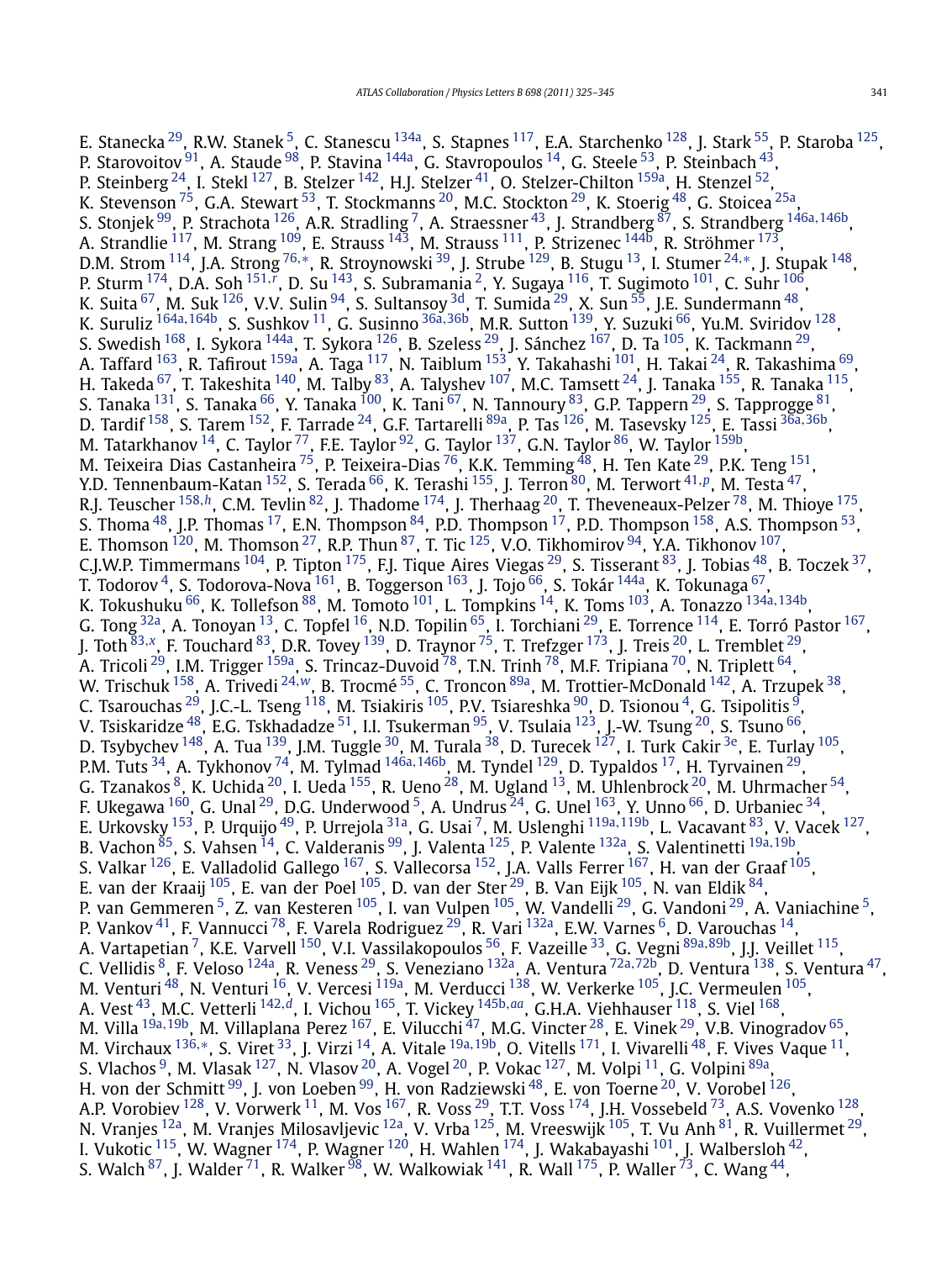<span id="page-17-0"></span>H. Wang  $^{172}$ , J. Wang  $^{151}$  $^{151}$  $^{151}$ , J. Wang  $^{32d}$ , J.C. Wang  $^{138}$ , R. Wang  $^{103}$  $^{103}$  $^{103}$ , S.M. Wang  $^{151}$ , A. Warburton  $^{85}$ , C.P. Ward  $^{27}$ , M. Warsinsky  $^{48}$ , P.M. Watkins  $^{17}$ , A.T. Watson  $^{17}$ , M.F. Watson  $^{17}$ , G. Watts  $^{138}$ , S. Watts  $^{82}$ , A.T. Waugh  $^{150}$ , B.M. Waugh  $^{77}$  $^{77}$  $^{77}$ , J. Weber  $^{42}$ , M. Weber  $^{129}$ , M.S. Weber  $^{16}$ , P. Weber  $^{54}$ , A.R. Weidberg  $^{118}$ , J. Weingarten  $^{54}$ , C. Weiser  $^{48}$ , H. Wellenstein  $^{22}$ , P.S. Wells  $^{29}$ , M. Wen  $^{47}$ , T. Wenaus  $^{24}$ , S. Wendler  $^{123}$ , Z. Weng <sup>[151](#page-19-0),*[r](#page-20-0)*</sup>, T. Wengler <sup>29</sup>, S. Wenig <sup>29</sup>, N. Wermes <sup>20</sup>, M. Werner <sup>48</sup>, P. Werner <sup>29</sup>, M. Werth <sup>163</sup>, M. Wessels  $^{58\text{a}}$ , K. Whalen  $^{28}$ , S.J. Wheeler-Ellis  $^{163}$ , S.P. Whitaker  $^{21}$ , A. White  $^7$ , M.J. White  $^{86}$ , S. White  $^{24}$ , S.R. Whitehead  $^{118}$ , D. Whiteson  $^{163}$ , D. Whittington  $^{61}$ , F. Wicek  $^{115}$ , D. Wicke  $^{174}$ , F.J. Wickens  $^{129}$ , W. Wiedenmann  $^{172}$ , M. Wielers  $^{129}$ , P. Wienemann  $^{20}$ , C. Wiglesworth  $^{73}$ , L.A.M. Wiik  $^{48}$ , A. Wildauer  $^{167},$ M.A. Wildt [41](#page-18-0)*,[p](#page-20-0)*, I. Wilhelm [126,](#page-19-0) H.G. Wilkens 29, J.Z. Will [98,](#page-18-0) E. Williams [34,](#page-18-0) H.H. Williams [120,](#page-19-0) W. Willis [34](#page-18-0), S. Willocq  $84$ , J.A. Wilson  $17$ , M.G. Wilson  $143$ , A. Wilson  $87$ , I. Wingerter-Seez  $4$ , S. Winkelmann  $48$ , F. Winklmeier 29, M. Wittgen [143,](#page-19-0) M.W. Wolter [38,](#page-18-0) H. Wolters [124a](#page-19-0)*,[f](#page-20-0)* , G. Wooden [118,](#page-19-0) B.K. Wosiek [38](#page-18-0), J. Wotschack  $^{29}$ , M.J. Woudstra  $^{84}$ , K. Wraight  $^{53}$ , C. Wright  $^{53}$ , B. Wrona  $^{73}$ , S.L. Wu  $^{172}$ , X. Wu  $^{49}$ , Y. Wu <sup>32b</sup>, E. Wulf <sup>34</sup>, R. Wunstorf <sup>42</sup>, B.M. Wynne <sup>45</sup>, L. Xaplanteris <sup>9</sup>, S. Xella <sup>35</sup>, S. Xie <sup>48</sup>, Y. Xie <sup>32a</sup>, C. Xu  $^{32\text{b}}$ , D. Xu  $^{139}$ , G. Xu  $^{32\text{a}}$ , B. Yabsley  $^{150}$ , M. Yamada  $^{66}$  $^{66}$  $^{66}$ , A. Yamamoto  $^{66}$ , K. Yamamoto  $^{64}$ , S. Yamamoto <sup>155</sup>, T. Yamamura <sup>155</sup>, J. Yamaoka <sup>44</sup>, T. Yamazaki <sup>155</sup>, Y. Yamazaki <sup>67</sup>, Z. Yan <sup>21</sup>, H. Yang <sup>87</sup>, U.K. Yang [82,](#page-18-0) Y. Yang [61](#page-18-0), Y. Yang [32a,](#page-18-0) Z. Yang [146a](#page-19-0)*,*[146b,](#page-19-0) S. Yanush [91,](#page-18-0) W.-M. Yao 14, Y. Yao 14, Y. Yasu [66](#page-18-0), J. Ye  $^{39}$ , S. Ye  $^{24}$ , M. Yilmaz  $^{3c}$ , R. Yoosoofmiya  $^{123}$ , K. Yorita  $^{170}$ , R. Yoshida  $^5$ , C. Young  $^{143}$  $^{143}$  $^{143}$ , S. Youssef  $^{21}$ , D. Yu 24, J. Yu 7, J. Yu [32c](#page-18-0)*,[ab](#page-20-0)*, L. Yuan [32a](#page-18-0)*,[ac](#page-20-0)*, A. Yurkewicz [148,](#page-19-0) V.G. Zaets [128,](#page-19-0) R. Zaidan [63,](#page-18-0) A.M. Zaitsev [128,](#page-19-0) Z. Zajacova 29, Yo.K. Zalite [121,](#page-19-0) L. Zanello [132a](#page-19-0)*,*[132b,](#page-19-0) P. Zarzhitsky [39,](#page-18-0) A. Zaytsev [107,](#page-19-0) M. Zdrazil 14, C. Zeitnitz  $^{174}$ , M. Zeller  $^{175}$ , P.F. Zema  $^{29}$ , A. Zemla  $^{38}$ , C. Zendler  $^{20}$ , A.V. Zenin  $^{128}$ , O. Zenin  $^{128}$ , T. Ženiš [144a,](#page-19-0) Z. Zenonos [122a](#page-19-0)*,*[122b,](#page-19-0) S. Zenz 14, D. Zerwas [115,](#page-19-0) G. Zevi della Porta [57,](#page-18-0) Z. Zhan [32d,](#page-18-0) D. Zhang  $^{32\text{b}}$ , H. Zhang  $^{88}$ , J. Zhang  $^5$ , X. Zhang  $^{32\text{d}}$ , Z. Zhang  $^{115}$ , L. Zhao  $^{108}$ , T. Zhao  $^{138}$ , Z. Zhao  $^{32\text{b}}$ , A. Zhemchugov [65,](#page-18-0) S. Zheng [32a,](#page-18-0) J. Zhong [151](#page-19-0)*,[ad](#page-20-0)*, B. Zhou [87,](#page-18-0) N. Zhou [163](#page-19-0), Y. Zhou [151,](#page-19-0) C.G. Zhu [32d,](#page-18-0) H. Zhu $^{41}$ , Y. Zhu $^{172}$ , X. Zhuang $^{98}$ , V. Zhuravlov $^{99}$ , D. Zieminska $^{61}$ , B. Zilka $^{144}$ , R. Zimmermann $^{20}$ , S. Zimmermann 20, S. Zimmermann [48,](#page-18-0) M. Ziolkowski [141,](#page-19-0) R. Zitoun 4, L. Živkovic´ [34,](#page-18-0) V.V. Zmouchko [128](#page-19-0)*,*[∗](#page-20-0), G. Zobernig [172,](#page-19-0) A. Zoccoli 19a*,*19b, Y. Zolnierowski 4, A. Zsenei 29, M. zur Nedden 15, V. Zutshi [106,](#page-19-0) L. Zwalinski <sup>29</sup>

- <sup>2</sup> *University of Alberta, Department of Physics, Centre for Particle Physics, Edmonton, AB T6G 2G7, Canada*
- $^3$  Ankara University<sup>(a)</sup>, Faculty of Sciences, Department of Physics, TR 061000 Tandogan, Ankara; Dumlupinar University<sup>(b)</sup>, Faculty of Arts and Sciences, Department of Physics, Kutahya; Gazi University<sup>(c)</sup>, Faculty of Arts and Sciences, Department of Physics, 06500, Teknikokullar, Ankara; TOBB University of Economics and Technology<sup>(d)</sup>, Faculty of Arts and Sciences, *Division of Physics, 06560, Sogutozu, Ankara; Turkish Atomic Energy Authority(e), 06530, Lodumlu, Ankara, Turkey*
- <sup>4</sup> *LAPP, Université de Savoie, CNRS/IN2P3, Annecy-le-Vieux, France*
- <sup>5</sup> *Argonne National Laboratory, High Energy Physics Division, 9700 S. Cass Avenue, Argonne, IL 60439, United States*
- <sup>6</sup> *University of Arizona, Department of Physics, Tucson, AZ 85721, United States*
- <sup>7</sup> *The University of Texas at Arlington, Department of Physics, Box 19059, Arlington, TX 76019, United States*
- <sup>8</sup> *University of Athens, Nuclear & Particle Physics, Department of Physics, Panepistimiopouli, Zografou, GR 15771 Athens, Greece*
- <sup>9</sup> *National Technical University of Athens, Physics Department, 9-Iroon Polytechniou, GR 15780 Zografou, Greece*
- <sup>10</sup> *Institute of Physics, Azerbaijan Academy of Sciences, H. Javid Avenue 33, AZ 143 Baku, Azerbaijan*
- <sup>11</sup> *Institut de Física d'Altes Energies, IFAE, Edifici Cn, Universitat Autònoma de Barcelona, ES-08193 Bellaterra (Barcelona), Spain*
- <sup>12</sup> University of Belgrade<sup>(a)</sup>, Institute of Physics, P.O. Box 57, 11001 Belgrade; Vinca Institute of Nuclear Sciences<sup>(b)</sup>, M. Petrovica Alasa 12-14, 11001 Belgrade, Serbia
- <sup>13</sup> *University of Bergen, Department for Physics and Technology, Allegaten 55, NO-5007 Bergen, Norway*
- <sup>14</sup> *Lawrence Berkeley National Laboratory and University of California, Physics Division, MS50B-6227, 1 Cyclotron Road, Berkeley, CA 94720, United States*
- <sup>15</sup> *Humboldt University, Institute of Physics, Berlin, Newtonstr. 15, D-12489 Berlin, Germany*
- <sup>16</sup> *University of Bern, Albert Einstein Center for Fundamental Physics, Laboratory for High Energy Physics, Sidlerstrasse 5, CH-3012 Bern, Switzerland*
- <sup>17</sup> *University of Birmingham, School of Physics and Astronomy, Edgbaston, Birmingham B15 2TT, United Kingdom*

18 Sourcesty 1 Secure 1 Secure 1 Secure 1 Secure 1 Secure 1 Secure 1 Secure 1 Secure 1 Secure 1 Secure 1 Secure 1 Secure 1 Secure 1 Secure 1 Secure 1 Secure 1 Secure 1 Secure 1 Secure 1 Secure 1 Secure 1 Secure 1 Secure 1 Istanbul; Gaziantep University<sup>(c)</sup>, Faculty of Engineering, Department of Physics Engineering, 27310 Sehitkamil, Gaziantep; Istanbul Technical University<sup>(d)</sup>, Faculty of Arts and Sciences, *Department of Physics, 34469 Maslak, Istanbul, Turkey*

<sup>19</sup> *INFN Sezione di Bologna(a); Università di Bologna, Dipartimento di Fisica(a), viale C. Berti Pichat, 6/2, IT-40127 Bologna, Italy*

- <sup>20</sup> *University of Bonn, Physikalisches Institut, Nussallee 12, D-53115 Bonn, Germany*
- <sup>21</sup> *Boston University, Department of Physics, 590 Commonwealth Avenue, Boston, MA 02215, United States*
- <sup>22</sup> *Brandeis University, Department of Physics, MS057, 415 South Street, Waltham, MA 02454, United States*
- <sup>23</sup> Universidade Federal do Rio De Janeiro, COPPE/EE/IF<sup>(a)</sup>. Caixa Postal 68528, Ilha do Fundao, BR-21945-970 Rio de Janeiro; Universidade de Sao Paulo<sup>(b)</sup>. Instituto de Fisica,

*R.do Matao Trav. R.187, Sao Paulo, SP 05508-900, Brazil*

<sup>24</sup> *Brookhaven National Laboratory, Physics Department, Bldg. 510A, Upton, NY 11973, United States*

- <sup>25</sup> National Institute of Physics and Nuclear Engineering<sup>(a)</sup>, Bucharest-Magurele, Str. Atomistilor 407, P.O. Box MG-6, R-077125; University Politehnica Bucharest<sup>(b)</sup>, Rectorat, AN 001, *313 Splaiul Independentei, sector 6, 060042 Bucuresti; West University(c) in Timisoara, Bd. Vasile Parvan 4, Timisoara, Romania*
- <sup>26</sup> *Universidad de Buenos Aires, FCEyN, Dto. Fisica, Pab I, C. Universitaria, 1428 Buenos Aires, Argentina*
- <sup>27</sup> *University of Cambridge, Cavendish Laboratory, J.J. Thomson Avenue, Cambridge CB3 0HE, United Kingdom*

<sup>28</sup> *Carleton University, Department of Physics, 1125 Colonel By Drive, Ottawa ON K1S 5B6, Canada*

<sup>29</sup> *CERN, CH-1211 Geneva 23, Switzerland*

<sup>1</sup> *University at Albany, 1400 Washington Ave, Albany, NY 12222, United States*

<sup>30</sup> *University of Chicago, Enrico Fermi Institute, 5640 S. Ellis Avenue, Chicago, IL 60637, United States*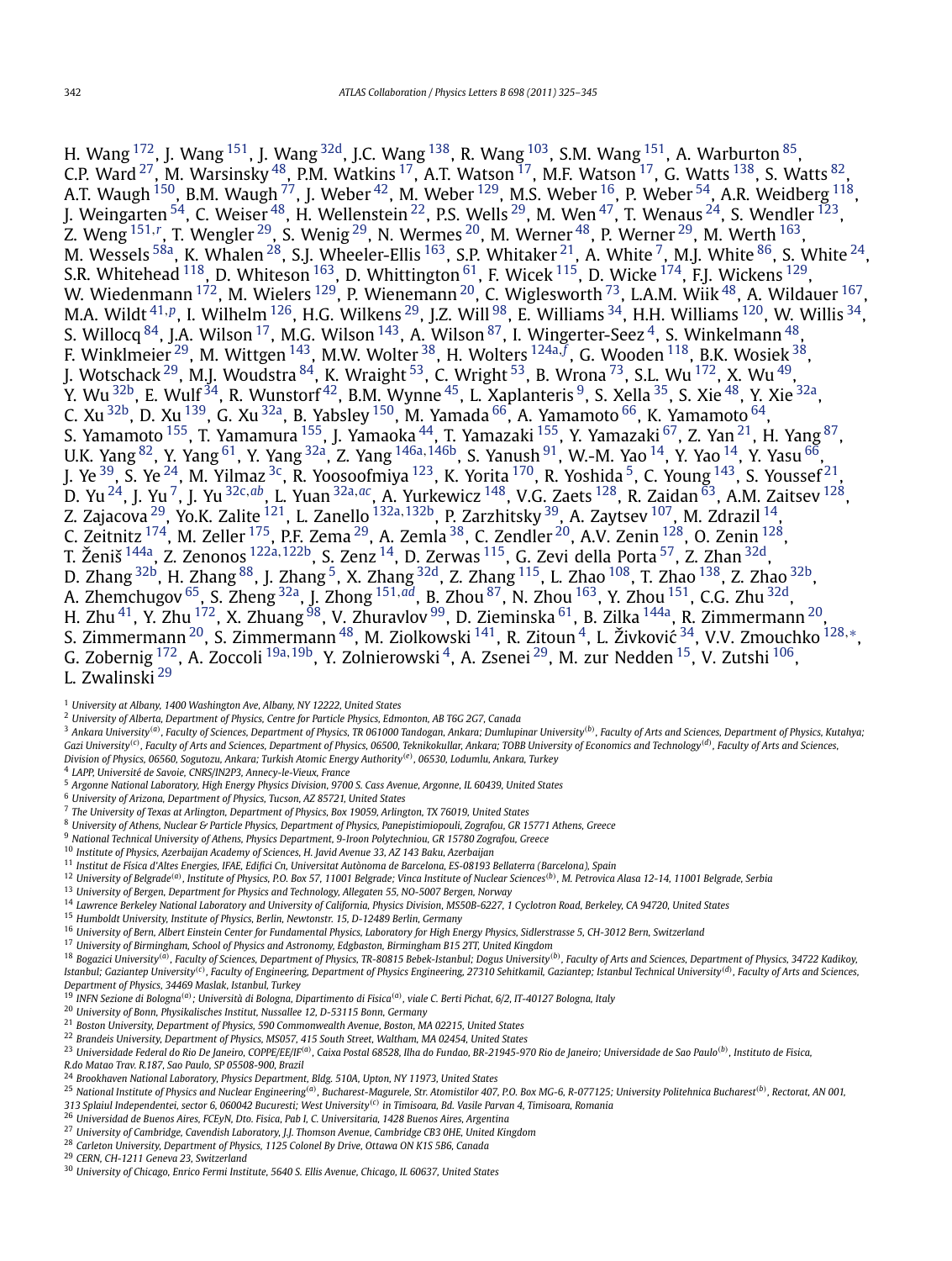<span id="page-18-0"></span>

| <sup>31</sup> Pontificia Universidad Católica de Chile, Facultad de Fisica, Departamento de Fisica <sup>(a)</sup> , Avda. Vicuna Mackenna 4860, San Joaquin, Santiago; Universidad Técnica Federico Santa María,                                                                                                                                      |
|-------------------------------------------------------------------------------------------------------------------------------------------------------------------------------------------------------------------------------------------------------------------------------------------------------------------------------------------------------|
| Departamento de Física <sup>(b)</sup> , Avda. Espãna 1680, Casilla 110-V, Valparaíso, Chile                                                                                                                                                                                                                                                           |
| <sup>32</sup> Institute of High Energy Physics, Chinese Academy of Sciences <sup>(a)</sup> , P.O. Box 918, 19 Yuquan Road, Shijing Shan District, CN, Beijing 100049; University of Science & Technology                                                                                                                                              |
| of China (USTC), Department of Modern Physics <sup>(b)</sup> , Hefei, CN, Anhui 230026; Nanjing University, Department of Physics <sup>(c)</sup> , Nanjing, CN, Jiangsu 210093; Shandong University,                                                                                                                                                  |
| High Energy Physics Group <sup>(d)</sup> , Jinan, CN, Shandong 250100, China                                                                                                                                                                                                                                                                          |
| 33 Laboratoire de Physique Corpusculaire, Clermont Université, Université Blaise Pascal, CNRS/IN2P3, FR-63177 Aubiere Cedex, France                                                                                                                                                                                                                   |
| <sup>34</sup> Columbia University, Nevis Laboratory, 136 So. Broadway, Irvington, NY 10533, United States                                                                                                                                                                                                                                             |
| <sup>35</sup> University of Copenhagen, Niels Bohr Institute, Blegdamsvej 17, DK-2100 Kobenhavn 0, Denmark                                                                                                                                                                                                                                            |
| <sup>36</sup> INFN Gruppo Collegato di Cosenza <sup>(a)</sup> ; Università della Calabria, Dipartimento di Fisica <sup>(b)</sup> , IT-87036 Arcavacata di Rende, Italy<br><sup>37</sup> Faculty of Physics and Applied Computer Science of the AGH-University of Science and Technology (FPACS, AGH-UST), al. Mickiewicza 30, PL-30059 Cracow, Poland |
| <sup>38</sup> The Henryk Niewodniczanski Institute of Nuclear Physics, Polish Academy of Sciences, ul. Radzikowskiego 152, PL-31342 Krakow, Poland                                                                                                                                                                                                    |
| <sup>39</sup> Southern Methodist University, Physics Department, 106 Fondren Science Building, Dallas, TX 75275-0175, United States                                                                                                                                                                                                                   |
| <sup>40</sup> University of Texas at Dallas, 800 West Campbell Road, Richardson, TX 75080-3021, United States                                                                                                                                                                                                                                         |
| <sup>41</sup> DESY, Notkestr. 85, D-22603 Hamburg and Platanenallee 6, D-15738 Zeuthen, Germany                                                                                                                                                                                                                                                       |
| <sup>42</sup> TU Dortmund, Experimentelle Physik IV, DE-44221 Dortmund, Germany                                                                                                                                                                                                                                                                       |
| <sup>43</sup> Technical University Dresden, Institut für Kern- und Teilchenphysik, Zellescher Weg 19, D-01069 Dresden, Germany                                                                                                                                                                                                                        |
| <sup>44</sup> Duke University, Department of Physics, Durham, NC 27708, United States                                                                                                                                                                                                                                                                 |
| <sup>45</sup> University of Edinburgh, School of Physics & Astronomy, James Clerk Maxwell Building, The Kings Buildings, Mayfield Road, Edinburgh EH9 3JZ, United Kingdom<br><sup>46</sup> Fachhochschule Wiener Neustadt; Johannes Gutenbergstrasse 3 AT-2700 Wiener Neustadt, Austria                                                               |
| <sup>47</sup> INFN Laboratori Nazionali di Frascati, via Enrico Fermi 40, IT-00044 Frascati, Italy                                                                                                                                                                                                                                                    |
| <sup>48</sup> Albert-Ludwigs-Universität, Fakultät für Mathematik und Physik, Hermann-Herder Str. 3, D-79104 Freiburg i.Br., Germany                                                                                                                                                                                                                  |
| <sup>49</sup> Université de Genève, Section de Physique, 24 rue Ernest Ansermet, CH-1211 Geneve 4, Switzerland                                                                                                                                                                                                                                        |
| <sup>50</sup> INFN Sezione di Genova <sup>(a)</sup> ; Università di Genova, Dipartimento di Fisica <sup>(b)</sup> , via Dodecaneso 33, IT-16146 Genova, Italy                                                                                                                                                                                         |
| <sup>51</sup> Institute of Physics of the Georgian Academy of Sciences, 6 Tamarashvili St., GE-380077 Tbilisi; Tbilisi State University, HEP Institute, University St. 9, GE-380086 Tbilisi, Georgia                                                                                                                                                  |
| <sup>52</sup> Justus-Liebig-Universität Giessen, II Physikalisches Institut, Heinrich-Buff Ring 16, D-35392 Giessen, Germany                                                                                                                                                                                                                          |
| <sup>53</sup> University of Glasgow, Department of Physics and Astronomy, Glasgow G12 800, United Kingdom<br><sup>54</sup> Georg-August-Universität, II. Physikalisches Institut, Friedrich-Hund Platz 1, D-37077 Göttingen, Germany                                                                                                                  |
| <sup>55</sup> LPSC, CNRS/IN2P3 and Univ. Joseph Fourier Grenoble, 53 avenue des Martyrs, FR-38026 Grenoble Cedex, France                                                                                                                                                                                                                              |
| <sup>56</sup> Hampton University, Department of Physics, Hampton, VA 23668, United States                                                                                                                                                                                                                                                             |
| <sup>57</sup> Harvard University, Laboratory for Particle Physics and Cosmology, 18 Hammond Street, Cambridge, MA 02138, United States                                                                                                                                                                                                                |
| <sup>58</sup> Ruprecht-Karls-Universität Heidelberg: Kirchhoff-Institut für Physik <sup>(a)</sup> , Im Neuenheimer Feld 227, D-69120 Heidelberg; Physikalisches Institut <sup>(b)</sup> , Philosophenweg 12,                                                                                                                                          |
| D-69120 Heidelberg; ZITI Ruprecht-Karls-University Heidelberg <sup>(c)</sup> , Lehrstuhl für Informatik V, B6, 23-29, D-68131 Mannheim, Germany                                                                                                                                                                                                       |
| <sup>59</sup> Hiroshima University, Faculty of Science, 1-3-1 Kagamiyama, Higashihiroshima-shi, JP, Hiroshima 739-8526, Japan                                                                                                                                                                                                                         |
| 60 Hiroshima Institute of Technology, Faculty of Applied Information Science, 2-1-1 Miyake Saeki-ku, Hiroshima-shi, JP, Hiroshima 731-5193, Japan                                                                                                                                                                                                     |
| <sup>61</sup> Indiana University, Department of Physics, Swain Hall West 117, Bloomington, IN 47405-7105, United States                                                                                                                                                                                                                               |
| <sup>62</sup> Institut für Astro- und Teilchenphysik, Technikerstrasse 25, A-6020 Innsbruck, Austria<br><sup>63</sup> University of Iowa, 203 Van Allen Hall, Iowa City, IA 52242-1479, United States                                                                                                                                                 |
| <sup>64</sup> Iowa State University, Department of Physics and Astronomy, Ames High Energy Physics Group, Ames, IA 50011-3160, United States                                                                                                                                                                                                          |
| <sup>65</sup> Joint Institute for Nuclear Research, JINR Dubna, RU-141980 Moscow Region, Russia                                                                                                                                                                                                                                                       |
| <sup>66</sup> KEK, High Energy Accelerator Research Organization, 1-1 Oho, Tsukuba-shi, Ibaraki-ken 305-0801, Japan                                                                                                                                                                                                                                   |
| 67 Kobe University, Graduate School of Science, 1-1 Rokkodai-cho, Nada-ku, JP, Kobe 657-8501, Japan                                                                                                                                                                                                                                                   |
| <sup>68</sup> Kyoto University, Faculty of Science, Oiwake-cho, Kitashirakawa, Sakyou-ku, Kyoto-shi, JP, Kyoto 606-8502, Japan                                                                                                                                                                                                                        |
| 69 Kyoto University of Education, 1 Fukakusa, Fujimori, fushimi-ku, Kyoto-shi, JP, Kyoto 612-8522, Japan                                                                                                                                                                                                                                              |
| <sup>70</sup> Universidad Nacional de La Plata, FCE, Departamento de Física, IFLP (CONICET-UNLP), C.C. 67, 1900 La Plata, Argentina<br><sup>71</sup> Lancaster University, Physics Department, Lancaster LA1 4YB, United Kingdom                                                                                                                      |
| <sup>72</sup> INFN Sezione di Lecce <sup>(a)</sup> ; Università del Salento, Dipartimento di Fisica <sup>(b)</sup> , Via Arnesano, IT-73100 Lecce, Italy                                                                                                                                                                                              |
| 73 University of Liverpool, Oliver Lodge Laboratory, P.O. Box 147, Oxford Street, Liverpool L69 3BX, United Kingdom                                                                                                                                                                                                                                   |
| <sup>74</sup> Jožef Stefan Institute and University of Ljubljana, Department of Physics, SI-1000 Ljubljana, Slovenia                                                                                                                                                                                                                                  |
| <sup>75</sup> Queen Mary University of London, Department of Physics, Mile End Road, London E1 4NS, United Kingdom                                                                                                                                                                                                                                    |
| <sup>76</sup> Royal Holloway, University of London, Department of Physics, Egham Hill, Egham, Surrey TW20 0EX, United Kingdom                                                                                                                                                                                                                         |
| <sup>77</sup> University College London, Department of Physics and Astronomy, Gower Street, London WC1E 6BT, United Kingdom                                                                                                                                                                                                                           |
| <sup>78</sup> Laboratoire de Physique Nucléaire et de Hautes Energies, Université Pierre et Marie Curie (Paris 6), Université Denis Diderot (Paris-7), CNRS/IN2P3, Tour 33, 4 place Jussieu,<br>FR-75252 Paris Cedex 05, France                                                                                                                       |
| <sup>79</sup> Fysiska institutionen, Lunds universitet, Box 118, SE-221 00 Lund, Sweden                                                                                                                                                                                                                                                               |
| <sup>80</sup> Universidad Autonoma de Madrid, Facultad de Ciencias, Departamento de Fisica Teorica, ES-28049 Madrid, Spain                                                                                                                                                                                                                            |
| <sup>81</sup> Universität Mainz, Institut für Physik, Staudinger Weg 7, DE-55099 Mainz, Germany                                                                                                                                                                                                                                                       |
| <sup>82</sup> University of Manchester, School of Physics and Astronomy, Manchester M13 9PL, United Kingdom                                                                                                                                                                                                                                           |
| <sup>83</sup> CPPM, Aix-Marseille Université, CNRS/IN2P3, Marseille, France                                                                                                                                                                                                                                                                           |
| 84 University of Massachusetts, Department of Physics, 710 North Pleasant Street, Amherst, MA 01003, United States                                                                                                                                                                                                                                    |
| <sup>85</sup> McGill University, High Energy Physics Group, 3600 University Street, Montreal, Quebec H3A 2T8, Canada                                                                                                                                                                                                                                  |
| <sup>86</sup> University of Melbourne, School of Physics, AU-Parkville, Victoria 3010, Australia<br><sup>87</sup> The University of Michigan, Department of Physics, 2477 Randall Laboratory, 500 East University, Ann Arbor, MI 48109-1120, United States                                                                                            |
| <sup>88</sup> Michigan State University, Department of Physics and Astronomy, High Energy Physics Group, East Lansing, MI 48824-2320, United States                                                                                                                                                                                                   |
| <sup>89</sup> INFN Sezione di Milano <sup>(a)</sup> ; Università di Milano, Dipartimento di Fisica <sup>(b)</sup> , via Celoria 16, IT-20133 Milano, Italy                                                                                                                                                                                            |
| 90 B.I. Stepanov Institute of Physics, National Academy of Sciences of Belarus, Independence Avenue 68, Minsk 220072, Belarus                                                                                                                                                                                                                         |
| 91 National Scientific & Educational Centre for Particle & High Energy Physics, NC PHEP BSU, M. Bogdanovich St. 153, Minsk 220040, Belarus                                                                                                                                                                                                            |
| 92 Massachusetts Institute of Technology, Department of Physics, Room 24-516, Cambridge, MA 02139, United States                                                                                                                                                                                                                                      |
| 93 University of Montreal, Group of Particle Physics, C.P. 6128, Succursale Centre-Ville, Montreal, Quebec, H3C 3J7, Canada                                                                                                                                                                                                                           |
| <sup>94</sup> P.N. Lebedev Institute of Physics, Academy of Sciences, Leninsky pr. 53, RU-117 924 Moscow, Russia<br>95 Institute for Theoretical and Experimental Physics (ITEP), B. Cheremushkinskaya ul. 25, RU 117 218 Moscow, Russia                                                                                                              |
| <sup>96</sup> Moscow Engineering & Physics Institute (MEPhI), Kashirskoe Shosse 31, RU-115409 Moscow, Russia                                                                                                                                                                                                                                          |
| 97 Lomonosov Moscow State University Skobeltsyn Institute of Nuclear Physics (MSU SINP), 1(2), Leninskie gory, GSP-1, Moscow 119991, Russia                                                                                                                                                                                                           |
|                                                                                                                                                                                                                                                                                                                                                       |

*Ludwig-Maximilians-Universität München, Fakultät für Physik, Am Coulombwall 1, DE-85748 Garching, Germany*

*Max-Planck-Institut für Physik (Werner-Heisenberg-Institut), Föhringer Ring 6, 80805 München, Germany*

*Nagasaki Institute of Applied Science, 536 Aba-machi, JP, Nagasaki 851-0193, Japan*

*Nagoya University, Graduate School of Science, Furo-Cho, Chikusa-ku, Nagoya, 464-8602, Japan*

<sup>102</sup> INFN Sezione di Napoli<sup>(a)</sup> ; Università di Napoli, Dipartimento di Scienze Fisiche<sup>(b)</sup>, Complesso Universitario di Monte Sant'Angelo, via Cinthia, IT-80126 Napoli, Italy

*University of New Mexico, Department of Physics and Astronomy, MSC07 4220, Albuquerque, NM 87131, United States*

*Radboud University Nijmegen/NIKHEF, Department of Experimental High Energy Physics, Heyendaalseweg 135, NL-6525 AJ, Nijmegen, Netherlands*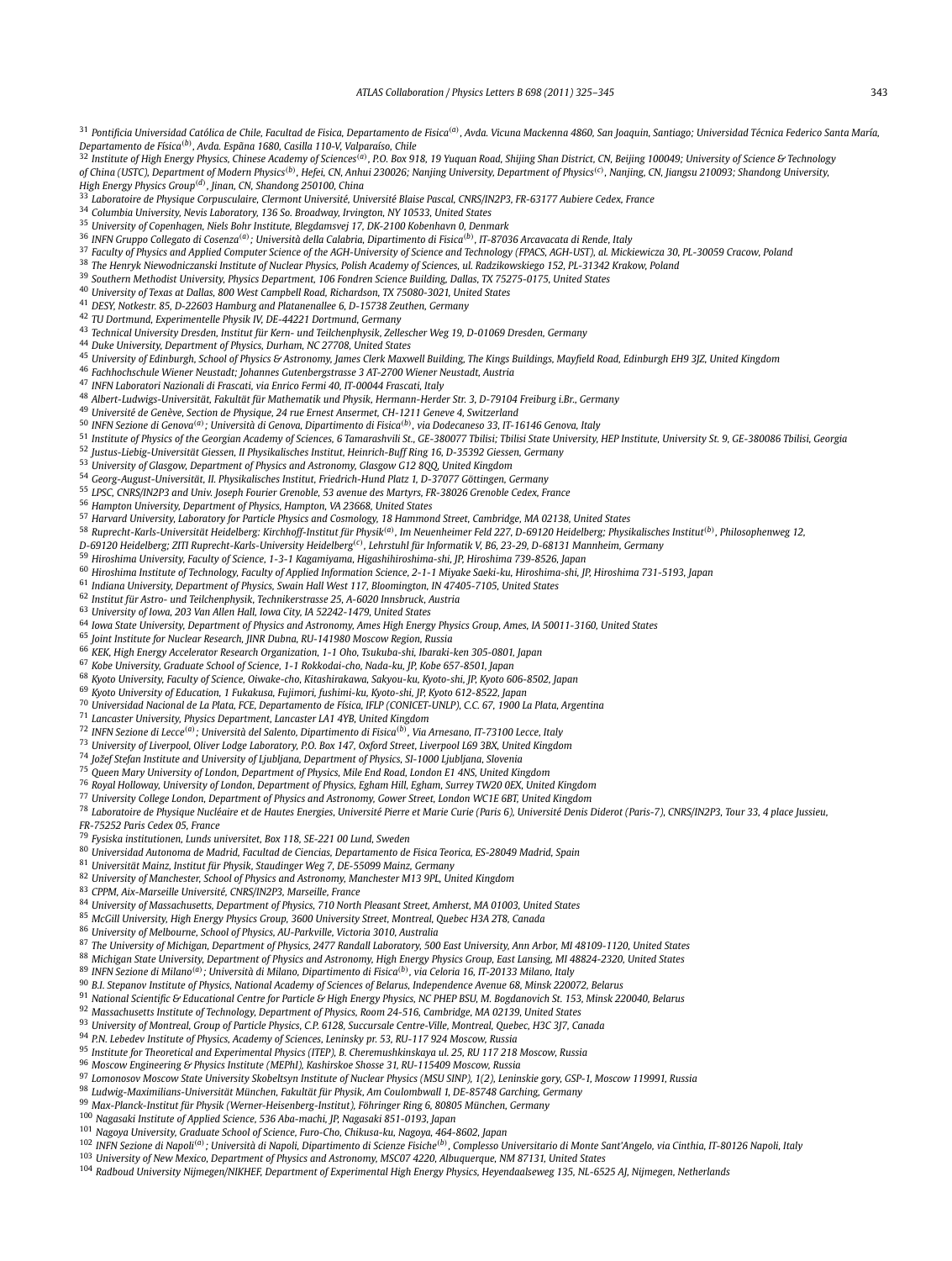<span id="page-19-0"></span>*Nikhef National Institute for Subatomic Physics, and University of Amsterdam, Science Park 105, 1098 XG Amsterdam, Netherlands*

*Department of Physics, Northern Illinois University, LaTourette Hall Normal Road, DeKalb, IL 60115, United States*

*Budker Institute of Nuclear Physics (BINP), RU-Novosibirsk 630 090, Russia*

*New York University, Department of Physics, 4 Washington Place, New York, NY 10003, United States*

*Ohio State University, 191 West Woodruff Ave, Columbus, OH 43210-1117, United States*

*Okayama University, Faculty of Science, Tsushimanaka 3-1-1, Okayama 700-8530, Japan*

*University of Oklahoma, Homer L. Dodge Department of Physics and Astronomy, 440 West Brooks, Room 100, Norman, OK 73019-0225, United States*

*Oklahoma State University, Department of Physics, 145 Physical Sciences Building, Stillwater, OK 74078-3072, United States*

*Palacký University, 17.listopadu 50a, 772 07 Olomouc, Czech Republic*

*University of Oregon, Center for High Energy Physics, Eugene, OR 97403-1274, United States*

*LAL, Univ. Paris-Sud, IN2P3/CNRS, Orsay, France*

*Osaka University, Graduate School of Science, Machikaneyama-machi 1-1, Toyonaka, Osaka 560-0043, Japan*

*University of Oslo, Department of Physics, P.O. Box 1048, Blindern, NO-0316 Oslo 3, Norway*

*Oxford University, Department of Physics, Denys Wilkinson Building, Keble Road, Oxford OX1 3RH, United Kingdom*

*INFN Sezione di Pavia(a); Università di Pavia, Dipartimento di Fisica Nucleare e Teorica(b), Via Bassi 6, IT-27100 Pavia, Italy*

*University of Pennsylvania, Department of Physics, High Energy Physics Group, 209 S. 33rd Street, Philadelphia, PA 19104, United States*

*Petersburg Nuclear Physics Institute, RU-188 300 Gatchina, Russia*

*INFN Sezione di Pisa(a); Università di Pisa, Dipartimento di Fisica E. Fermi(b), Largo B. Pontecorvo 3, IT-56127 Pisa, Italy*

*University of Pittsburgh, Department of Physics and Astronomy, 3941 O'Hara Street, Pittsburgh, PA 15260, United States*

*Laboratorio de Instrumentacao e Fisica Experimental de Particulas – LIP(a), Avenida Elias Garcia 14-1, PT-1000-149 Lisboa; Universidad de Granada,*

*Departamento de Fisica Teorica y del Cosmos and CAFPE(b), E-18071 Granada, Spain*

*Institute of Physics, Academy of Sciences of the Czech Republic, Na Slovance 2, CZ-18221 Praha 8, Czech Republic*

<sup>126</sup> Charles University in Prague, Faculty of Mathematics and Physics, Institute of Particle and Nuclear Physics, V Holesovickach 2, CZ-18000 Praha 8, Czech Republic

*Czech Technical University in Prague, Zikova 4, CZ-166 35 Praha 6, Czech Republic*

*State Research Center Institute for High Energy Physics, Moscow Region, 142281, Protvino, Pobeda street, 1, Russia*

*Rutherford Appleton Laboratory, Science and Technology Facilities Council, Harwell Science and Innovation Campus, Didcot OX11 0QX, United Kingdom*

*University of Regina, Physics Department, Canada*

*Ritsumeikan University, Noji Higashi 1 chome 1-1, JP, Kusatsu, Shiga 525-8577, Japan*

*INFN Sezione di Roma I(a); Università La Sapienza, Dipartimento di Fisica(b), Piazzale A. Moro 2, IT-00185 Roma, Italy*

*INFN Sezione di Roma Tor Vergata(a); Università di Roma Tor Vergata, Dipartimento di Fisica(b), via della Ricerca Scientifica, IT-00133 Roma, Italy*

*INFN Sezione di Roma Tre(a); Università Roma Tre, Dipartimento di Fisica(b), via della Vasca Navale 84, IT-00146 Roma, Italy*

*Réseau Universitaire de Physique des Hautes Energies (RUPHE): Université Hassan II, Faculté des Sciences Ain Chock(a) , B.P. 5366, MA, Casablanca;*

Centre National de l'Energie des Sciences Techniques Nucleaires (CNESTEN)<sup>(b)</sup>, B.P. 1382 R.P. 10001, Rabat 10001; Université Mohamed Premier<sup>(c)</sup>, LPTPM, Faculté des Sciences, B.P. 717, *Bd. Mohamed VI, 60000 Oujda; Université Mohammed V, Faculté des Sciences(d), 4 Avenue Ibn Battouta, B.P. 1014 R.P. 10000 Rabat, Morocco*

*CEA, DSM/IRFU, Centre d'Etudes de Saclay, FR-91191 Gif-sur-Yvette, France*

*University of California Santa Cruz, Santa Cruz Institute for Particle Physics (SCIPP), Santa Cruz, CA 95064, United States*

*University of Washington, Seattle, Department of Physics, Box 351560, Seattle, WA 98195-1560, United States*

*University of Sheffield, Department of Physics & Astronomy, Hounsfield Road, Sheffield S3 7RH, United Kingdom*

*Shinshu University, Department of Physics, Faculty of Science, 3-1-1 Asahi, Matsumoto-shi, JP, Nagano 390-8621, Japan*

*Universität Siegen, Fachbereich Physik, D 57068 Siegen, Germany*

*Simon Fraser University, Department of Physics, 8888 University Drive, CA-Burnaby, BC V5A 1S6, Canada*

*SLAC National Accelerator Laboratory, Stanford, CA 94309, United States*

 *Comenius University, Faculty of Mathematics, Physics & Informatics(a), Mlynska dolina F2, SK-84248 Bratislava; Institute of Experimental Physics of the Slovak Academy of Sciences, Dept. of Subnuclear Physics(b), Watsonova 47, SK-04353 Kosice, Slovak Republic*

<sup>145</sup> (a) University of Johannesburg, Department of Physics, P.O. Box 524, Auckland Park, Johannesburg 2006; <sup>(b)</sup> School of Physics, University of the Witwatersrand, Private Bag 3, Wits 2050, *Johannesburg, South Africa*

*Stockholm University, Department of Physics(a); The Oskar Klein Centre(b), AlbaNova, SE-106 91 Stockholm, Sweden*

*Royal Institute of Technology (KTH), Physics Department, SE-106 91 Stockholm, Sweden*

*Stony Brook University, Department of Physics and Astronomy, Nicolls Road, Stony Brook, NY 11794-3800, United States*

*University of Sussex, Department of Physics and Astronomy Pevensey 2 Building, Falmer, Brighton BN1 9QH, United Kingdom*

*University of Sydney, School of Physics, AU-Sydney NSW 2006, Australia*

*Insitute of Physics, Academia Sinica, TW-Taipei 11529, Taiwan*

*Technion, Israel Inst. of Technology, Department of Physics, Technion City, IL-Haifa 32000, Israel*

*Tel Aviv University, Raymond and Beverly Sackler School of Physics and Astronomy, Ramat Aviv, IL-Tel Aviv 69978, Israel*

*Aristotle University of Thessaloniki, Faculty of Science, Department of Physics, Division of Nuclear & Particle Physics, University Campus, GR-54124, Thessaloniki, Greece*

*The University of Tokyo, International Center for Elementary Particle Physics and Department of Physics, 7-3-1 Hongo, Bunkyo-ku, JP, Tokyo 113-0033, Japan*

*Tokyo Metropolitan University, Graduate School of Science and Technology, 1-1 Minami-Osawa, Hachioji, Tokyo 192-0397, Japan*

*Tokyo Institute of Technology, Department of Physics, 2-12-1 O-Okayama, Meguro, Tokyo 152-8551, Japan*

*University of Toronto, Department of Physics, 60 Saint George Street, Toronto M5S 1A7, Ontario, Canada*

<sup>159</sup> TRIUMF<sup>(a)</sup>, 4004 Wesbrook Mall, Vancouver, B.C. V6T 2A3; York University<sup>(b)</sup>, Department of Physics and Astronomy, 4700 Keele St., Toronto, Ontario, M3J 1P3, Canada

*University of Tsukuba, Institute of Pure and Applied Sciences, 1-1-1 Tennoudai, Tsukuba-shi, JP, Ibaraki 305-8571, Japan*

*Tufts University, Science & Technology Center, 4 Colby Street, Medford, MA 02155, United States*

*Universidad Antonio Narino, Centro de Investigaciones, Cra 3 Este No.47A-15, Bogota, Colombia*

*University of California, Irvine, Department of Physics & Astronomy, CA 92697-4575, United States*

<sup>164</sup> INFN Gruppo Collegato di Udine<sup>(a)</sup>; ICTP<sup>(b)</sup>, Strada Costiera 11, IT-34014 Trieste; Università di Udine, Dipartimento di Fisica<sup>(c)</sup>, via delle Scienze 208, IT-33100 Udine, Italy

*University of Illinois, Department of Physics, 1110 West Green Street, Urbana, IL 61801, United States*

*University of Uppsala, Department of Physics and Astronomy, P.O. Box 516, SE-751 20 Uppsala, Sweden*

*Instituto de Física Corpuscular (IFIC) Centro Mixto UVEG-CSIC, Apdo. 22085 ES-46071 Valencia, Dept. Física At. Mol. y Nuclear; Dept. Ing. Electrónica; Univ. of Valencia,*

*and Inst. de Microelectrónica de Barcelona (IMB-CNM-CSIC) 08193 Bellaterra, Spain*

*University of British Columbia, Department of Physics, 6224 Agricultural Road, CA-Vancouver, B.C. V6T 1Z1, Canada*

*University of Victoria, Department of Physics and Astronomy, P.O. Box 3055, Victoria B.C., V8W 3P6, Canada*

*Waseda University, WISE, 3-4-1 Okubo, Shinjuku-ku, Tokyo, 169-8555, Japan*

*The Weizmann Institute of Science, Department of Particle Physics, P.O. Box 26, IL-76100 Rehovot, Israel*

*University of Wisconsin, Department of Physics, 1150 University Avenue, WI 53706 Madison, WI, United States*

*Julius-Maximilians-University of Würzburg, Physikalisches Institute, Am Hubland, 97074 Würzburg, Germany*

*Bergische Universität, Fachbereich C, Physik, Postfach 100127, Gauss-Strasse 20, D-42097 Wuppertal, Germany*

*Yale University, Department of Physics, PO Box 208121, New Haven, CT, 06520-8121, United States*

*Yerevan Physics Institute, Alikhanian Brothers Street 2, AM-375036 Yerevan, Armenia*

*Centre de Calcul CNRS/IN2P3, Domaine scientifique de la Doua, 27 bd du 11 Novembre 1918, 69622 Villeurbanne Cedex, France*